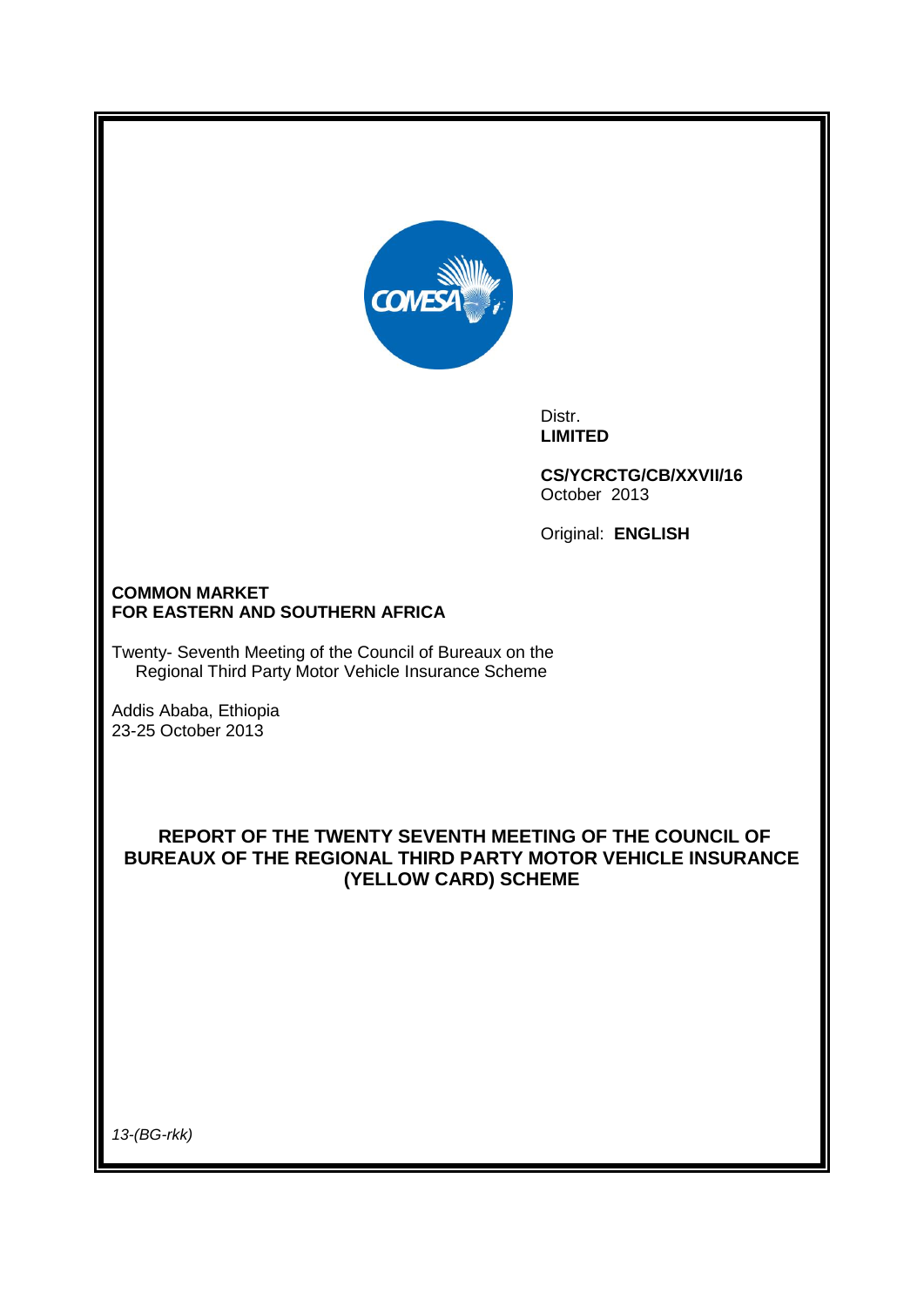#### **I. INTRODUCTION**

1. The Twenty-Seventh Meeting of the Council of Bureaux of the Regional Third Party Motor Vehicle Insurance (Yellow Card) Scheme was held from 23<sup>rd</sup> to 25<sup>th</sup> October 2013, in Addis Ababa, Ethiopia, at the New AU Conference Centre.

#### **II. ATTENDANCE, OPENING OF THE MEETING, ADOPTION OF THE AGENDA AND ORGANISATION OF WORK**

## **Attendance**

2. The meeting was attended by delegates from the National Bureaux of Burundi, Djibouti, DR Congo, Ethiopia, Kenya, Rwanda, Tanzania, Uganda, Zambia and Zimbabwe. Also in attendance were representatives from the COMESA Coordinating Ministries of Kenya and Ethiopia, ZEP-RE (PTA Reinsurance Company), Insurance Supervisory Authorities of Djibouti, Kenya and Tanzania, Association of Kenya Insurers (AKI), Insurance College of Kenya, Motor Vehicle Accident (MVA) Funds of Botswana and Namibia, the Road Transport and Safety Agency (RTSA) of Zambia, and participants from the Insurance Industry of Ethiopia.The list of participants is attached as Annex I to this report.

# **Opening of the Meeting** *(Agenda item 1)*

3. The Meeting was opened by, Mr. Admasu Nebebe: Director of United Nations and Regional Integration at the Ministry of Finance and Economic Development of the Federal Democratic Republic of Ethiopia. In his Statement Mr. Nebebe, welcomed all delegates to Addis Ababa and wished them a pleasant stay. He also urged the delegates to spare time and meet the people of Ethiopia who were well known for their hospitality and friendliness in order to strengthen their ties with them.

4. The Director expressed satisfaction that the Yellow Card Scheme had been widely accepted by Ethiopia motorists and had greatly contributed to the facilitation of cross-border movement of vehicles, goods and persons within the region. He commended the Ethiopian Insurance Corporation and its members for successfully managing the Yellow Card Scheme in the country. Mr. Nebebe pointed out the importance of the Scheme to intra-COMESA transit traffic and its impact on intra-COMESA trade and tourism as indicated by its wide use with thirteen Member States implementing the scheme. Finally, he advised that the achievements of the Scheme need to be translated into opportunities by expanding the scheme to member and non-member countries including South Sudan and Somalia.

5. Earlier, Mr. Berhane Giday, Chief Programme Officer of the Yellow Card and RCTG Programmes at the COMESA Secretariat made the opening remarks on behalf of the Secretary General of COMESA. Mr. Giday welcomed all delegates to the  $27<sup>th</sup>$  Meeting of the Council of Bureaux. He informed the Meeting that COMESA, EAC and SADC under the tripartite arrangement had agreed on the Harmonization of the Regional Third Party Motor Vehicle Insurance systems and the Fuel Levy System and had also developed a Memorandum of Understanding for signing by the two regional blocks. He expressed confidence that the SADC Member States that were not yet members of the Yellow Card Scheme would soon join the Scheme and become members of the Council of Bureaux.

6. He highlighted the key issues that were to be considered by the meeting and urged the Council of Bureaux to come up with decisions that would enhance the efficiency of the operations of the scheme.

7. In conclusion, he thanked the Ethiopia Insurance Corporation, the National Bureau of Ethiopia and the Insurance industry in general for hosting the  $27<sup>th</sup>$  Meeting of the Council Bureaux.

## **Vote of Thanks**

8. Mrs. Dorothy Chapeyama, the President of the Insurance Association of Malawi, gave a vote of thanks on behalf of all the delegates. She expressed gratitude to COMESA for making the Yellow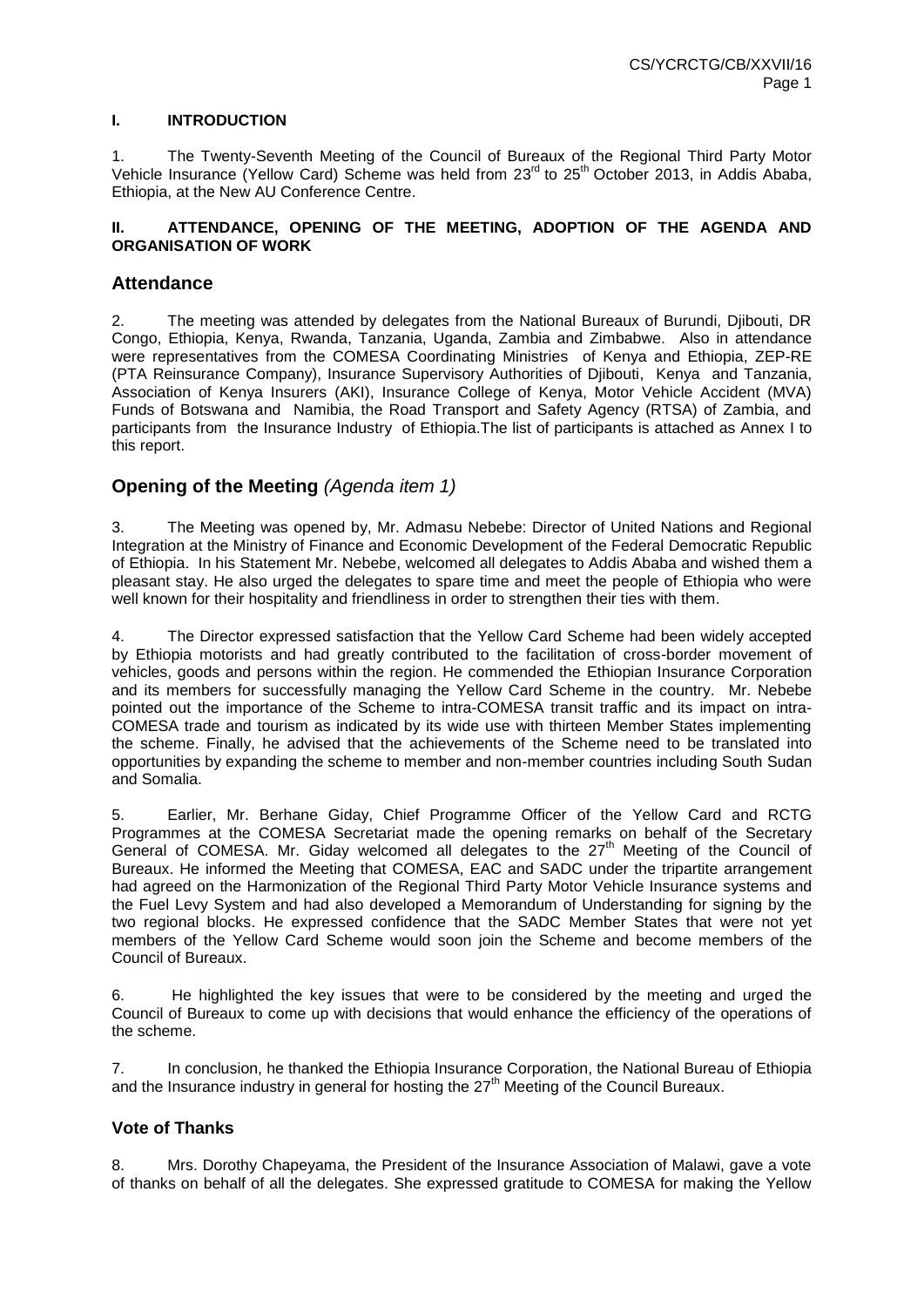CS/YCRCTG/CB/XXVII/16 Page 2

Card Scheme a credible system as evidenced by the growth in its utilization. She thanked the National Bureau of Ethiopia for hosting the meeting and for the hospitality extended to all the delegates. In her closing remarks, she wished that all the delegates would work to contribute to the success of the meeting.

# **Election of the Bureau** *(Agenda item 2)*

9. The meeting elected the following Bureaux for a tenure of one year:

| Chairperson      | : Ethiopia |
|------------------|------------|
| Vice Chairperson | : Zimbabwe |
| Rapporteur       | : Burundi  |

## **Adoption of the Agenda and Organisation of Work** *(Agenda item 3)*

- 10. The meeting adopted the following Agenda:
	- i. Opening of the Meeting
	- ii. Election of Officers
	- iii. Adoption of the Agenda and Organisation of Work
	- iv. Report of the Outgoing Chairperson on the Operations of the Yellow Card Scheme
	- v. Country Reports by National Bureaux on the Operations of the Yellow Card Scheme in their countries
	- vi. Report of the Thirty fourth Meeting of the Technical Management Committee (TMC) on the Yellow Card Reinsurance Pool
	- vii. Report of the Thirty Fifth Meeting of the Technical Management Committee (TMC) on the Yellow Card Reinsurance Pool
	- viii. Annual Report and Accounts of the Yellow Card Reinsurance Pool for the year ended 31<sup>st</sup> December, 2012
	- ix. Reinsurance Pool Financial Highlights as at  $30<sup>th</sup>$  September, 2013
	- x. Study report on the issues of low limits of third party personal injuries on the compulsory motor vehicle insurance of some member states party to the Yellow Card Scheme and other related issues.
	- xi. Progress report on the implementation of the Yellow Card Management System (YC-MIS) in the Northern and Horn Corridor member states and its rollout in the North- South corridor countries.
	- xii. Progress report on the printing and circulation of the new security enhanced Yellow Card books.
	- xiii. Report of the  $7<sup>th</sup>$  Meeting of the Council of RCTG on the Regional Customs Transit Guarantee (RCTG –CARNET) Scheme
	- xiv. External Auditors' Report on the Accounts of the Council of Bureaux as at  $30<sup>th</sup>$  June 2013 (closed session)
	- xv. Report on Administrative Matters(closed session)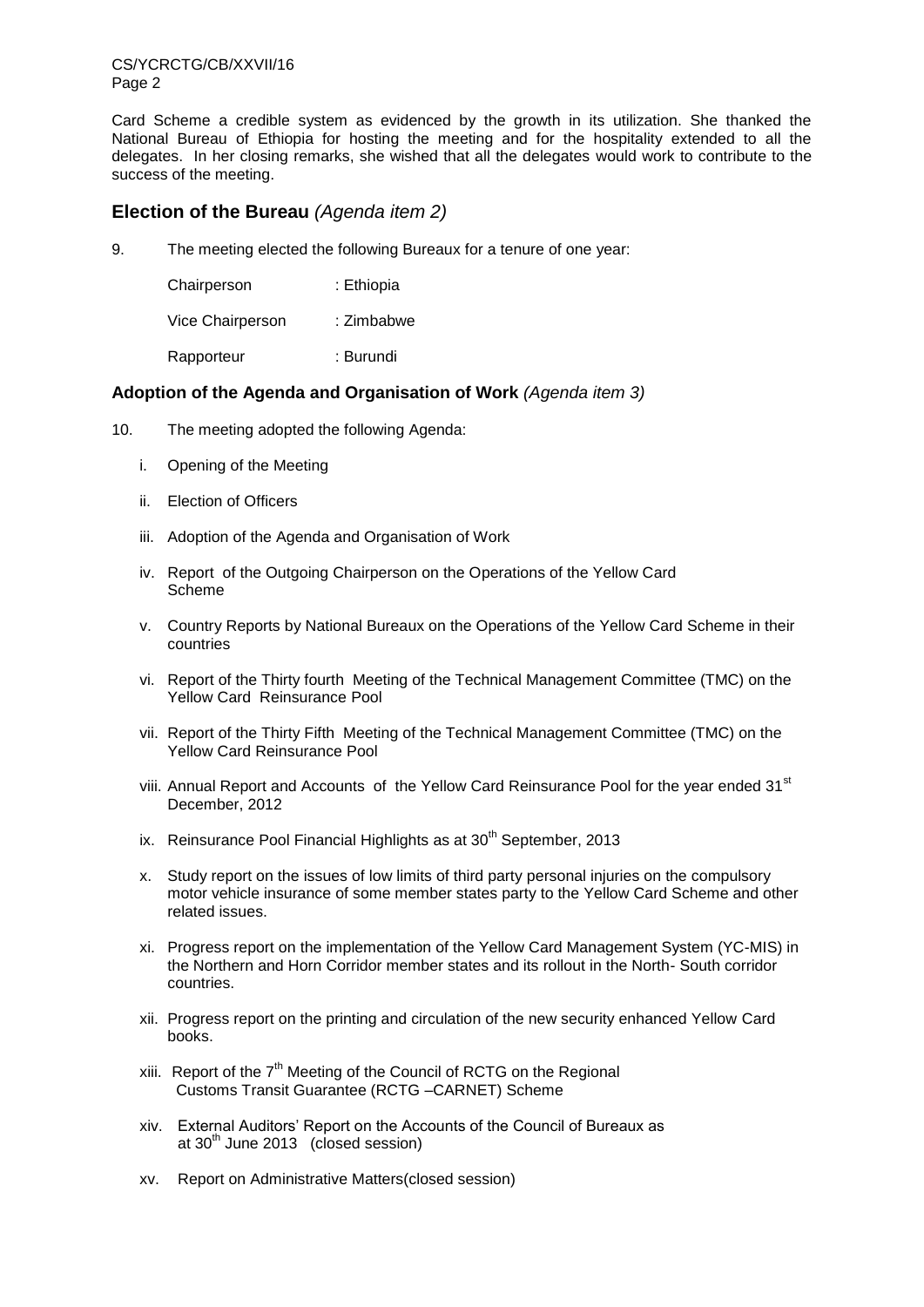- xvi. Proposed Budget and Annual Work Programme for the Year 2013/14 (Closed session)
- xvii. Date and Venue of Next Meeting
- xviii. Any Other Business
- xix. Adoption of the Report and Closure of the meeting
- 11. The meeting agreed on the following working hours:

**Wednesday, 23 rdOctober, 2013** 09.00 hours - 13.00 hours - Morning 14.30 hours – 17.00 hours - Afternoon

**Thursday, 24th October, 2013** 08.30 hours - 14.00 hours - Morning 14.00 hours – Free afternoon for delegates

**Friday, 25thOctober, 2013**

Free morning for delegates 17.00 – 1800 hours – Adoption of the Report and Closure of the Meeting

## **III. ACCOUNT OF PROCEEDINGS**

## **Report of the Outgoing Chairperson on the Operations of the Yellow Card Scheme**  *(Agenda item 2)*

12. Mr. Charles Madziva, the Outgoing Chairperson of the Council of Bureaux presented report No: CS/YCRCTG/CB/XXVII/2: Report of the Outgoing Chairperson on the Operations of the Yellow Card Scheme for the period  $1<sup>st</sup>$  July 2012 to  $30<sup>th</sup>$  June 2013. The report presented provided an overview of the activities carried out during the period under review and developments on the operations of the Yellow Card Scheme for the year. The meeting was informed that the report was a summary of activities carried out but detailed reports would be presented by individual National Bureaux on the operations of the Scheme in their respective countries. The highlights of the presentation were as follows: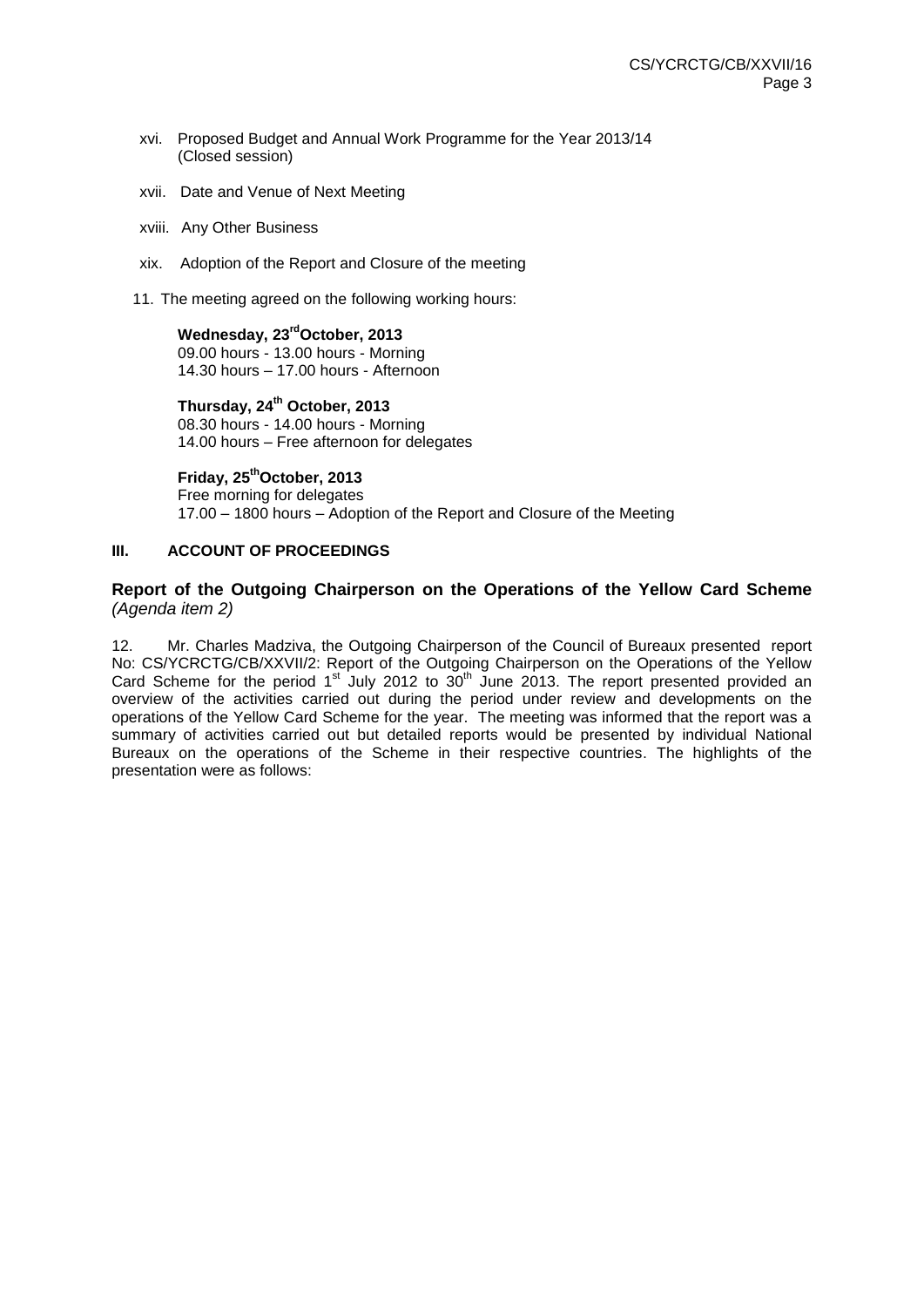## **Status of the Yellow Card Production**

13. The meeting was informed that about 147,851 Yellow Cards were issued and a Gross Premium Income of US\$ 6,862,751.56 was recorded during the period under review compared to 130,920 Yellow Cards issued and an annual premium of US\$6.2 million registered in the preceding period. The meeting was further informed that the figure would have been higher, considering that some National Bureaux had not submitted complete reports. Annex II of this report provides a summary of the Cards issued and the premium realized for the period from 1<sup>st</sup> July 2012 to.30<sup>th</sup> June 2013

14. Regarding the submission of Yellow Card summaries to both the Pool Managers and the Yellow Card Secretariat, the meeting was informed that there had been improvement in the submission of reports by some National Bureaux and that debited premium cessions were being settled upon National Bureaux receiving the debit notes from the Pool Managers. The meeting urged National Bureaux to compel their member insurance companies to submit their monthly returns with accompanying settlement cheques as stipulated in the Yellow Card Manual.

## **Status of Yellow Card Claims Activities**

15. On Yellow Card claims activities, the meeting was informed that 312 claims were reported, 147 paid and 186 were reported as outstanding. The meeting was further informed that some National Bureaux had not submitted their claims statistics. A summary of the claims for the period under review is shown in Annex III to this report.

## **Claims reconciliations with the Pool Managers**

16. The meeting was informed that the Pool Managers carried out reconciliation exercises on long outstanding claims and unmatched receipts with the National Bureaux of Rwanda and Uganda in April and September 2013 respectively. The meeting noted with appreciation that the reconciliation exercise between the National Bureau of Rwanda and the Pool Managers was successful and that the two parties had established and agreed on the outstanding claims that needed settlement and that the Pool Managers had since paid a total of US\$135,289.31 to Rwanda; while the National Bureau of Rwanda paid US\$109,322 to the Pool Managers in claims reimbursement.

# **Progress on implementation of activities**

17. The Council of Bureaux was informed that despite the Secretariat experiencing severe manpower shortage, progress had been made in carrying out the annual activities and separate reports on the implementation of various activities would be presented under separate agenda items.

## **Yellow Card forgery**

18. The Council of Bureaux was informed that the Secretariat had made a follow up with the Tanzania Insurance Regulatory Authority (TIRA) on the measures taken to address the issue of Yellow Card forgery emanating from Tanzania and noted that a Workshop was convened by the Surface and Marine Transport Regulatory Authority (SUMTRA) and the traffic police during which sensitization activities were carried out by the National Bureau of Tanzania and the Tanzania Insurance Regulatory Authority (TIRA).

## **COMESA/SADC Harmonization of the Third Party Motor Vehicle Insurance Systems**

19. On the COMESA Yellow Card/MVA system harmonization, the Council of Bureau noted with appreciation that a Workshop for Legal and Technical Experts was held in Johannesburg, South Africa in April 2013 during which an agreement was reached on the form and content of the proposed legal instrument for harmonization.

## **Decision**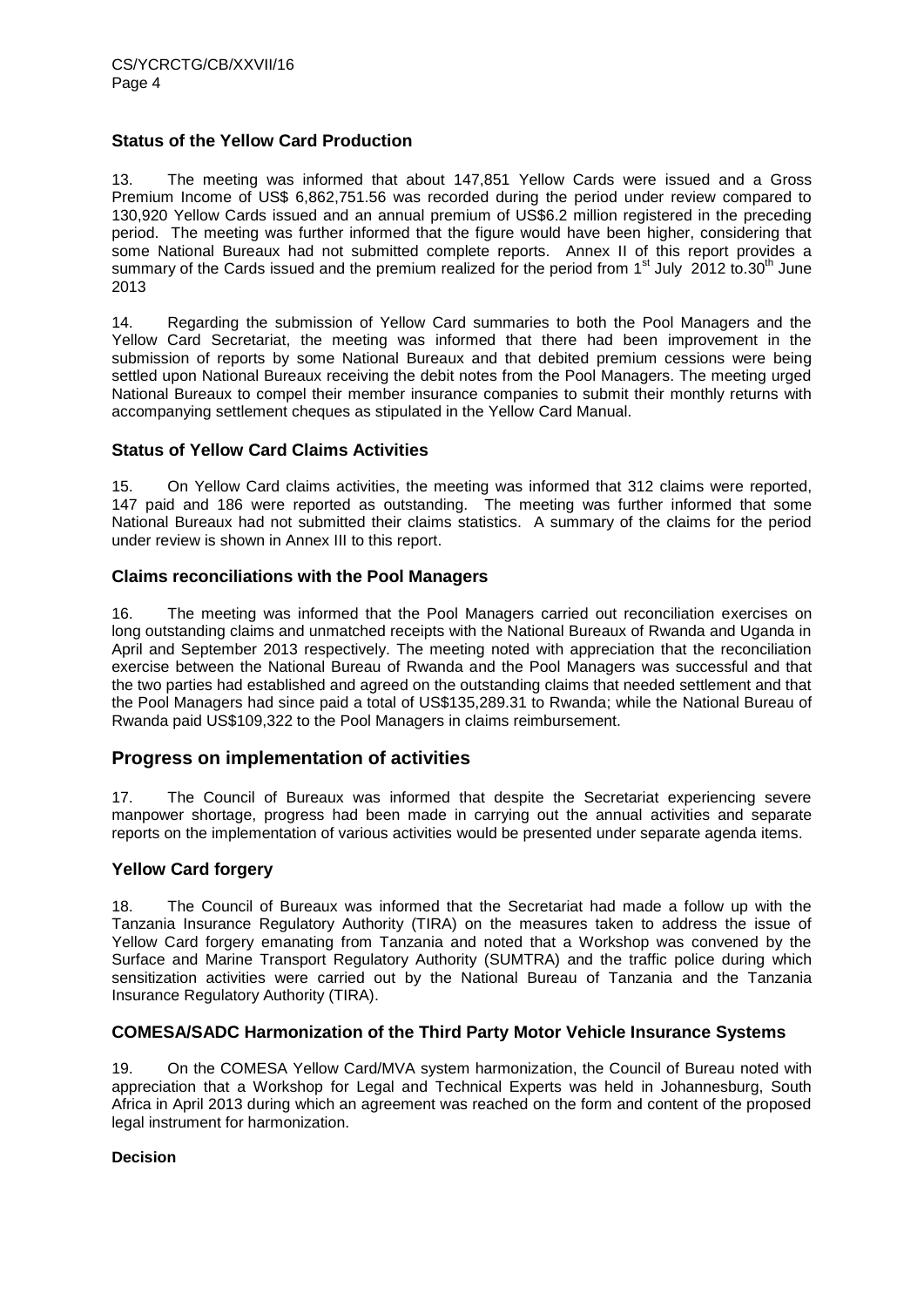20. The Council of Bureaux adopted the Memorandum of Understanding (MoU) on harmonization, attached as Annex IV.

## **Implementation of the Yellow Card Scheme in South Sudan**

21. Regarding the implementation of the Yellow Card Scheme in South Sudan, the Council of Bureaux was informed that COMESA Secretariat was still consulting the Government Authorities on their country joining the Yellow Card Scheme.

22. In the discussions that ensued, the representative of the National Bureau of DR Congo expressed thanks to the Council of Bureaux, the Pool Managers and the Secretariat for the settlement of the Sange/Uvira claim case.

# **Country Reports by National Bureaux on the operations of the Yellow Card Scheme** *(Agenda item 5)*

23. Pursuant to the decision of the  $19<sup>th</sup>$  Meeting of the Council of Bureaux, held from 29-30 August, 2005, in Harare, Zimbabwe, the Coordinators of the National Bureaux presented their reports on the operations of the Yellow Card Scheme in their respective countries for the period July 2012 to June 2013. The highlights of activities carried out during the period under review and issues observed , proposals and recommendations made by the National Bureaux were as follows:

# **The National Bureau of Burundi**

- 24. The National Bureau reported as follows:
	- a) Issued 12,599 cards and collected US\$158,622 premium income;
	- b) Had 48 claims reported;
	- c) Settled 48 Claims amounting to US\$157,088;
	- d) Paid their budget contribution to the Yellow Card Secretariat in full;
	- e) Pointed out the following challenges:
		- i) Lack of confirmation of validity of Yellow Cards by issuing Bureaux;
		- ii) Delayed reimbursement by the Pool Managers on claims settled by the National Bureau of behalf of other Bureaux and urged the Pool Managers to promptly settle the outstanding amounts; and
		- iii) Delayed refund on paid up capacity subscription by the Pool Managers.

## **The National Bureau of Djibouti**

25. The National Bureau reported as follows:

- a) Issued 913 cards and collected US\$221,716 premium income;
- b) Had 168 claims reported;
- c) Settled Claims amounting to US\$326,933 in the period under review;
- d) Had an outstanding claim quantum of US\$2,906,347;
- e) Pointed out having carried out the following activities:
	- i) Collaboration with the National Bureau of Ethiopia has continued and the National Bureau mounted a mission to Ethiopia in June 2013 which helped in resolving most of the issues which were in dispute; and
	- ii) The working relationship with the Reinsurance pool has been good and the National Bureau reported having received US\$57 262 from the Reinsurance Pool.
- f) The National Bureau reported having faced the challenge of late reimbursement on claims settled which was causing some liquidity problems when compared to the premiums generated and claims quantum that were being paid out.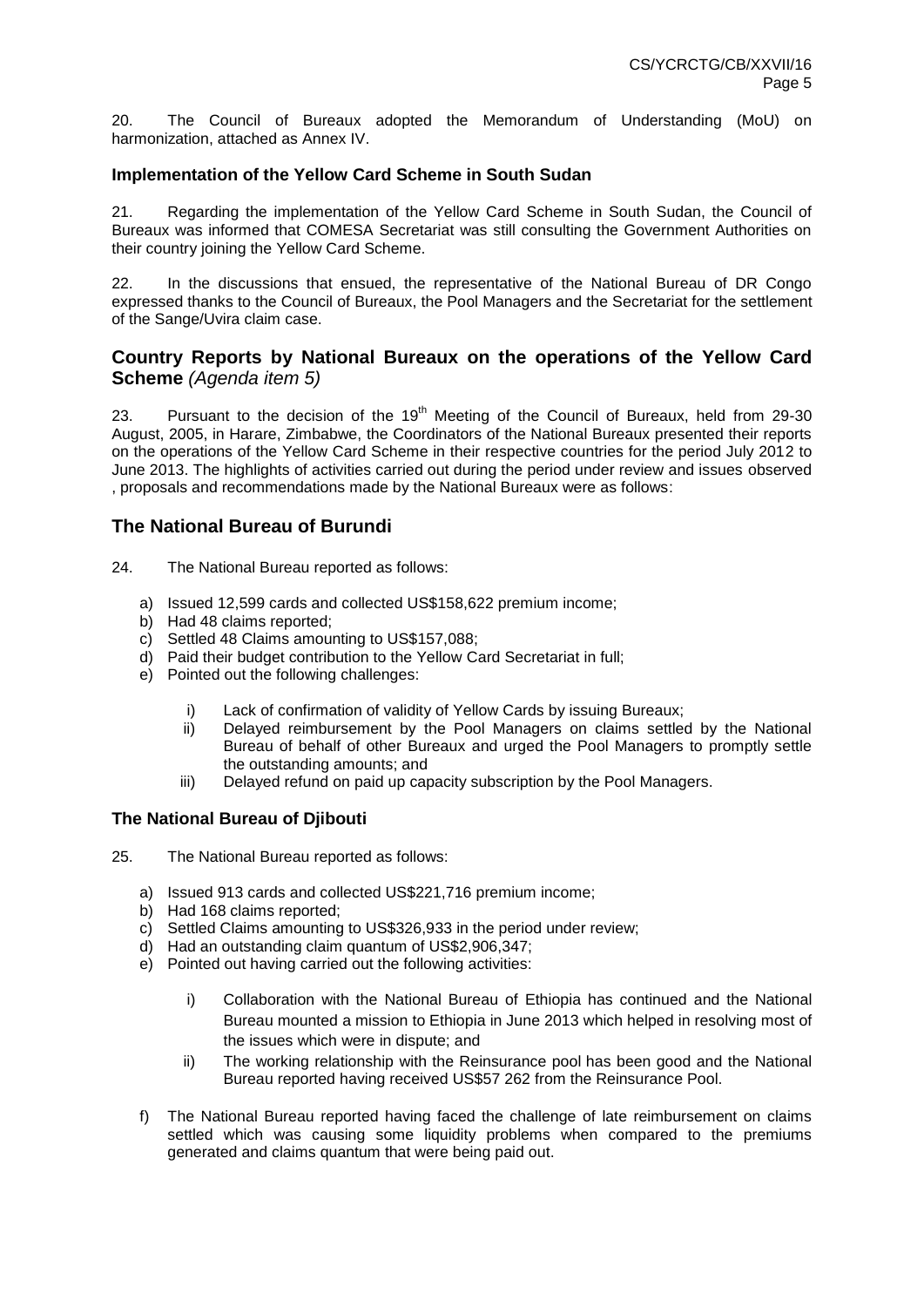26. In the discussion that followed, the representative of the National Bureau of Rwanda expressed concern on the delays in getting confirmation of validity of Yellow Cards on which claims is lodged and urged the Council of Bureaux to come up with course of action to be followed when the issuing National Bureau fails to respond within a reasonable time.

## **The National Bureau of D R Congo**

- 27. The National Bureau reported as follows:
	- a) issued 6,449 Yellow Cards and collected a total premium income of US\$389,832.05
	- b) 2 claims were reported amounting to US\$3,000 and 55 were settled amounting to US\$363,921 and 2 were reported outstanding with a total reserve of US\$28,500;
	- c) Has nine Yellow Card issuance outlets in the border areas namely:
		- i) Kasumbalesa;
		- ii) Uvira;
		- iii) Goma;
		- iv) Mahagi;
		- v) Butembo;
		- vi) Bunia;
		- vii) Beni;
		- viii) Aru, and
		- ix) Bukavu
	- d) Did not conduct any Stakeholders' Sensitization Workshops during the year due to lack of financial resource;
	- e) Thanked the Reinsurance Pool, Secretariat and the COMESA Yellow Card membership for the prompt settlement of the Uvira/SangeClaim.
- 28. The National Bureau recommended as follows:
	- a) Issuing National Bureaux should reimburse the National Bureau of DR Congo all the claims settled on their behalf as soon as possible ; and
	- b) The Pool Managers should do their utmost to reimburse the National Bureau of DR Congo all the claims settled on behalf of issuing Bureaux, below and above the US\$15,000 franchise limits.

29. In the discussion that followed, the delegate of the National Bureau of Zambia informed the meeting that it had mounted a mission to Kasumbalesa, Katanga Region and held a meeting with the National Bureau of DR Congo to resolve the outstanding claims issues. However, it was observed that the claims cases handled on behalf of the National Bureau had no supporting documents that would enable them process and settle the claims.

30. The meeting advised the National Bureaux of Zambia and DR Congo to continue with the bilateral discussions by involving the Secretariat to resolve their issues.

# **The National Bureau of Eritrea**

31. The Council of Bureau noted that there were no any activities carried out by the National Bureau of Eritrea with regards to the Yellow Card operations in their country.

# **The National Bureau of Ethiopia**

32. The National Bureau reported as follows:

- a) Has a membership of seventeen (17) insurance companies;
- b) Issued 20,933 cards and recorded a premium income of US\$970,890;
- c) Attributed the low sales on Yellow Cards and generated premium income to the late submission of monthly Yellow Card returns by some member Insurance companies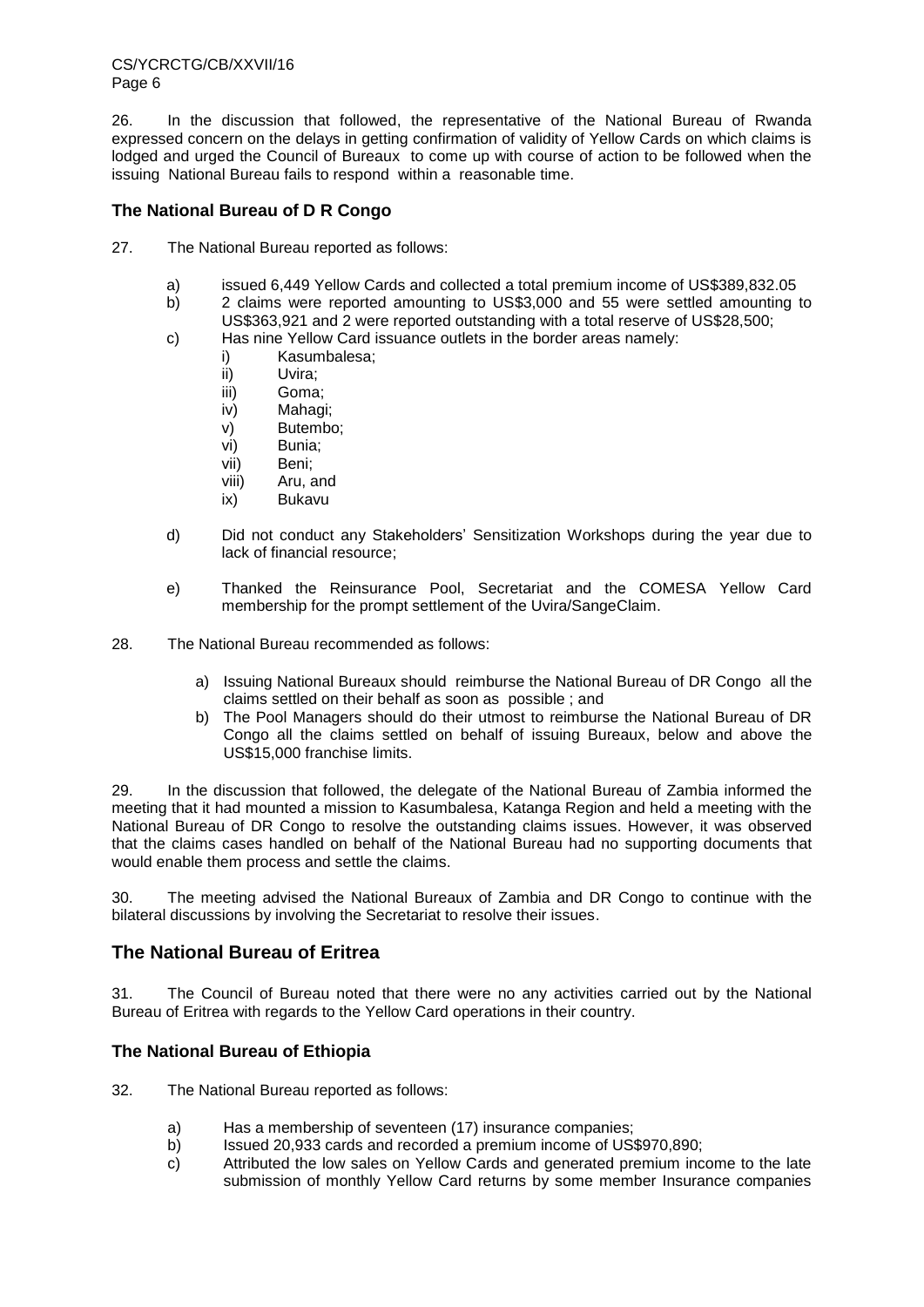and indicated the total premium collected during the period under review was over \$1.5million

- d) 13 claims were reported with a claim quantum of US\$150,703; 2 amounting to US\$2,595 were settled and 11 were outstanding amounting to US\$ 148,108.
- 33. The National Bureau faced the following challenges:
	- a) Low and late submission of returns by some member Insurance Companies leading to the decrease of yellow card returns during the reporting period;
	- b) Reluctance by some member insurance companies to reimburse some payments including reimbursement of debit notes raised by the pool manager;
	- c) Lengthy process of foreign currency remittances; and
	- d) Low level of awareness by stakeholders on the need and operation of the Yellow Card Scheme.

34. The National Bureau of Ethiopia proposed that the COMESA Secretariat should conduct a Sensitization Workshop to familiarize stakeholders on the operations of the Yellow Card Scheme.

# **The National Bureau of Kenya**

- 35. The National Bureau reported as follows:
	- a) Has a membership of 35 insurance companies, issued 22,933 Yellow Cards and collected a total premium income of US\$762,913.7. It also reported that the actual number of card issues and premium collected was much high than what was submitted.
	- b) 15 claims (with an estimated quantum of US\$26,012were reported, 10 (amounting to US\$141,116) were paid and 23 (with a total estimated quantum of US\$70,289) were outstanding as at  $30<sup>th</sup>$  June 2013;
	- c) Organized and conducted a training for member Insurance companies on the operations of the revised Yellow Card Management Information System (YC-MIS);
	- d) Conducted a market sensitization Workshop for member Insurance companies, Traffic Police and Transporters in Nairobi and Western Kenya; and
	- e) Communicated to the member Insurance companies on the implementation date  $(1<sup>st</sup>$ November 2013) of the new security enhanced Yellow Card books.

36. The National Bureau raised the challenge of late claims reimbursement by the National Bureau of Tanzania and requested them to provide an updated statement on the progress made in settling the claims paid by Kenya.

37. In addition to the report submitted by the National Bureau of Kenya, Ms. Joyce Achola Ogundo, Director of Internal Trade, in the Ministry of East African Affairs, Commerce and Tourism of the Republic of Kenya, assured the meeting of the Kenyan Government commitment to the Yellow Cards scheme and other COMESA programmes. Furthermore, Mr. Ben Kajwang, Director / CEO of the College of Insurance of Kenya informed the meeting of the various courses being offered at the College and expressed interest to closely work with the Insurance companies that are member of the Yellow Card scheme.

## **The National Bureau of Malawi**

- 38. The National Bureau reported as follows:
	- a) Has a membership of 7 insurance companies;
	- b) Issued 523 Yellow Cards and collected a premium income of US\$45,922.51;
	- c) Had 5 claims reported; 1 paid and 7 were outstanding;
	- d) Intends to organize and hold Stakeholders' Sensitization Workshops;
	- e) The following were the challenges faced:
		- i) Failure in getting Yellow Card validity confirmation from other National Bureaux especially Zambia and Tanzania; and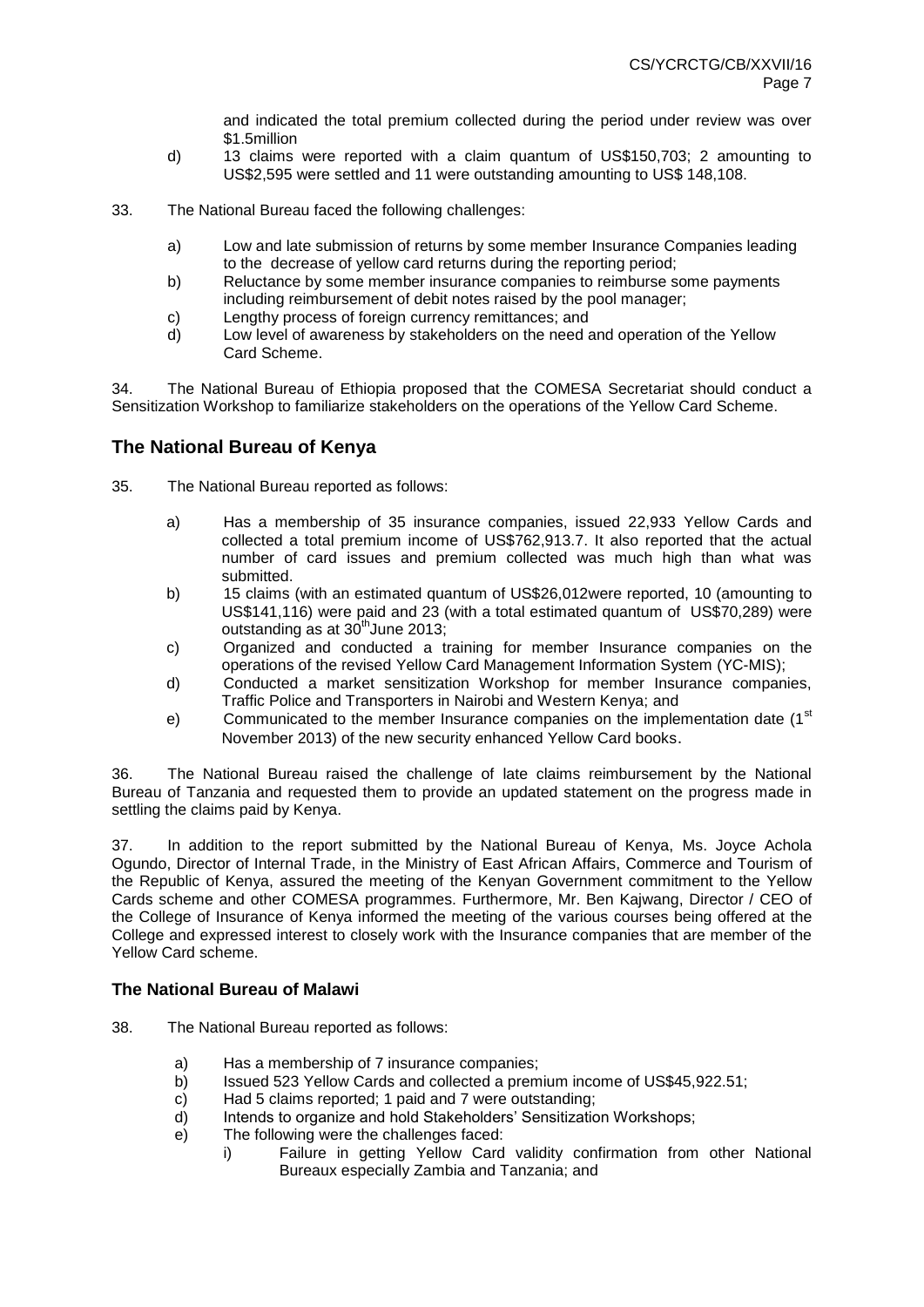ii) The issue of fake Yellow Cards being presented by clients.

39. In the discussion that ensued, the meeting underscored that the contact details of new officers assigned to handle Yellow Card activities at the National Bureaux should be circulated to all members.

40. The representative of the National Bureau of Tanzania requested members to send scanned copies of the Yellow Cards in question when requesting for verification of validity in order to ensure prompt response.

## **The National Bureau of Rwanda**

- 41. The National Bureau reported as follows:
	- a) Had issued 6,945 Yellow Cards and generated a premium income of US\$143,069.85;
	- b) Had 135 claims reported: 10 paid and 88 were outstanding as at 31 $^{\rm st}$  July
	- c) 2013;
	- d) No promotional activities were conducted;
	- e) In advanced stages in the preparation of Stakeholders' Sensitization Workshop on the operation of the Yellow Card Scheme to be held in early November 2013.
- 42. The National Bureau faced the following challenges:
	- a) Delays in confirmation of validity of Yellow Cards by some National Bureaux resulting in delays in processing and settlement of claims;
	- b) Issue of forged Yellow Cards originating from Tanzania and Uganda;
	- c) Delays in claims reimbursement of Inter- Bureaux claims by the Reinsurance Pool; and
	- d) Delays in paying budget contributions by some member Insurance companies.

# **The National Bureau of Sudan**

43. The National Bureau did not submit their country report.

# **The National Bureau of Tanzania**

- 44. The National Bureau reported as follows:
	- a) Has a membership of 21 Insurance companies; issued 16,423 Yellow Cards and collected a total premium income of US\$1,095,411.11;
	- b) Had 2 claims reported in the period under review with a total claim quantum of US\$7,439.25;
	- c) Activities carried out & planned were as follows;
		- i) Processed the long outstanding Excess of Loss (XOL) premiums due to the Pool;
		- ii) Reduced the unallocated amount on the Pool's books on account of the National Bureau of Tanzania by US\$20,000;
		- iii) Now honoring Pool debit notes upon receiving them;
		- iv) Still conducting surprise visits and checks in different points and planning to conduct a big exercise at Tunduma and Kasumulu border posts;
		- v) Held a Workshop on the RCTG Scheme in Dar Es Salaam and the COMESA Yellow Card National Bureau of Tanzania was designated as the National Surety; and
		- vi) Planning to organize and hold a Stakeholders' Sensitization Workshop on the Yellow Card Scheme before end of 2013.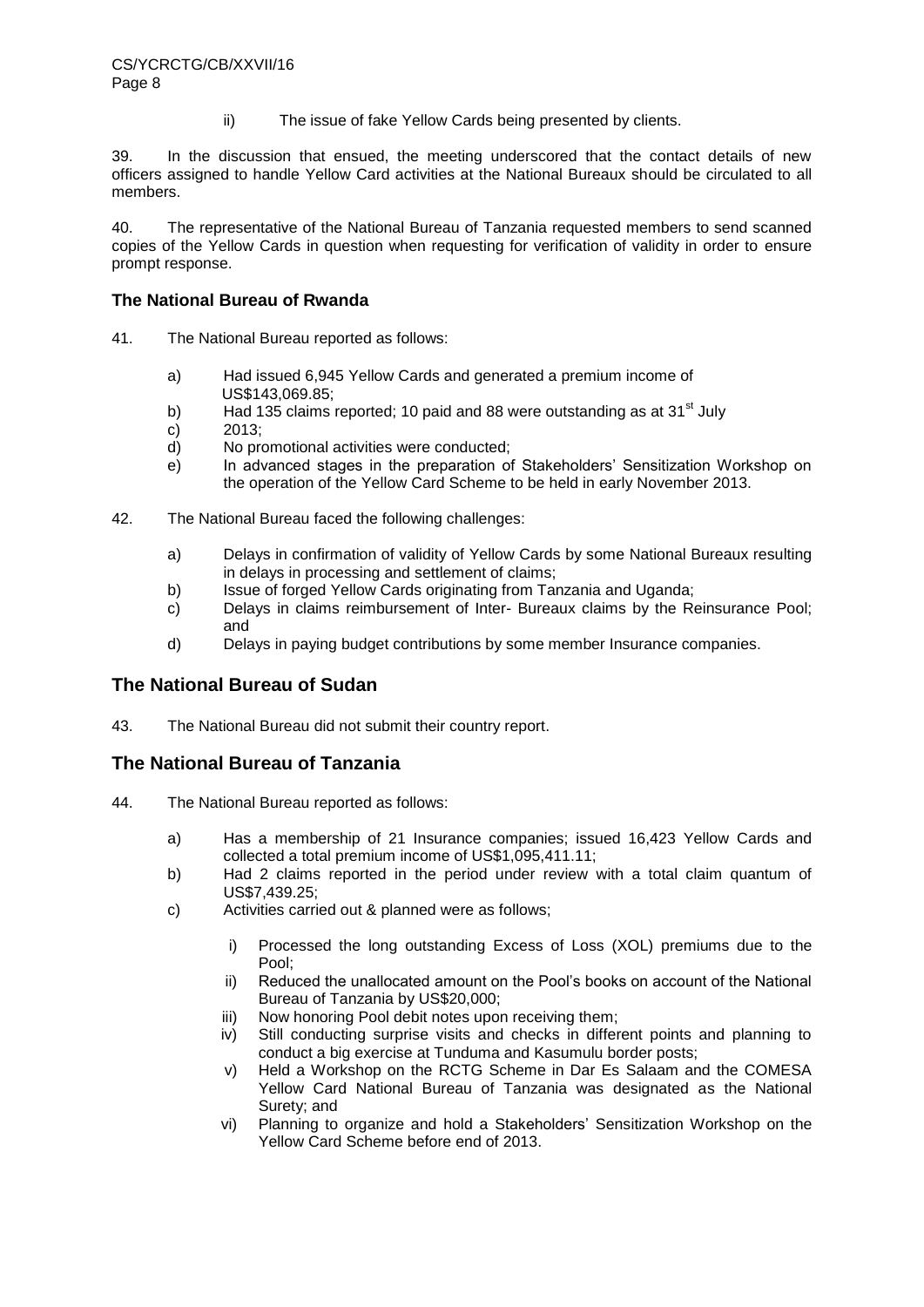d) Further the National Bureau reported that the increased number of Yellow Card sales were as a result of fleet owners directly buying their Yellow Card Insurance covers from registered member Insurance companies upon sensitized of availability of counterfeit Yellow Cards.

# **The National Bureau of Uganda**

- 45. The National Bureau reported as follows:
	- a) Has a membership of 19 member insurance companies;
	- b) Issued 19,000 Yellow Cards and collected a premium income of US\$ 1,160,095;
	- c) Had 44 claims reported; 27 paid and 88 were outstanding;
	- d) Activities conducted were as follows:
		- i) Held a training workshop for member insurance companies on the operation of the Yellow Card Management Information System (YC-MIS); and
		- ii) Engaged the Regulatory Authority and the Police on issues of Police handling of COMESA Yellow Card claims.
	- e) Reported the following challenges faced:
		- i. Late submission of returns and payment of Pool Share by Some Primary insurance companies;
		- ii. Some member insurance companies with branches at border points still indulge in premium under cutting;
		- iii. Some primary insurance companies at times delay in providing Yellow Card validity confirmation;
		- iv. Still finding challenges on the operation and function of the Yellow Card Management Information Systems (YC-MIS);
		- v. Delay in submission of claim support documents by claimants;
		- vi. Police's continued of handling COMESA Yellow Card claims despite agreeing that all Yellow Card claim to be handled under the Yellow Card arrangement;
		- vii. Delayed response on Yellow Card verification by some Bureaux;
		- viii. Delayed claims reimbursements for claims handled by the National Bureau of Uganda, currently the total outstanding reimbursement stands at \$490,988.76;
		- ix. High number of Yellow Card claims;
		- x. Reported cases of forged Yellow Cards; and
		- xi. Lack of knowledge on the operation of the Yellow card Scheme by some motorists.
	- f) The National Bureau plans to carry out the following activities:
		- (i) Extensively sensitization of stakeholders on the operation of the Yellow Card Scheme;
		- (ii) Continue to work with the Police Department on compliance; and
		- (iii) Display the premium rates at strategic location at Border posts.
	- g) The National Bureau made the following recommendations:
		- (i) Issuing Bureaux should accelerate the process of confirmation of cover and authorization of settlement for the handling Bureaux to effectively, adequately and timely handle the claims;
		- (ii) Issuing Bureaux / Pool Managers should promptly reimburse handling Bureaux on all claims settled; and
		- (iii) The Secretariat to assist in resolving the challenges on Yellow Card Management Information System so that it becomes fully functional at the earliest possible time.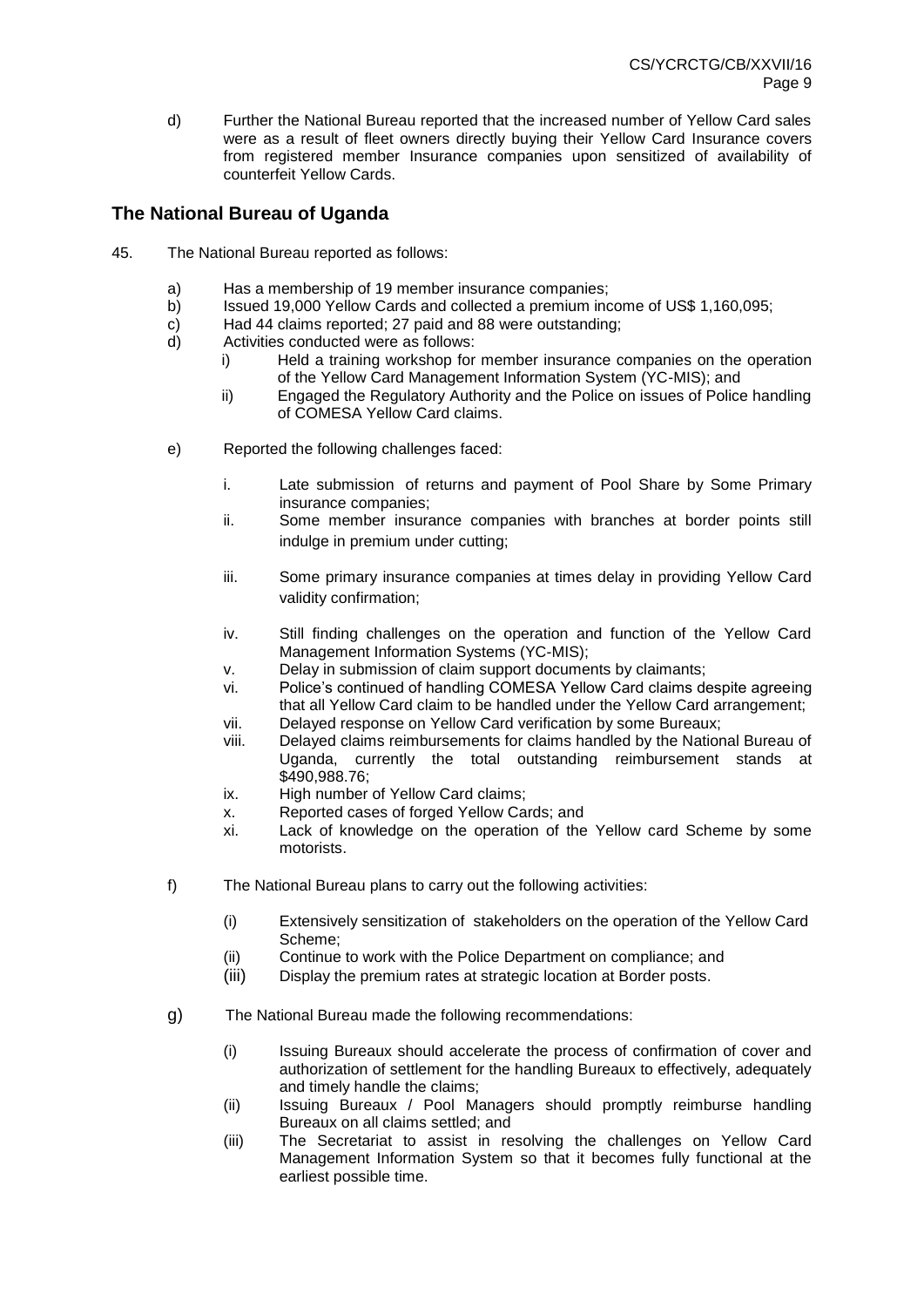## **The National Bureau of Zambia**

- 46. The National Bureau reported as follows:
	- a) Has a membership of 15 insurance companies;
	- b) Issued 28,460 Yellow Cards and collected a premium income of US\$ 806,546;
	- c) Had 33 claims reported; 4 settled and 29 were outstanding;
	- d) Carried out Stakeholders' Sensitization activities in the following towns:
		- i. Nakonde border post;
			- ii. Ndola;
			- iii. Kitwe;
			- iv. Chingola;
			- v. Kasumbalesa border post; and
			- vi. Livingstone
	- e) The National Bureau reported the following challenges:
		- i. Late submission of returns by member insurance companies; and
		- ii. Fake Yellow Cards being issued to Zambian importers of second hand vehicles through Tanzania.

## **The National Bureau of Zimbabwe**

- 47. The National Bureau reported as follows:
	- a) Have 23 member insurers who transact motor insurance business;
	- b) Issued 12, 970 Yellow Cards and collected premium of USD1,100,437.64
	- c) 12 claims were reported; 3 settled and had 3 claims outstanding;
	- d) Organized and conducted a stakeholders' workshop for transporters and plans to hold another by November 2013. Also plan to organize a members training course scheduled for October 2013;
	- e) Submitted monthly returns and up to date with premium cession to the Pool;
	- f) Reported facing difficulties in obtaining information on claims being handled by other Bureaux on Yellow Cards issued by Zimbabwe; and
	- g) The National Bureau recommended that their order of new Yellow Card books should be delivered urgently if they are to be introduced on the 1<sup>st</sup> November 2013.

## **Reports of the Thirty-Fourth and Thirty-Fifth Meetings of the Technical Management Committee (TMC) on the Yellow Card Reinsurance Pool** *(Agenda item 6 & 7)*

48. The COMESA Secretariat presented document No CS/YCRCTG/CB//XXVI/6 and CS/YCRCTG/CB//XXVI/7-Reports of the 34<sup>th</sup> and the 35<sup>th</sup> Meetings of the Technical Management Committee (TMC) of the Yellow Card Reinsurance Pool. The Meeting was informed that the 34<sup>th</sup> and 35<sup>th</sup> Meetings of TMC were held from 25<sup>th</sup> to 26<sup>th</sup> April 2013, in Kigali, Rwanda and 29<sup>th</sup> to 30<sup>th</sup> August 2013, in Siavonga, Zambia respectively. The Secretariat highlighted the progress made on the operations of the Reinsurance Pool and various activities carried out in accordance with the decisions of the Council of Bureaux as follows:

## **a) Capacity Subscription**

49. Regarding the Capacity Subscription to the Yellow Card Reinsurance Pool, the Council of Bureaux noted that the position had not changed since the last Council of Bureaux Meeting as the National Bureaux of Malawi and Sudan, who had outstanding amounts had not paid.

50. In the discussion that followed, the representative of the National Bureau of Malawi pointed out that the unpleasant situation of the National Bureau of Malawi being mentioned in each and every report as a failed bureau in meeting its obligations to the Yellow Card Scheme. She explained that the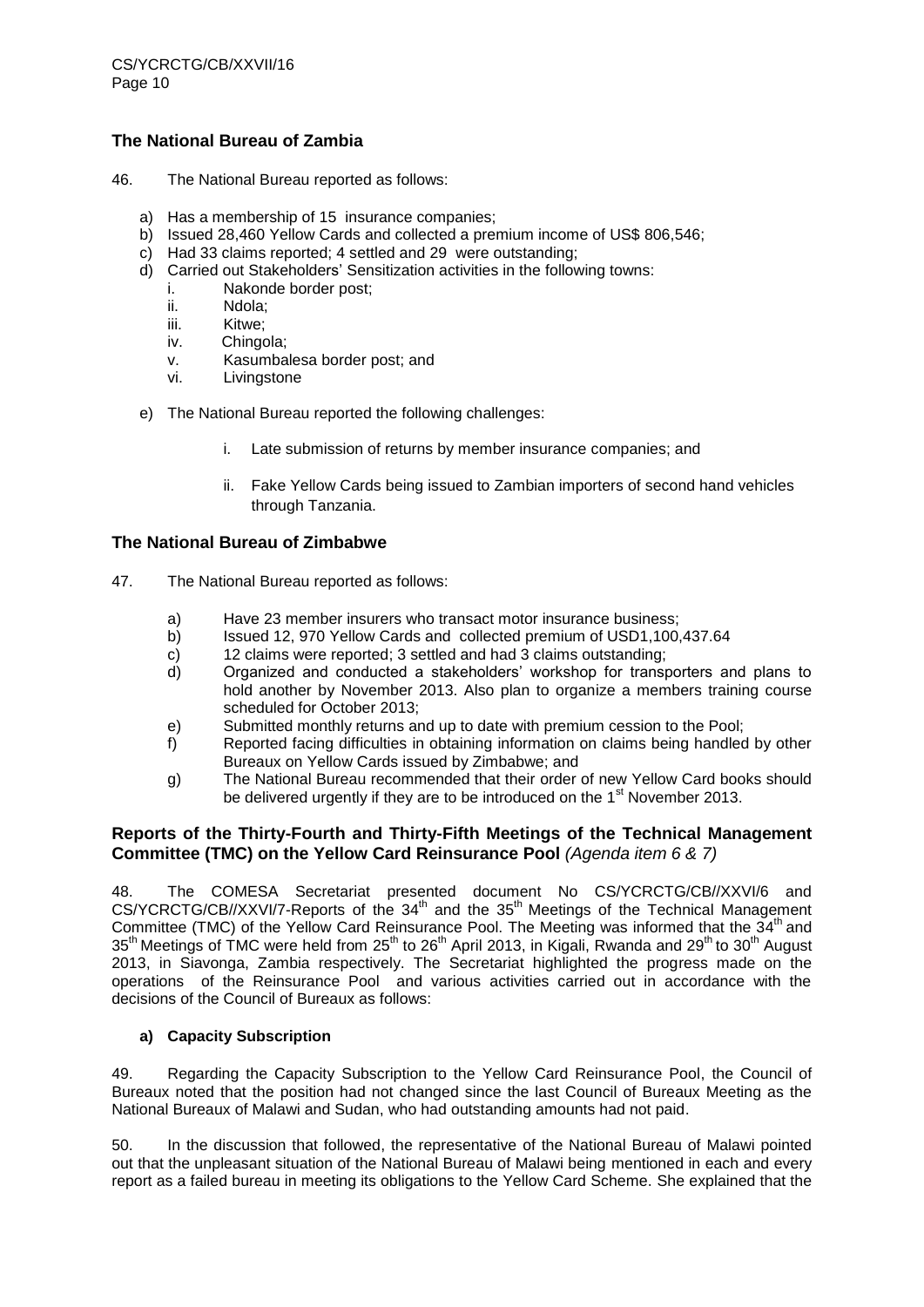Bureau was not able to meet its obligations because the income generated from the sale of Yellow Cards was low to meet its obligations and requested the meeting to consider writing- off the accumulated budget contribution arrears to the Council of Bureaux.

51. In response to the request made by Malawi, the Secretariat informed the meeting that according to the decision of the Council of Bureaux, requests for write- off of budget contribution would only be considered when the National Bureau is fully out of operations due to circumstance beyond its control.

#### **Decision**

52. After some discussion on the request made by the representative of the National Bureau Malawi, the Council of Bureaux decided that:

- a) The Secretariat should mount a mission to Malawi to engage all the concerned stakeholders including the Government and come up with a proposal to address the issues; and
- b) The Secretariat should come up with proposed measures to address the issues of National Bureaux who have failed to meet their obligations.

#### **Decision**

53. The Council of Bureaux further endorsed the  $34<sup>th</sup>$  and  $35<sup>th</sup>$ Meetings of the TMC recommendation that the National Bureaux of Malawi and Sudan should pay their capacity subscriptions to the Reinsurance Pool without further delays.

#### **b) Progress report on the settlement of the long outstanding Claims reimbursement**

54. The Council of Bureaux noted that the National Bureaux of Rwanda, Uganda and Burundi were still finding difficulties to get reimbursements from issuing Bureaux and the Pool Managers. The Council of Bureaux also noted that the main cause of the delays in effecting reimbursement by the Pool Managers was due to lack of proper claim supporting documentations and more that in some cases claim supporting documents were in handling Bureaux's local languages.

55. The Council of Bureaux also noted that the Pool Managers had mounted a mission to Uganda from  $18<sup>th</sup>$  to  $20<sup>th</sup>$  August 2013 to carry out a reconciliation exercise. The Council of Bureaux further noted that Pool Managers had evaluated various available documents but had faced challenges in retrieving documents pertaining to the earlier years.

56. In the discussion that ensued on the issue of the Pool Managers report on its mission to the National Bureau of Uganda to carry out reconciliation exercise, the representative of the National Bureau of Uganda underscored the importance of presenting a report which reflected the positions of the two concerned parties in order to enable the TMC to have a fair assessment of the issues and regarded the report presented by the Pool Managers to the  $35<sup>th</sup>$  TMC on the reconciliation as unilateral and one sided.

57. The representative of the National Bureau of Zimbabwe reiterated the recommendation of the 35th Meeting of the TMC that the Secretariat with the assistance of Pool Manager should conduct a training for the National Bureaux on the operations of the Yellow Card scheme and the Reinsurance Pool.

## **Decisions**

58. The Council of Bureaux endorsed the  $34<sup>th</sup>$  and  $35<sup>th</sup>$  Meetings of the TMC recommendations as follows:

a) In order to ensure smooth inter Bureaux claims reimbursement: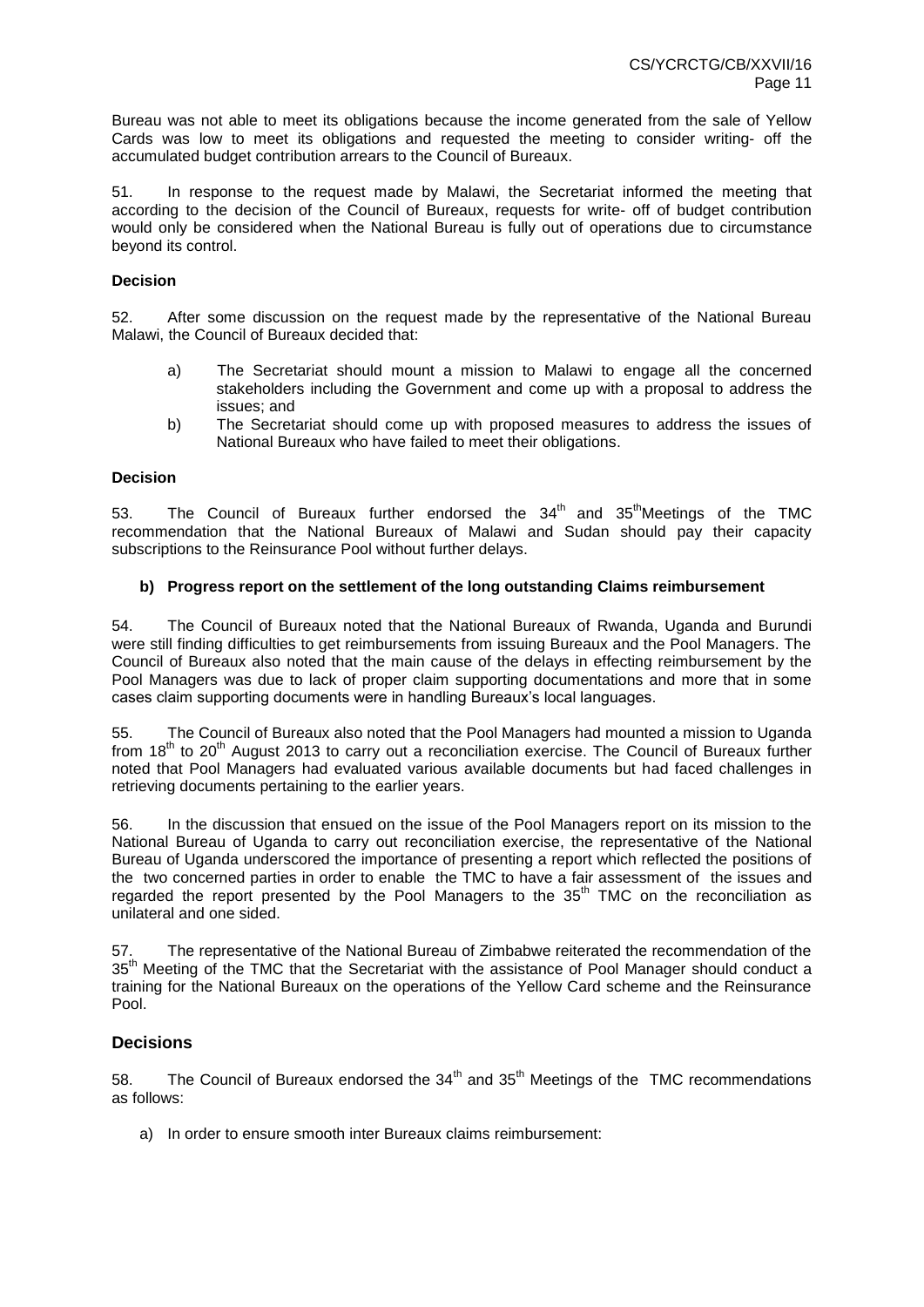- i) The handling Bureaux should provide quarterly claim reimbursement statements to the issuing Bureaux attaching all the necessary claims supporting documents and copying the Secretariat for ease of reference in case of an intervention being required;
- ii) All claims reimbursement schedules through the Pool's clearing house facility should be provided to the Pool Managers enclosing all the necessary claim supporting documents and authorization from the issuing Bureaux; and
- iii) The Secretariat to re-circulate the Yellow Card Claims handling procedures to all the National Bureaux to ensure strict adherence by all Bureaux on Yellow Card claims processing;
- b) National Bureaux should adhere to the operation manual on claims handling, processing, making payments and reimbursement;
- c) National Bureaux should emulate the experience of the National Bureaux of Djibouti and Ethiopia in resolving their claim issues through bilateral meetings; and
- d) The Pool Managers should organize training on the operations of the Yellow Card scheme for National Bureaux officers involved in the day to day activities of the Yellow Card Scheme.

## **c) National Stakeholders' Sensitization Workshops**

59. The Council of Bureaux noted that the National Bureau of Zambia had reported having carried out Sensitization Workshops in Kitwe, Ndola, Chingola, Livingstone and Nakonde. The Council of Bureaux also noted that the National Bureau of Zimbabwe had also conducted sensitization workshops and were planning to organize more.

60. The Council Bureaux further noted that the  $35<sup>th</sup>$  TMC had expressed concern on the few number of National Bureaux implementing the Council of Bureaux decisions and emphasized on the importance of conducting Workshops for stakeholders and Primary Insurance companies with a view to popularize and familiarize members on the operations of the Yellow Card Scheme.

## **Decisions**

61. The Council of Bureaux endorsed the  $34<sup>th</sup>$  and  $35<sup>th</sup>$  Meeting of the TMC recommendations that the National Bureaux should organize national stakeholders' workshops for Law Enforcement Agencies such as Traffic Police, Customs Officials, Transporters, Clearing Agents, Insurance Brokers and Primary Insurance companies on the operation of the Yellow Card Scheme before 31<sup>st</sup> October 2013.

## **d) Printing and circulation of security enhanced Yellow Card books**

62. The Council of Bureaux noted that the National Bureaux were requested to carry out stock count of their Yellow Card books and provide orders for the printing of new security enhanced books in readiness for the phasing out of the current security compromised Yellow Cards. The Council of Bureaux also noted that ten (10) National Bureaux, namely; DR Congo, Eritrea, Ethiopia, Kenya, Malawi, Rwanda, Tanzania, Uganda, Zambia and Zimbabwe had made orders for the printing of the new security enhanced Yellow Card books.

## **Decisions**

- 63. The Council of Bureaux endorsed the 35<sup>th</sup> Meeting of the TMC recommendations as follows:
	- a) The cut-off date for the introduction of the new Yellow Cards with enhanced Security features and the termination of use of the current cards shall be  $1<sup>st</sup>$  December 2013;
	- b) National Bureaux should start sensitizing their member Primary Insurance companies by  $15<sup>th</sup>$  September 2013 on the cut-off date for phasing out the current cards and the introduction of the new cards and ensure that necessary preparations are made;
	- c) With regard to disposing of the phased out Yellow Card books, the National Bureaux should: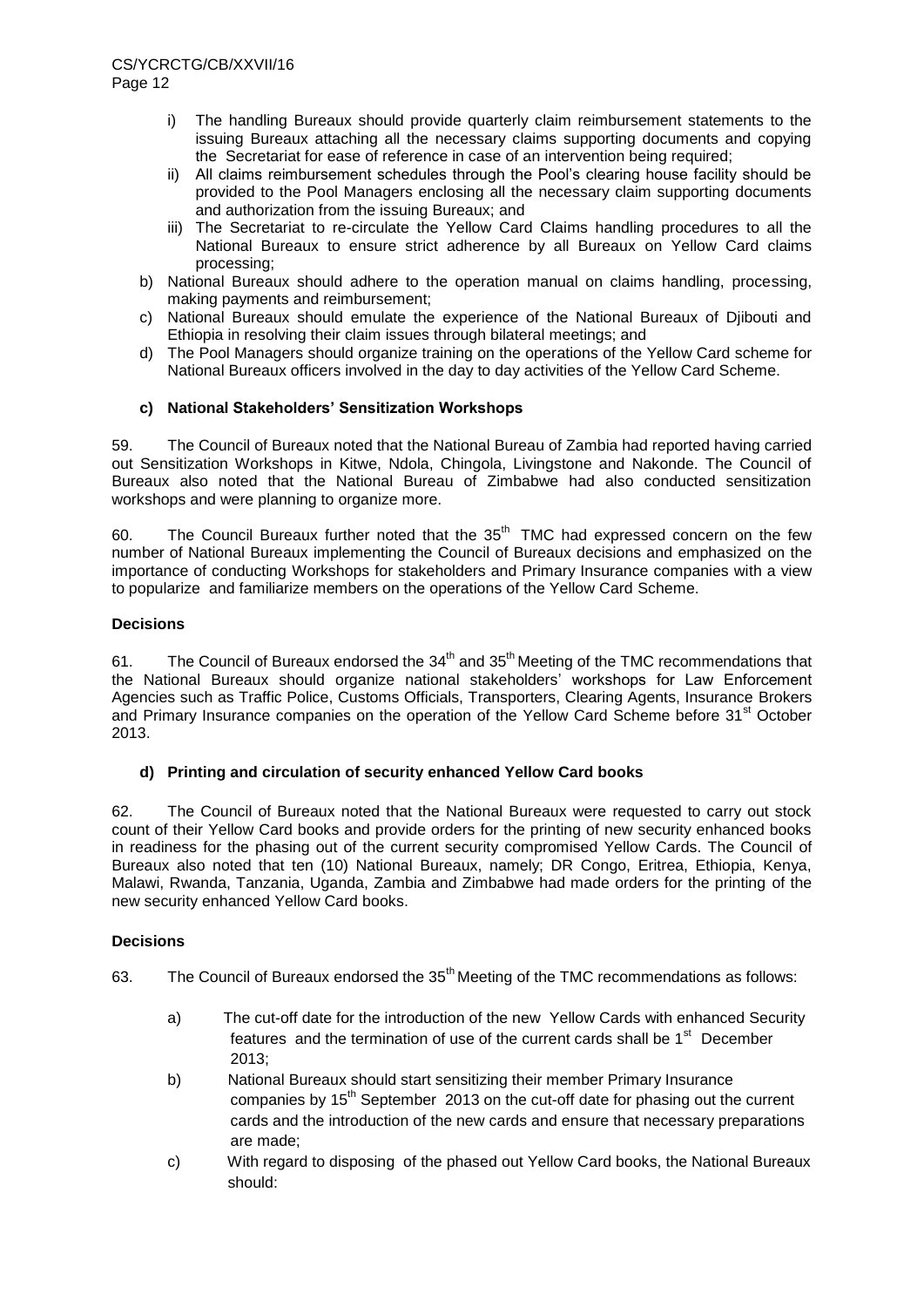- i) In consultation with member Insurance companies prepare a list of all unused Yellow Card books;
- ii) Collect the unused Yellow Card books from their member Insurance companies and dispose them off; and
- iii) Provide to the Secretariat and the Pool Managers the list of disposed off Yellow Card books.
- d) With regard to Yellow Card books printed incorrectly and delivered to National Bureaux:
	- i. National Bureaux should advise the printer and the Secretariat of the incorrectly printed Yellow Cards and request for replacement ; and
	- ii. National Bureaux should dispose off the Yellow Card books incorrectly printed and advise the Secretariat and the Pool Managers accordingly.

#### **e) Status of the outstanding cost of printing & delivery incurred by Secretariat on behalf of National Bureaux**

64. The Council of Bureaux noted that the status on the outstanding debt for printing and delivery costs reimbursement had not changed despite having sent several reminders to the National Bureaux of Eritrea and Sudan that had outstanding balances.

## **Decisions**

65. The Council of Bureaux endorsed the recommendations of the  $35<sup>th</sup>$  Meeting of the TMC as follows:

- i) The outstanding printing and delivery cost amounting to US\$1,073.70 on account of the National Bureau of Eritrea be written off due to lack of Yellow Card sales; and
- ii) The National Bureau of Sudan should settle its outstanding balance of US\$3,200.77 as soon as possible and preferably before the 27<sup>th</sup> meeting of the Council of Bureaux.

## **f) Progress report of the Pool Managers on the operations of the Yellow Card Reinsurance Pool**

66. The Council of Bureaux noted the highlights of the report of the Pool Managers on the operations of the Yellow Card Reinsurance Pool as follows:

## **a) Premium returns**

67. The Council of Bureaux noted the increase in premium booked by the Pool as at  $31<sup>st</sup>$  July 2013 of 4.6% on the Pool Manager's 30% share from US\$ 1,142,704 to US\$ 1,194,933. The Council of Bureaux also noted that despite the increase in premium booked, returns were not received from the National Bureaux of Eritrea, Malawi and Sudan.

## **b) Claims**

68. With regard to claims intimations below US\$15,000, the Council of Bureaux noted that the sum owed to the Pool as at 31<sup>st</sup> July 2013 amounted to US\$338,828.

69. On the claims intimations above US\$15,000, the Council of Bureaux noted that the total claims reported amounted to US\$7,941,193.12 out of which US\$2,888,812.73 would be retained for the Pool's net account and US\$5,042,380.39 was recoverable from the Reinsurers.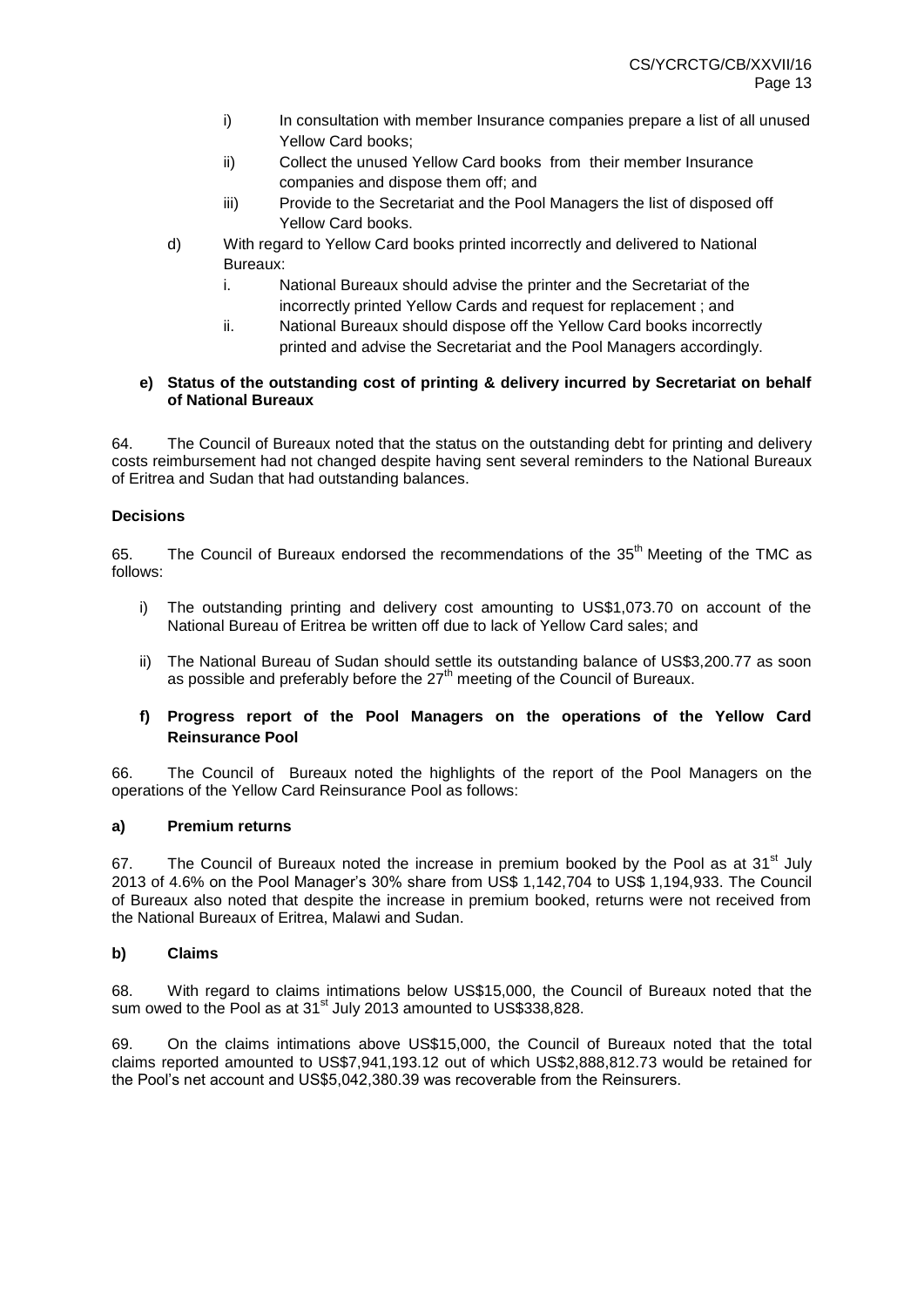#### **c) Collection of Excess of Loss Premium**

70. The Council of Bureaux noted that US\$128,768 was collected on account of Excess of Loss Premium from the National Bureaux of Kenya, Uganda and Ethiopia.

#### **Decisions**

71. The Council of Bureaux endorsed the  $34<sup>th</sup>$  and  $35<sup>th</sup>$  Meetings of the TMC recommendations as follows:

- i) The National Bureaux of Rwanda should translate all claim reports into one of the COMESA official languages, i.e. English or French in order to facilitate prompt settlement;
- ii) The Secretariat and the Pool Managers should come up with standard reporting template for the reports of the Pool Managers;
- iii) The National Bureaux should convert the claim amounts into US Dollar using the exchange rate applicable at the time of the settlement;
- iv) The National Bureaux should attach table of indices on injury claims in order to facilitate indexation by the Pool Managers; and
- v) The Pool Managers should submit a proposal on the diversification and enhancement of investment of Pool funds on high yield investment areas to the next meeting of the Council of Bureaux.

# **g) Pool Manager's Report and Financial statement Year ended 31st December 2012**

72. The meeting noted that the  $35<sup>th</sup>$  Meeting of the TMC considered the Auditors Report and Accounts for the year 2012 and the Management letter and agreed to recommend to the Council of Bureaux.

#### **h) Progress report on the implementation of the measures to address the issues of Yellow Cards forgery in Tanzania**

73. The Council of Bureaux noted that the Tanzania Insurance Regulatory Authority (TIRA) implemented some of the measures to address the issue of Yellow Card forgery in Tanzania. The Council of Bureaux further noted that the TIRA attended a Workshop organized by the Surface and Marine Transport Regulatory Authority (SUMATRA) and the Traffic Police Officials and presented a paper on the operations of the COMESA Yellow Card Scheme.

#### **Decisions**

74. The Council of Bureaux having noted the effort made by Tanzania Insurance Regulatory Authority together with its stakeholders endorsed the  $35<sup>th</sup>$ Meeting of the TMC recommendations that the National Bureaux should:

- a) Implement the decisions of the Council of Bureaux to curb the issues of the Yellow Card forgery in Tanzania; and
- b) Provide their premium rates to the National Bureau of Tanzania in order to enable the Bureau to review its premium rates with a view to make them competitive.

## **i. Progress report on the rollout and implementation of the revised YC-MIS in the Northern and Horn Corridor countries**

75. The meeting noted that a progress report on the rollout and implementation of the revised YC-MIS in the Northern and Horn Corridor countries was presented to the 35<sup>th</sup> TMC meeting.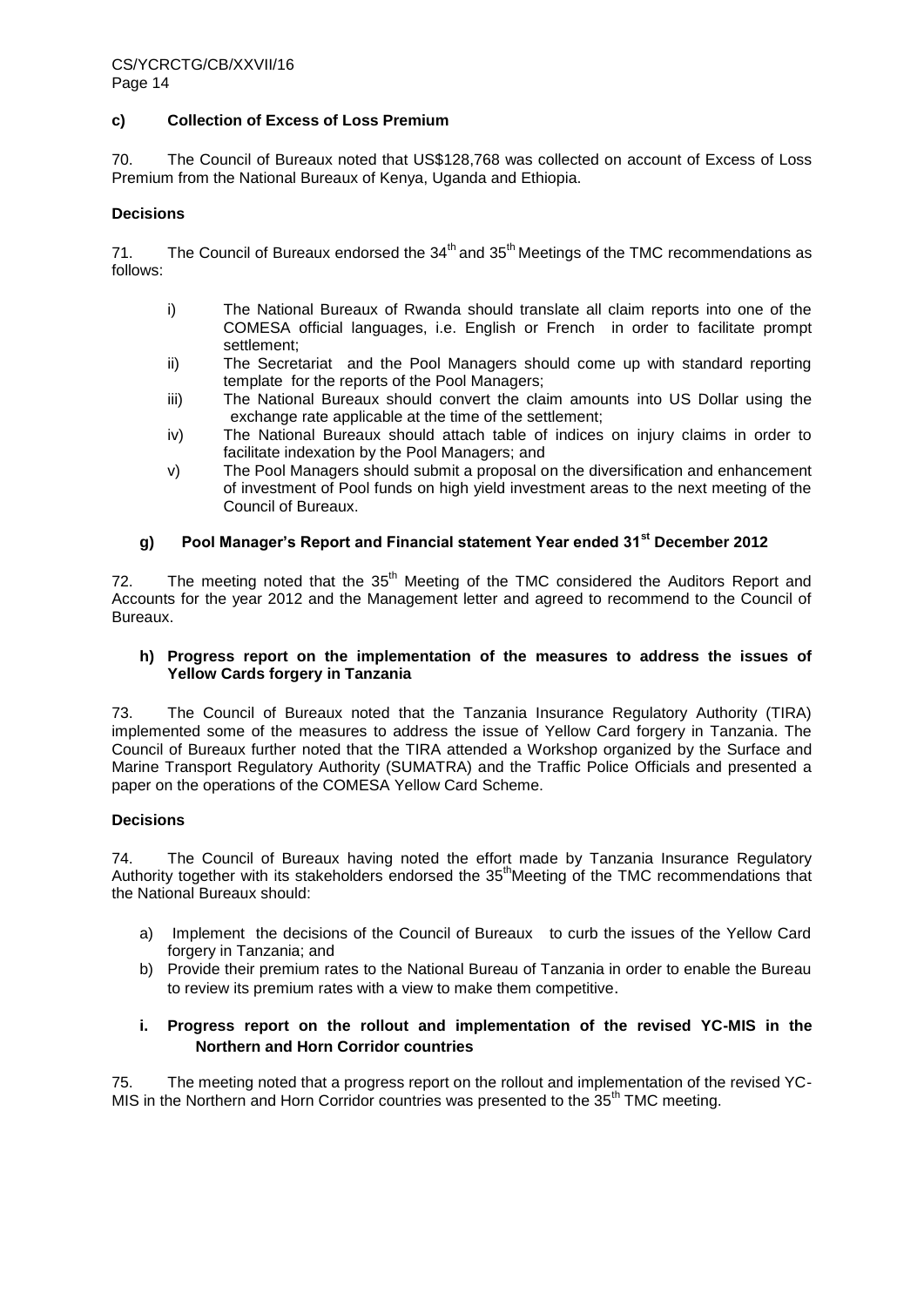## **Decisions**

76. The Council of Bureaux endorsed the  $35<sup>th</sup>$  Meeting of the TMC recommendations that National Bureaux should:

- a) Engage their members and resolve any issues on the implementation of the YC-MIS in September/ October 2013;
- b) Liaise with the Secretariat for any technical support required in the implementation of the system;
- c) Ensure that all their member Insurance Companies implement the YC-MIS with effect from 1<sup>st</sup> December 2013; and
- d) Cease supplying of Yellow Card books to Primary Insurance companies who would not have implemented the YC-MIS by 1<sup>st</sup> December 2013.

## **j) Progress Report on the Sange/Uvira Claim**

77. The Council of Bureaux noted that the Pool Managers had transferred US\$400,000 as full and final payment to the handling Bureau (SONAS) for onward disbursement to the accident victims. The Council of Bureaux also noted that the handling Bureau (SONAS) organized a handover ceremony on 12<sup>th</sup> April, 2013 which was attended by high ranking Democratic Republic of Congo Government officials, SONAS, representatives of International media houses and a COMESA Secretariat team.

78. The Council of Bureaux further noted with appreciation that the National Bureau of DR Congo (SONAS), the Government of DR Congo and the accident victims and representative of the deceased were happy with the speedy processing of the claim by Secretariat and Pool Managers and disbursement of the funds had started and 300 beneficiaries had since been paid through a local bank in Uvira and comprehensive payment schedule would be provided to Secretariat and the Pool Managers once the payment exercise was concluded. The National Bureau of DR Congo thus expressed its profound gratitude to the Secretariat and the Pool Managers for the prompt settlement of the claim.

#### **Annual Report and Accounts of the Yellow Card Reinsurance Pool for the Year ended 31st December 2012** *(Agenda item 8)*

79. The Pool Managers presented the Audited Annual Report and Accounts for the year ended 2012, in line with Article 6, item 4(d) of the Constitution of the COMESA Yellow Card Reinsurance Pool. In doing so, they gave the highlights of the Manager's Report and Financial Statement for the Year ended 31<sup>st</sup>December 2012.

80. In the discussion that followed the Council of Bureaux expressed concern on the provisions made for writing off bad debts on inter-Bureaux claim, limited investment instrument options and issue of declaring dividends and urged the Pool Managers to revisit the issues.

## **Decisions**

81. With a view to address the concerns raised above, the Council of Bureaux decided that a Task Force composed of the Pool Managers, the Secretariat and the National Bureaux of Zimbabwe and Rwanda should review the issues raised and come up with recommendations to the next meeting of the TMC and that the meeting of the Task Team be funded from the Reinsurance Pool accounts.

82. The Council of Bureaux received the External Auditors Report: the Annual Report and Financial Statements for the Year ended 31<sup>st</sup> December 2012 and decided as follows:

- a) Approved the audited accounts in line with Article 6 item 4 (d) and (f) of the constitution of the COMESA Yellow Card Scheme; and
- b) Appointed the retiring External Auditors, Deloitte &Touche who expressed interest to continue in office for the next financial year at the fee of US\$5,500.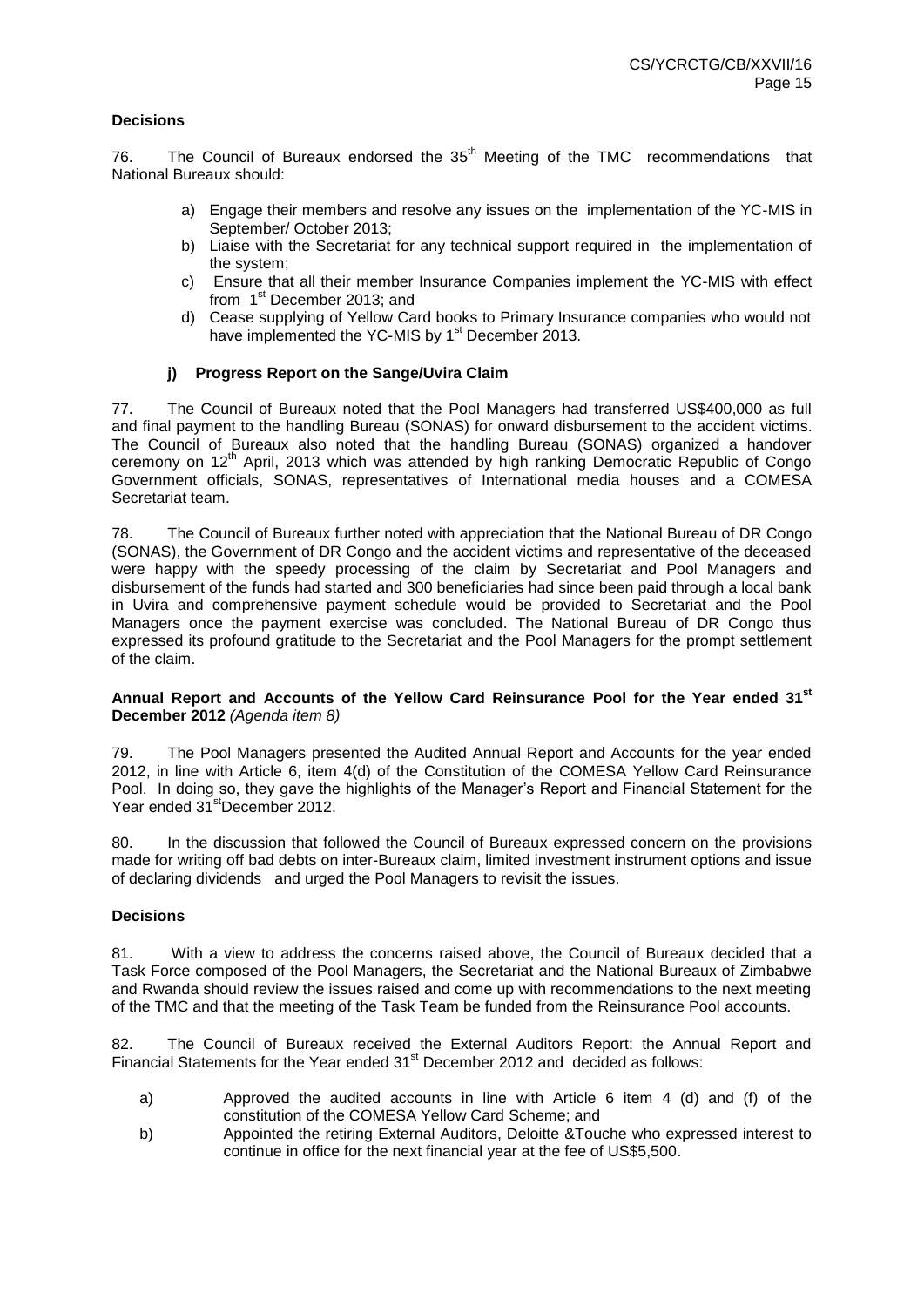## **Reinsurance Pool Financial Highlights as at 30th September 2013** *(Agenda item 9)*

83. A representative of the Pool Managers presented a report on the Reinsurance Pool Financial Highlights as at  $30<sup>th</sup>$  September 2013. In his presentation, he informed the meeting that the Pool recorded a gross premium income of US\$ 1,983,580 during the period ended 30<sup>th</sup> September 2013. The meeting noted the financial highlights as shown below:

|                        | <b>Sept 2013</b> | Sept 2012 |
|------------------------|------------------|-----------|
|                        | US\$             | US\$      |
| Gross premium income   | 1,983,580        | 1,379,048 |
| Reserve fund           | 5,555,752        | 4,969,711 |
| Total assets           | 9,013,713        | 8,273,072 |
| Capacity subscription  | 350,000          | 350,000   |
| Short-term investments | 6,129,921        | 5,507,761 |

84. The Pool Managers informed the Meeting that the National Bureaux of Ethiopia, Rwanda, Tanzania and Uganda made their payments of premium cessations to the Pool after the report had already been submitted to the Secretariat and commended the National Bureaux for their efforts.

#### **Study Report on the issues of low limits of third party personal injuries on the compulsory motor vehicle Insurance of some Member States party to the Yellow Card Scheme and other related issues** *(Agenda item 10)*

85. The COMESA Secretariat presented document No. CS/YCRCTG/CB/XXVII/10: Study Report on the issues of low limits of third party personal injuries on the compulsory motor vehicle Insurance of some Member States party to the Yellow Card Scheme and other related issues. The Council of Bureaux was informed that pursuant to the Council of Bureaux decisions and the Technical Management Committee recommendations, the Secretariat circulated the drafted Terms of Reference to all National Bureaux requesting them to assist in the identification of qualified consultants and provide profiles to Secretariat for evaluation and selection of a suitable and qualified Consultant to carry out the study and only four (4) profiles were received from the National Bureaux of Rwanda, Zambia and Zimbabwe.

86. The Council of Bureaux was also informed that in line with the COMESA policy on the hiring of Consultants, the received profiles were submitted to Administration Division of the Secretariat for evaluation, selection of suitable Consultant(s) and issuance of contract and gave the advice to instead seek for approval of single sourcing as the received profiles would not provide a balanced evaluation since there was need to select a two man team of consultants comprising of Insurance and Transport Experts respectively.

87. The Council of Bureaux was further informed that taking into account the recommendations of the Administration Division on the assessment of the profiles, the Consultants from Zambia were selected to be offered a joint Consultancy contract to carry out the study and subsequently, authority to hire the two Consultants on single sourcing basis was approved by the Secretary General and a Consultancy contract was issued and signed effective  $1<sup>st</sup>$  November, 2013 for a period of five (5) months within the budget of US\$50,000 allocated by the Council of Bureaux from the Pool's account and the Consultants were requested to immediately submit their Work Plan on the task to Secretariat for review and to commence the data collection exercise.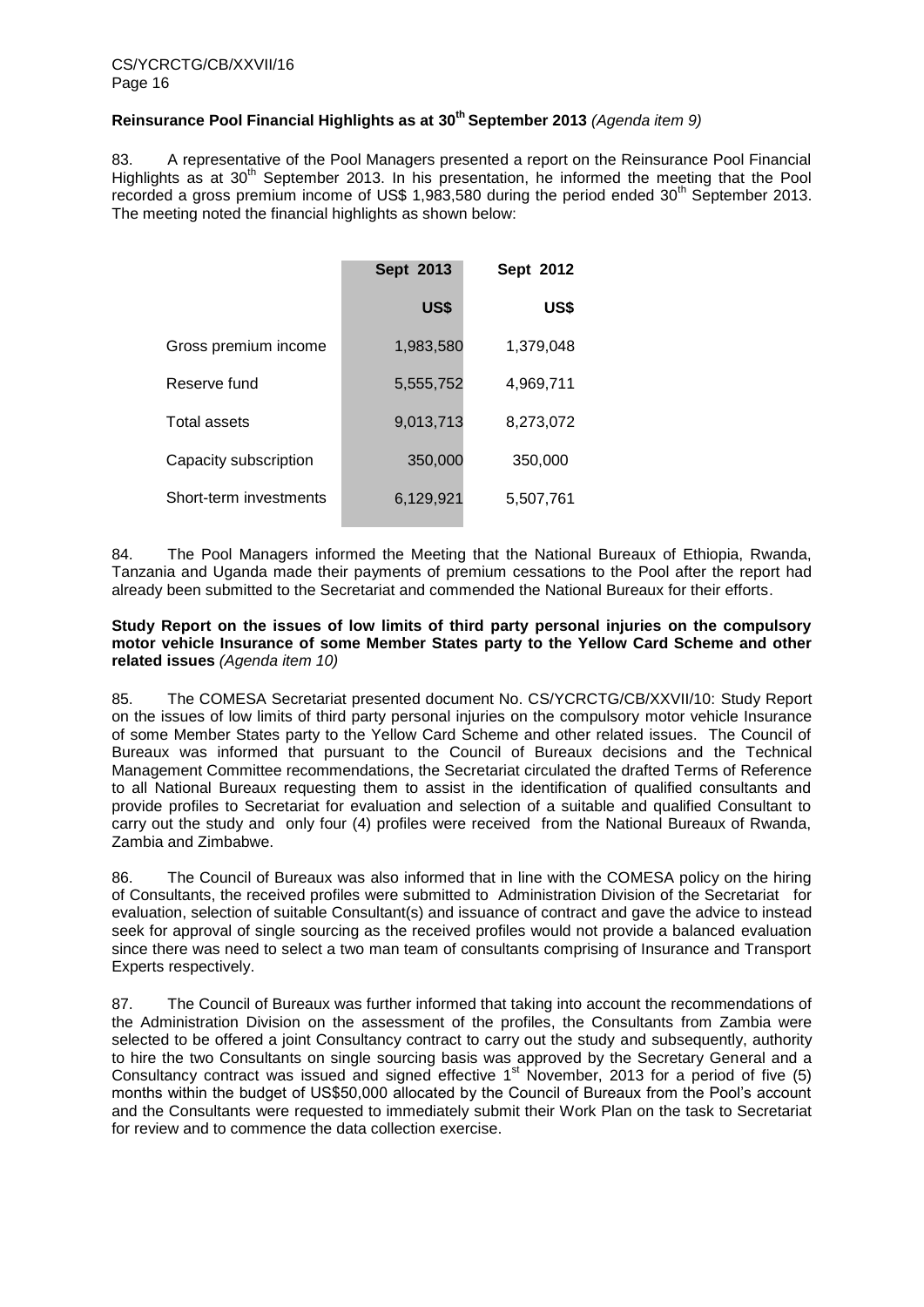## **Decision**

88. The Council of Bureaux having noted the progress made with appreciation decided that the National Bureaux should provide the necessary support to the Consultants by making available any required information to enable them carry out the study.

#### **Progress report on the roll-out and implementation of the Yellow Card Management Information System (YC-MIS)** *(Agenda item 11)*

89. The COMESA Secretariat presented document No.CS/YCRCTG/CB/XXVII/11:Progress report on the implementation of the Yellow Card Management Information System (YC-MIS). The Council of Bureaux was informed that despite the slow progress in implementing the system, it had been recently rolled out in the Northern and Horn Corridor countries and that YC-MIS was overhauled to address the challenges raised by the stakeholders during the implementation process.

90. The Council of Bureaux was further informed that the roll-out of the YC-MC in the North - South Corridor Countries (DRC, Malawi, Tanzania, Zambia & Zimbabwe) was scheduled for November – December 2013.

## **Decisions**

91. In the discussion that followed, the meeting underscored the importance of starting the implementation of the system on a good footing to ensure the smooth implementation of the YC-MIS in the Northern and Horn corridors and decided as follows:

- a) The implementation date of the YC-MIS in the Northern Corridor be extended to  $1<sup>st</sup>$ December 2013 to ensure adequate preparations of the National Bureaux and their member Primary Insurance Companies;
- b) The implementation date of the YC-MIS in the North –South Corridor should be 1<sup>st</sup> February 2014 and not 1<sup>st</sup> November 2013;
- c) The Secretariat should provide training on the operations and modalities of implementation to the National Bureaux ICT expert and the Yellow Card coordinators in the Northern Corridor and Horn corridor countries ;
- d) The ICT Expert and the Yellow Card Coordinator of National Bureaux should ensure that the local market is prepared for the implementation of the system; and
- e) National Bureaux which require further training on the YC-MIS should send their ICT expert and Yellow Card Coordinators to the Secretariat.

#### **Progress report on the printing and circulation of the new security enhanced Yellow Card books (***Agenda Item 12***)**

92. A representative of the Secretariat presented document CS/YCRCTG/CB/XXVII/12: Report on the printing and circulation of the new security enhanced Yellow Card books. In so doing, he informed the Council of Bureaux that following the finalization of the artworks for the new Yellow Card books, Secretariat requested National Bureaux to carry out stock counts of available books and make orders for the supply of the new security enhanced books.

93. The Council was further informed that in line with the responses received from National Bureaux except from Burundi, Djibouti and Sudan, the Secretariat made an initial order for the printing of the new security enhanced Yellow Card per country/National Bureau as shown in Table 1 below: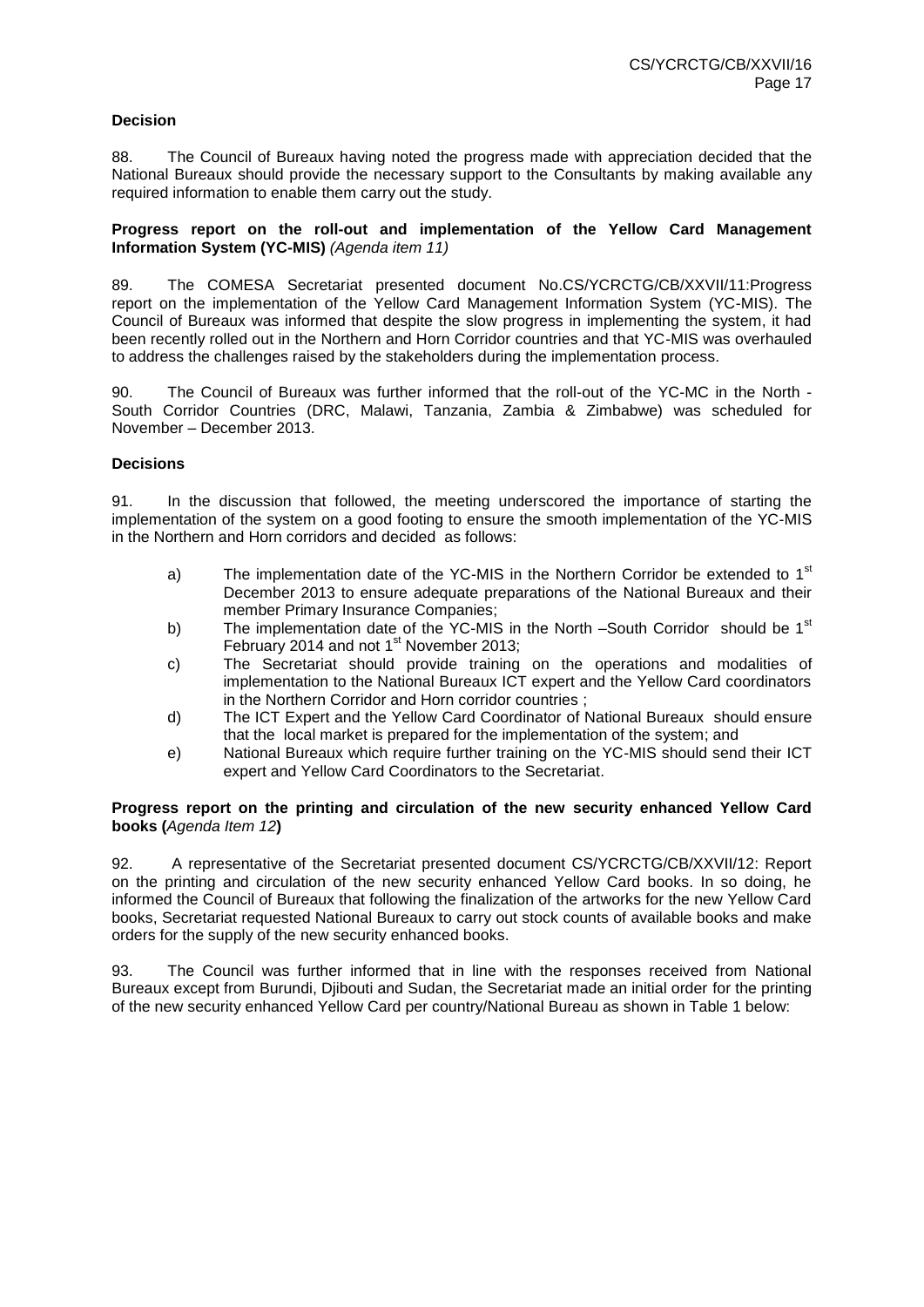#### **Table 1: Initial order for the printing of the new security enhanced Yellow Card books**

| S/N                     | <b>NATIONAL BUREAU</b> | <b>QUANTITY</b> |
|-------------------------|------------------------|-----------------|
|                         | <b>Burundi</b>         | 100             |
| $\overline{2}$          | Djibouti               | 50              |
| $\overline{3}$          | DR Congo               | 500             |
| $\overline{\mathbf{4}}$ | Eritrea                | 5               |
| $\mathbf 5$             | Ethiopia               | 1,000           |
| $\,6$                   | Kenya                  | 500             |
| $\overline{7}$          | Malawi                 | 50              |
| 8                       | Rwanda                 | 500             |
| 9                       | Sudan                  | 50              |
| 10                      | Tanzania               | 400             |
| 11                      | Uganda                 | 500             |
| 12                      | Zambia                 | 500             |
| 13                      | Zimbabwe               | 250             |
|                         | <b>Total</b>           | 4,405           |

94. In the discussion that followed the meeting made the following observations :

- a) none of the National Bureaux had yet received the stock of the new security enhanced Yellow Card Books and the implementation date of 1<sup>st</sup> November 2013 was not sufficient to carry out the preparations for the smooth implementation of the card; and
- b) There was need to raise the awareness of the stakeholders on the implementation of the new Yellow Cards.

#### **Decisions**

- 95. Taking into account of the above, the Council of Bureaux decided the following:
	- a) The Cut-off date be extended to 1<sup>st</sup> December 2013;
	- b) The Secretariat should ensure that the stock of the New Yellow Card books are delivered to the National Bureaux as soon as possible and preferably by  $31<sup>st</sup>$  October 2013; and
	- c) The National Bureaux should organize workshops for stakeholders to raise their awareness on the introduction of the new cards.

#### **Report of the 7 th Meeting of the Council of RCTG on the Regional Customs Transit Guarantee (RCTG –CARNET) Scheme** *(Agenda Item 13)*

96. The representative of the Secretariat presented document no. CS/YCRCTG/CB/XXVII/13: Report of the  $7<sup>th</sup>$  Meeting of the Council of the Regional Customs Transit Guarantee (RCTG) Scheme which was held from 23<sup>rd</sup> to 25<sup>th</sup>September 2013 in Lusaka, Zambia. The report highlighted the fact that the RCTG CARNET had been rolled out in the Northern Corridor in December 2011 with the carnets being issued for goods in transit from Mombasa to Uganda and Rwanda and from Rwanda to Mombasa. The Council of Bureaux also noted that about 1000 Carnets had been issued and the acquittal of the RCTG Carnets had been faster than the national bonds.

97. The Council of Bureaux noted that following the directive of the Heads of State of Kenya, Uganda and Rwanda to fast track the Single Customs Territory in the EAC, the Revenue Authorities of Rwanda and Uganda had adopted the RCTG/Bond and phased out the national Bonds. The Council Bureaux also noted that Djibouti signed the Inter-Surety Agreement on the implementation of the Regional Customs Transit Guarantee Scheme and roll-out of the operations of the RCTG CARNET between Djibouti and Ethiopia was expected to commence as soon as the National Sureties of the two countries finalized negotiations on the sharing of the premiums from RCTG Bond.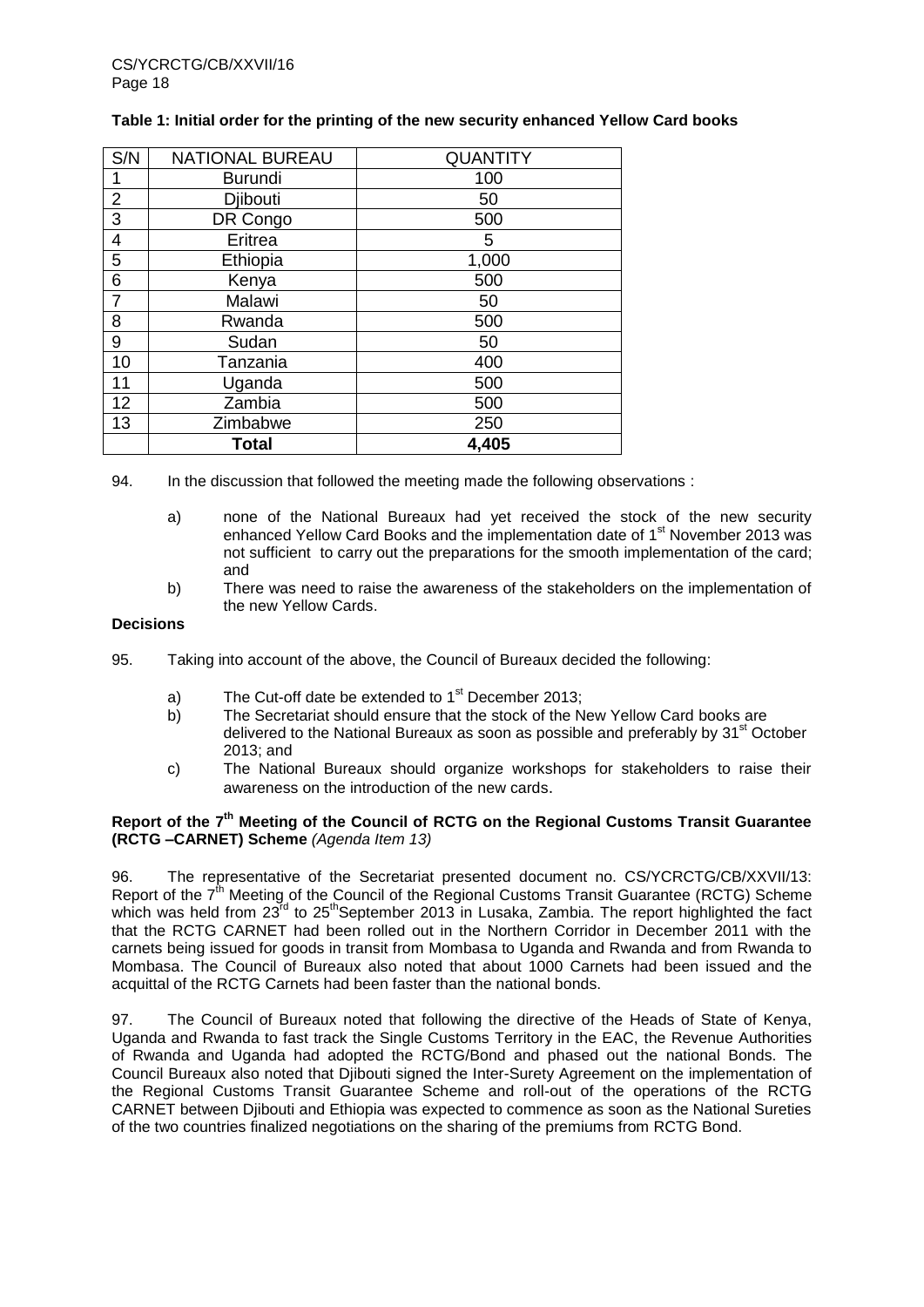98. The meeting also noted that NIC (Tanzania) Limited was designated as the National Surety of Tanzania for the RCTG Scheme and the roll-out of the operations of the RCTG CARNET was expected to commence in the Central Corridor in early 2014.

99. The meeting took note of the operations of the Re-insurance Pool of the RCTG Scheme and proposals for the revised Programme. The Council Bureaux also noted that the  $7<sup>th</sup>$  Meeting of the Council of RCTG had agreed on the terms and conditions of the loan advance of US\$500,000 to the RCTG Scheme by the Council of Bureaux of the Yellow Card Scheme. The meeting further noted that the Pool Managers had submitted an agreement on the loan advance for signature by the Chairpersons of the Council of Bureaux and Council of RCTG.

100. The meeting further noted the operations of the RCTG Operations Manager and their Activity Work Plan for October-December 2013.The meeting further noted the budget of the Management Committee of the RCTG Scheme for 2012/2013.

101. In the discussions that ensued, the Chairperson of the Council of RCTG, Mr. Bayo Folayan, the Managing Director of National Insurance Corporation Ltd of Uganda and Mr. David Boucher, Sales Manager of GXA Assurance of Djibouti further informed the meeting on the issues of the Reinsurance Pool arrangements for the RCTG Scheme.

102. The meeting noted the report with appreciation.

**External Auditors' Report on the Accounts of the Council of Bureaux as at 30th June, 2013**  (*Agenda Item 14*)

103. The Director of Budget and Finance from COMESA Secretariat presented the audited report and accounts for the year ended  $30<sup>th</sup>$  June 2013. In his presentation of the report, the Director provided highlights on the income statement, Cash flow statement and the Balance Sheet among other items.

104. The Council of Bureaux noted that the External Auditors, Messrs Deloitte &Touche had given an unqualified opinion on the Financial Statements of the scheme.

105. In the discussion that followed, the meeting raised concern on the high increase of expenses for convening the TMC meetings and miscellaneous expenses. In response to the concern raised, the Secretariat provided a breakdown of the TMC meetings and miscellaneous expenses which showed that the high increase was due to the hiring of simultaneous interpretations equipment and high cost of air tickets.

106. With regard to the credit balance on account of the National Bureau of Burundi, the meeting was informed that the amount could not be reconciled and recommended for a write- back of the credit balance.

## **Decisions**

107. Having considered the report , the Council of Bureaux:

- a) Adopted the External Auditor's report;
- b) Decided that the credit amount of US\$18,824 on account of the National Bureau of Burundi be written- back; and
- c) Decided that the Secretariat to present half year accounts to the TMC meetings to ensure the appropriate implementation of the annual budget of the Council of Bureaux.

108. The Council of Bureaux received the Audited Annual Report and Accounts of the Council of Bureaux of the Yellow Card Scheme for the year ended 30<sup>th</sup> June 2013, and approved the report. 109.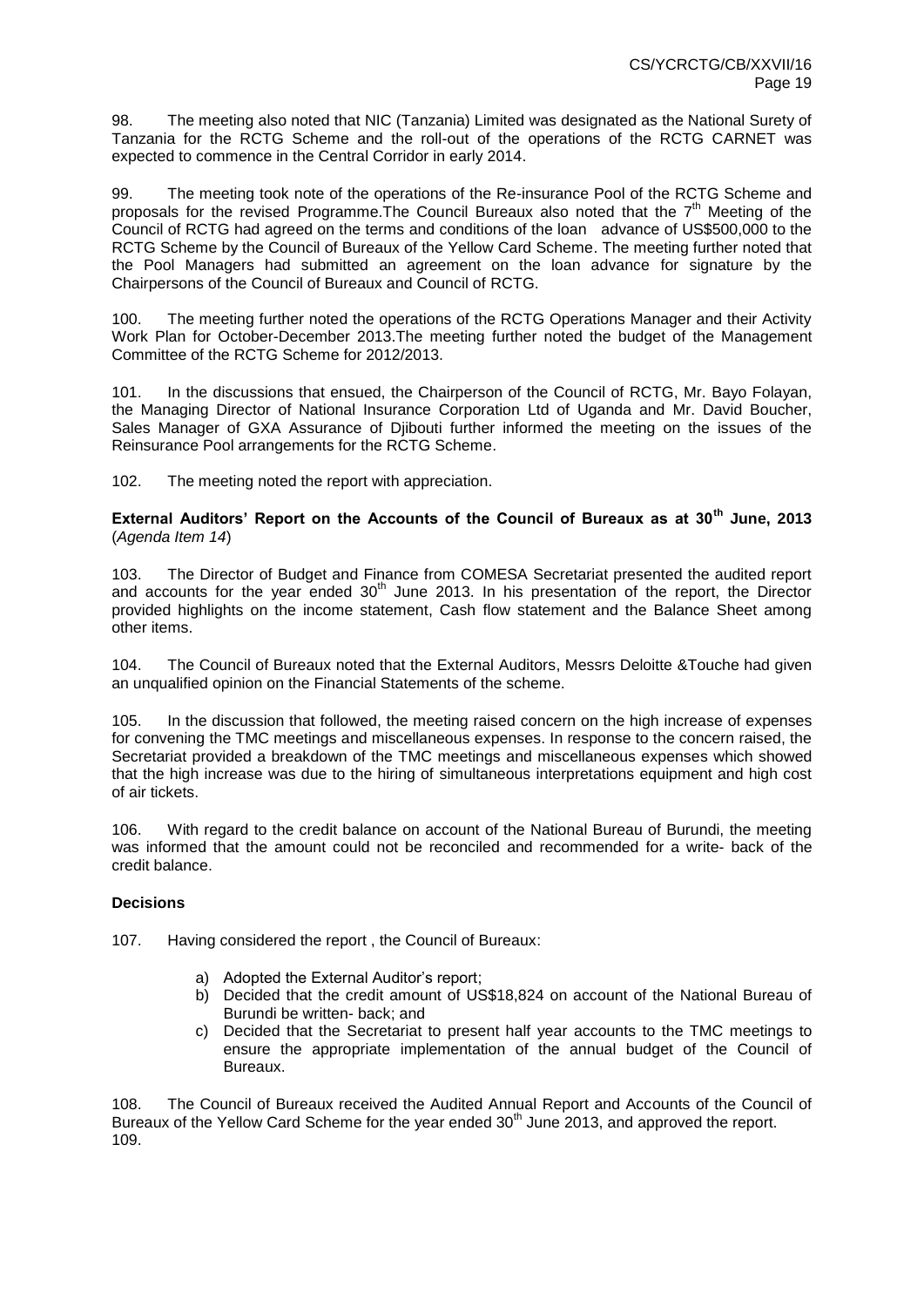#### **Report on Administrative Matters** *(Agenda item 15)*

110. The representative of the Secretariat presented document no. CS/YCRCTG/CB/XXVII/15: Report on the interview for the Post of Senior Insurance Expert. In so doing, he informed the Council of Bureaux as follows:

- a) The post was re-advertised as the qualifications stated in the previous advert were high:
- b) Four candidates were shortlisted, one each from Ethiopia, Rwanda, Uganda and Zimbabwe;
- c) One out of four candidates who had been shortlisted was disqualified as he did not have the required professional diploma or its equivalent in Insurance;
- d) For transparency purposes and to avoid the marker of the written test from knowing whose test paper it was, the candidates were asked not to indicate their names or country of origin on the scripts of the written test;
- e) The pass mark set by the COMESA Secretariat was 65% and only the candidate from Ethiopia: Mr. Tamene Kassa Debebe obtained this pass mark;
- f) The panel therefore recommended that the post be offered to the successful candidate from Ethiopia; and
- g) The COMESA Secretary General submitted the recommendation to the Council of Bureaux to consider and endorse the recruitment of Mr. Tamene Kassa Debebe of Ethiopia to take up the post of Senior Insurance Expert (P4).
- 111. On other Administrative related matters, the Council of Bureaux was informed as follows:
	- a) The Insurance Expert was recruited and assumed his position in January 2013;
	- b) The Senior Finance Assistant obtained his professional degree and was elevated to the Intermediate Category salary scale as per COMESA practice; and
	- c) The Administrative assistant who has not been well for the past year due to the poor health condition was granted a full pay extension up 31<sup>st</sup> October 2013.

#### **Decisions**

- 112. Having considered the report, the Council of Bureaux:
	- a) Approved the recruitment of Mr. Tamene K. Debebe to the post of Senior Insurance Expert (P4) with effect from  $1<sup>st</sup>$  January 2014; and
	- b) Decided that if Mr. Tamene K. Debebe does not accept the officer, the post should be re-advertised.

## **Proposed Budget and Annual Work Programme for the Year 2013/14**(*Agenda item 16)*

113. The Secretariat presented Document No. CS/YCRCTG/CB/XXVII/16- Proposed Budget for the Council of Bureaux for the year 2013/2014 as follows:

#### **Status of Income in 2012/2013**

114. The Council of Bureaux was informed that all National Bureaux, except Malawi and Sudan had paid their budget contributions. Regarding the National Bureau of DR Congo who had high amount of arrears, the Meeting noted that apartial payment of US\$38,605 had been made. The meeting was also informed that pursuant to the decision of the Council of Bureaux, the National Bureaux of Malawi and Sudan were sanctioned from participating at the TMC Meetings and that a total amount of US\$324,149 was received during the 2012/2013 fiscal year which was 10% less compared to the total income of US\$ 360,776 received during the same period last year.

#### **Budget 2013/2014**

115. The Council of Bureaux was informed that the budget assessment for the year 2013/2014 was US\$477,581 representing an increase of 5% from the 2012/2013 budget which stood at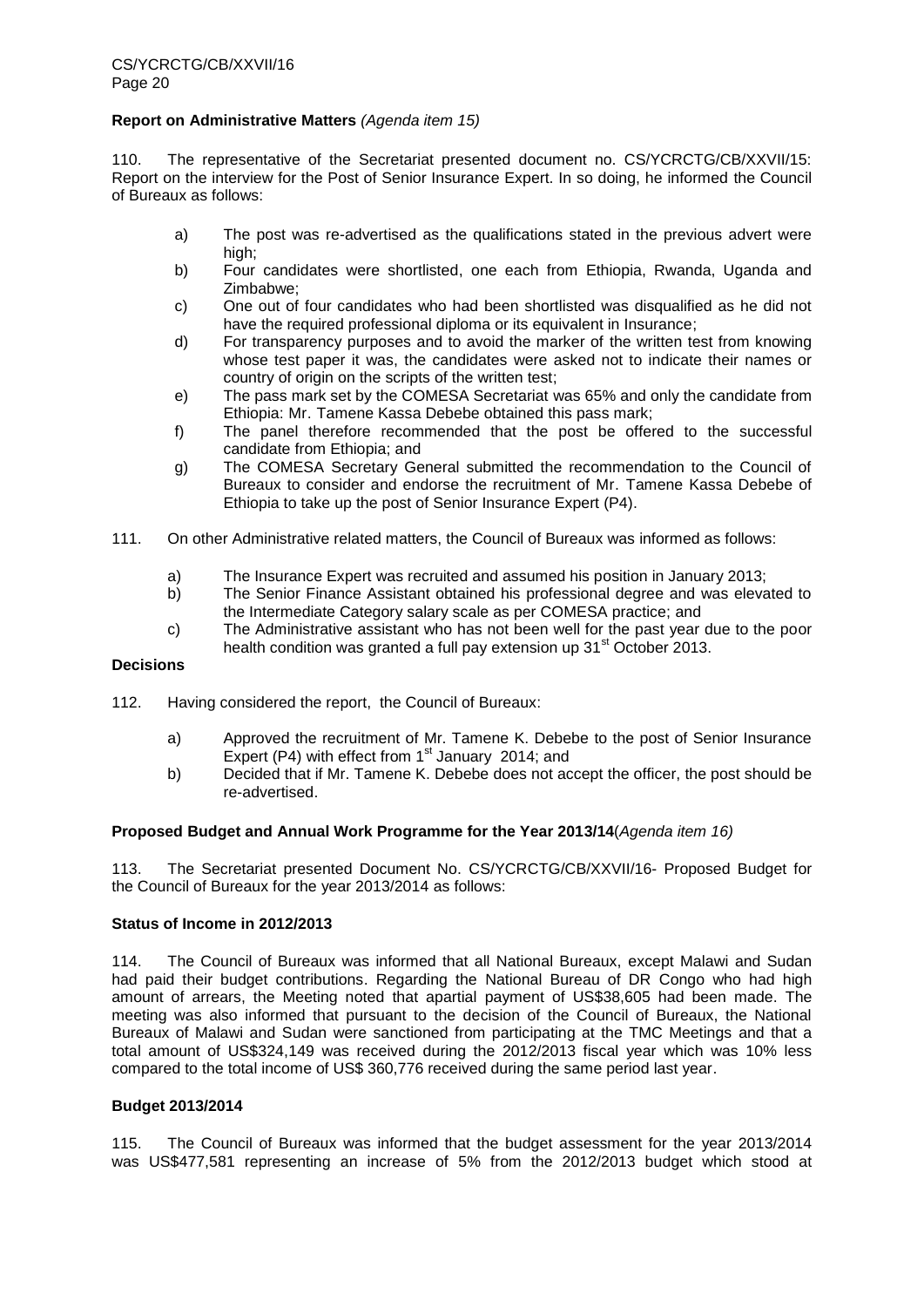US\$454,953. The Council of Bureaux was further informed that the increase was mainly due to an increase in meeting costs and staff emoluments.

#### **Work Programme for 2012/2013**

116. The Council of Bureaux was informed that the Work Programme for the year beginning  $1<sup>st</sup>$ July 2013 to  $30<sup>th</sup>$  June 2014 included the following major activities:

- a) Oversee the implementation of decisions of the Council of Bureaux and the Technical Management Committee (TMC) on the Yellow Card;
- b) Undertake studies, among others, on:
	- i) The low limit of liabilities of third party motor vehicle Insurance law of Member States and other issues affecting the operations of the Yellow Card Scheme;and
	- ii) the impact of the YC Scheme in reducing transport and tranist costs;
- c) Implementation of the Yellow Card Management Information System (YC-MIS) in the Northern, Central, Horn Corridor and North-South Corridor countries;
- d) Convene a meeting of working group on Trade in Insurance Services to develop a framework for the liberalization of the Insurance Sector in the COMESA region;
- e) Coordinate the implementation of harmonization of the Third Party Motor Vehicle Insurance Scheme for COMESA-SADC and EAC Regions;
- f) Prepare technical papers, working documents and reports;
- g) Prepare project proposals and mobilize extra budgetary resources;
- h) Organize national stakeholders workshops on the Yellow Card;
- i) Organize and service the Council of Bureaux and TMC Meetings;
- j) Carry out the Annual Work Programme of the Regional Customs Transit Guarantee (RCTG) Scheme and Trade in Insurance Services;
- k) Produce promotional materials and publications to promote the Yellow Card Scheme; and
- l) Carry out the day-to-day functions of the Secretariat of the Council of Bureaux (Yellow Card Office) at the COMESA Secretariat.

## **Development Budget (Extra-Budgetary Resources)**

117. The Council of Bureaux was informed that the extra budgetary resources mobilised by the Secretariat to carry out specific activities during 2012/2013 period was as follows:

## **a) Regional Customs Transit Guarantee Scheme**

118. COMESA Secretariat allocated US\$610,800 for the 2012/2013 period from the Regional Integration Support Programme (RISP II) funded by European Union and with commencement of the rollout of the RCTG CARNET in the Northern Corridor countries in December 2011, the Scheme is expected to achieve self financing in the very near future.

## **b) Trade in Insurance Services**

119. COMESA Secretariat allocated some funds from Regional Integration Support Programme (RISP II) funded by European Union and accordingly, a meeting of the Working Group on Trade in Insurance Services, which was established during the Stakeholders Conference held in November 2011, in Nairobi, Kenya, is expected to be convened before the end of 2013/14.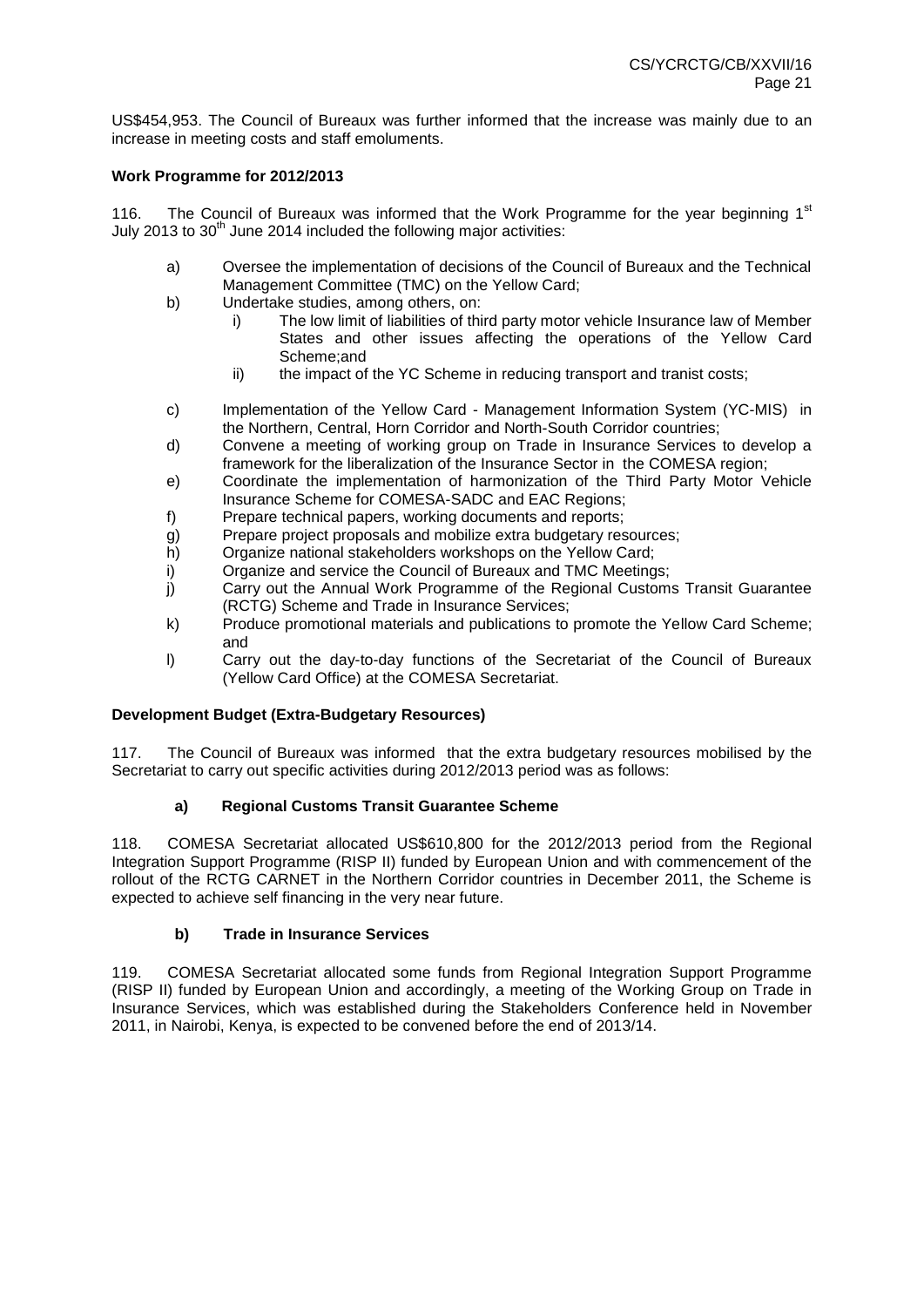## **c) Yellow Card Management Information system (YC-MIS)**

120. The YC-MIS has been piloted and rolled out in the Northern Corridor countries. Preparations were being carried out for the roll-out in other Corridors and the system would be fully implemented in all the Corridors during 2013/2014 period by using the available balance of US\$3,500 allocated from the funding of the Reinsurance Pool of the Yellow Card Scheme.

#### **d) Short Term Insurance Expert**

121. COMESA Secretariat allocated US\$64,000 from the Regional Integration Support Programme (RISP II) to assist the Yellow Card office. Accordingly, a Short Term Insurance Expert has been funded under RISP until December 2012.

122. In the discussion that followed, the meeting emphasized on the importance of circulating the working documents in good time before the dates of the meeting in order to enable members to contribute effectively and the meeting further underscored the importance that the proposed budget should be first considered by the TMC meeting before it is tabled for considerations and decision by the Council of Bureaux.

#### **Decisions**

123. On the annual budget for 2013/14, the Council of Bureaux made the following decisions:

- a) Approved the annual budget of US\$477,576 for the year 2013/2014;
- b) Approved the Work Programme for 2013/2014;
- c) Endorsed the upgrading of the Senior Finance Assistant to the Intermediate Category salary scale (IC 2) as per COMESA rules;
- d) Endorsed the extension of the Administrative Assistant sick leave with full pay up to 31<sup>st</sup> October 2013; and
- e) Decided that each National Bureau should pay US\$39,798 as its contribution to the Budget of the Council of Bureaux for the financial year 2013/2014; as shown in Table II below.

124. The Council of Bureau further decided that the proposed budget should first be submitted to the TMC meeting which usually is held in August for considerations and recommendation to the Council of Bureaux.

125. The 2013/14 Annual budget and contribution required from each National Bureau including arrears as shown in the table II below: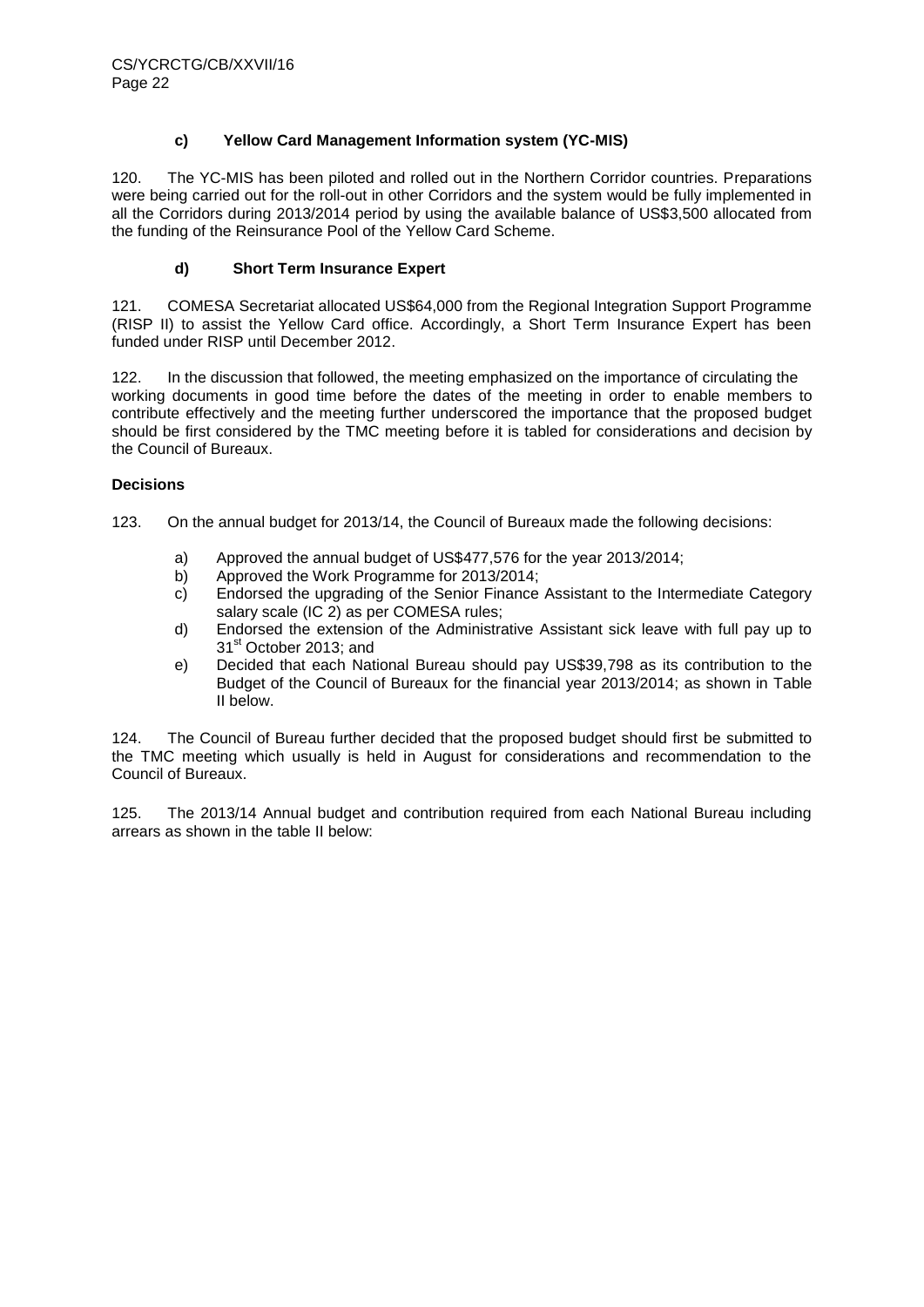**Table II: Budget contributions and accumulated arrears**

| <b>NATIONAL</b><br><b>BUREAUX</b> | <b>2013/14 ANNUAL</b><br><b>BUDGET</b><br><b>CONTRIBUTION</b><br>US\$ | <b>ARREARS AS AT</b><br>30/09/13<br>US\$ | TOTAL AMOUNT<br><b>REQUIRED FROM</b><br><b>EACH NATIONAL</b><br><b>BUREAU</b><br><b>US\$</b> |
|-----------------------------------|-----------------------------------------------------------------------|------------------------------------------|----------------------------------------------------------------------------------------------|
| <b>Burundi</b>                    | 39,798                                                                | ÷.                                       | 39,798                                                                                       |
| Djibouti                          | 39,798                                                                | ÷.                                       | 39,798                                                                                       |
| DR Congo                          | 39,798                                                                | 50,613                                   | 90,411                                                                                       |
| Eritrea                           | exempt                                                                | 18,824                                   | 18,824                                                                                       |
| Ethiopia                          | 39,798                                                                |                                          | 39,798                                                                                       |
| Kenya                             | 39,798                                                                |                                          | 39,798                                                                                       |
| Malawi                            | 39,798                                                                | 241,639                                  | 281,437                                                                                      |
| Rwanda                            | 39,798                                                                | $-5,063$                                 | 34,735                                                                                       |
| Sudan                             | 39,798                                                                | 190,794                                  | 230,592                                                                                      |
| Tanzania                          | 39,798                                                                |                                          | 39,798                                                                                       |
| Uganda                            | 39,798                                                                | $\overline{\phantom{0}}$                 | 39,798                                                                                       |
| Zambia                            | 39,798                                                                | $-377$                                   | 39,421                                                                                       |
| Zimbabwe                          | 39,798                                                                | $\overline{\phantom{0}}$                 | 39,798                                                                                       |
| <b>Total</b>                      | 477,576                                                               | 496,430                                  | 974,006                                                                                      |

## **Date and Venue of Next Meeting** *(Agenda Item 17)*

126. The National Bureau of Tanzania offered to host the 28<sup>th</sup> Council of Bureaux meeting. The Council of Bureaux accepted the offer with appreciation. The Secretariat would inform members on the exact dates and venue of the meeting in consultation with the National Bureau of Tanzania.

## **Any Other Business** (*Agenda Item 18)*

- 127. Under this item, the meeting was informed as follows:
	- a) The representative of the National Bureau of Rwanda proposed that the rule of procedures of the Council of Bureaux, namely Rule 4 on the election of the Bureau should be revisited with a view to ensure continuity and purpose that the outgoing chairperson should be made as an ex-officio instead of being vice chairperson for the purpose of good corporate governance.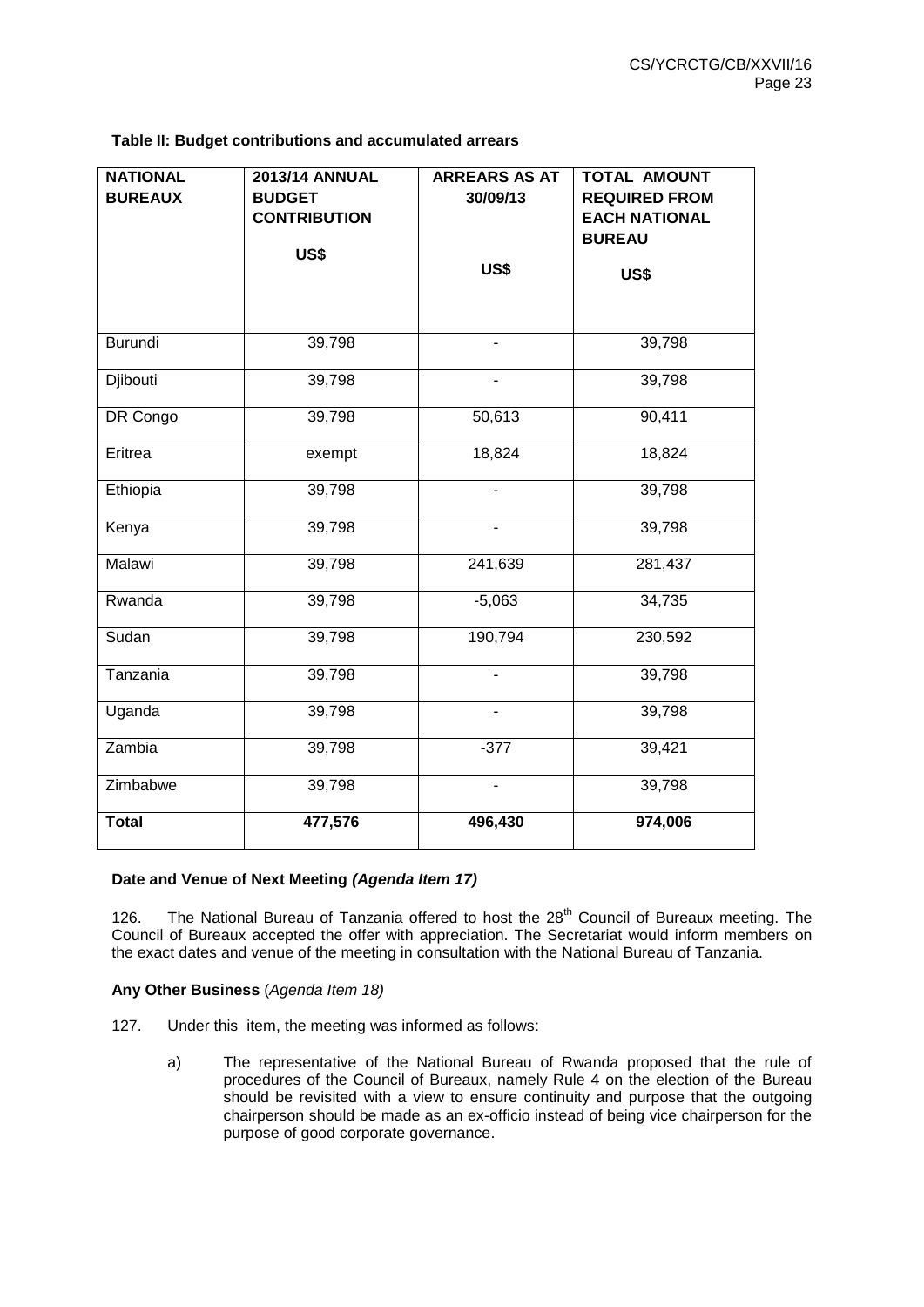- b) The representative of the Motor Vehicle Accident Fund (MVA) of Botswana underscored that time for harmonization of the systems had been realized and invited the Council of Bureaux to visit their country to benchmark on their operations.
- c) The representative of Motor Vehicle Accident Fund (MVA) of Namibia learnt and appreciated that the Yellow Card Scheme provides cover for third party personal injuries and property damage unlike the MVA which only offer personal body injury. He further emphasized on the need for bilateral discussions between the Council of Bureaux of Yellow Card and the Council of Short-term Insurance of Namibia and come up with areas of commonalities.
- d) The representative of the National Bureau of Zambia commended the National Bureau of Tanzania for the improvement made in the confirmation of validity of the Yellow Cards.
- e) The representative of the National Bureau of Zimbabwe advised the Secretariat to revisit its budget so that it be fully financed by the National Bureaux and avoid borrowing. He also suggested that one of the meetings should be hosted by Botswana.
- f) The Director/CEO of the College of Insurance of Kenya invited the National Bureaux on approaching the College on matters related to capacity building.
- g) The representative of the Kenya Association of Insurers informed the meeting that KENTRADE would be launching the Single Window system by  $31<sup>st</sup>$  October 2013.

#### **Adoption of the Report and Closing of the meeting** (*Agenda Item 19*)

128. The Meeting considered the report paragraph by paragraph and adopted the report with amendments.

129. At the Closureof the meeting the representative from the National Bureau of Zimbabwe, Mr. Patrick Kusikwenyu on behalf of the delegates, gave a vote of thanks to the Government and people of Ethiopia for the warm hospitality extended to the delegates, the National Bureau of Ethiopia, Ethiopia Insurance Corporation (EIC) and the Insurance Industry of Ethiopia in hosting the meeting and the facilities that were made available to the delegates. He also expressed his gratitude to the representatives of MVA Fund of Botswana, Namibia, the Insurance Regulatory Authorities of Djibouti, Kenya and Tanzania and the Road Transport and Safety Agency of Zambia (RTSA) for their continued participation in the Council of Bureaux meetings. He further thanked the Chairperson for the professional manner in which he handled the meeting deliberations and the delegates from the member Bureaux and the Pool Managers for their tireless efforts in the implementation of Yellow Card activities.

## **Recognition**

130. During the closing of the meeting*,* the Council of Bureaux gave Mr. Berhane Giday, the Chief Programme Officer of the Yellow Card and RCTG Programmes a standing ovation in recognition of his hard work and achievements made in the implementation of the Yellow Card scheme.

131. In closing the meeting, the Chairperson. Mr. Debebe Tamene thanked all the delegates for their valuable contributions and participations during the meeting.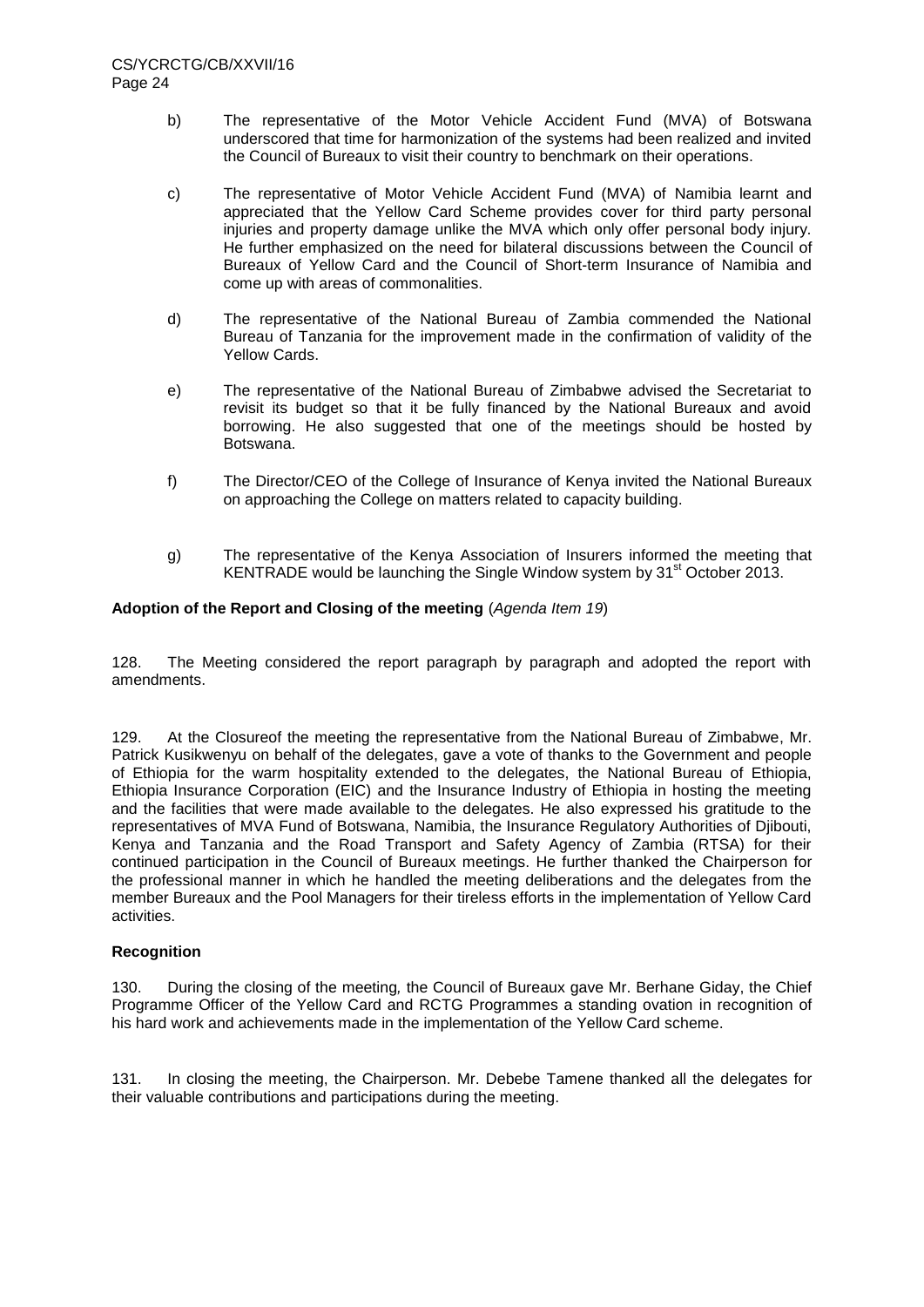## **ANNEX I**

#### **LIST OF PARTICIPANTS LISTE DES PARTICIPANTS**

#### **BURUNDI**

Mr. Baregeranye Pierre Claver, Directeur Technique Non Vie, BP 2440, Tél : +257 22209000, +257 77787500, Fax : +257 22226803, E-mail: [pcbaregeranye@yahoo.fr,](mailto:pcbaregeranye@yahoo.fr) socabu@socabuassurances.com

#### **DEMOCRATIC REPUBLIC OF CONGO/REPUBLIQUE DEMOCRATIQUE DU CONGO**

Mr. Ngwanagu Mosolino Jean, Sous-Directeur des Réasssurances, SONAS, BP 3443, Kinshasa Gombe I, Tél : +243 998401686, +243814680964, E-mail : [jeanmosolino@yahoo.fr](mailto:jeanmosolino@yahoo.fr)

Mr. Nyongolo Mukambilwa Emmanuel, Fondé de Pouvoir en Charge du Pool Carte Jaune COMESA, Direction des Réassurances, Société Nationale d'Assurances (SONAS), Sarl, BP 3443, Kinshasa, Tél : +243816566585, +243 7823697, E-mail : [emmukambilwa@yahoo.fr](mailto:emmukambilwa@yahoo.fr)

#### **REPUBLIQUE OF DJIBOUTI/RÉPUBLIQUE DE DJIBOUTI**

M. David Boucher, Sales Manager, GXA Assurances, Tél : +253 77860636, Fax : +253 21353056, Email : [boucherd@intnet.dj](mailto:boucherd@intnet.dj)

M. Mohamed Safi Seyadou, Contrôleur des Assurances, Ministère des Finances, BP 1496, Tél : +253 21 352801, Fax : +253 21 352802, E-mail : [medsafi2000@yahoo.fr](mailto:medsafi2000@yahoo.fr)

#### **ETHIOPIA/ETHIOPIE**

Mr. Debebe Tamene, Director Motor Insurance &Cross Border Relations, Ethiopian Insurance Corporation, P O Box 2545, Addis Ababa, Tel: +251 11 5153396, Mobile: +251 922083740, Fax: +251 11 5517555, E-mail: [comesaycard@ethionet.et,](mailto:comesaycard@ethionet.et) [debebetamene@yahoo.com](mailto:debebetamene@yahoo.com)

Meseret Tilahun, Nib Insurance Company, P O Box 285, Addis Ababa, Tel: +251 11 5528194/95/96, Fax : +251 115528193, E-mail : [nibinsdgm@ethionet.et](mailto:nibinsdgm@ethionet.et)

Belete Belay, Marketing Department Manager, Berhan Insurance Share Company, P O Box 9266, Tel : +251 114 674445, Mobile : +251 930 011347, Fax : +251 114 668701, E-mail : [beletebelay@yahoo.com](mailto:beletebelay@yahoo.com)

Tedros Bogale, National Insurance Company of Ethiopia, P O Box 12645, Addis Ababa, Tel : +251 911241310, Fax : +251 114650660, E-mail : [nice@ethionet.et](mailto:nice@ethionet.et)

S himeles Gedlegiorgis, CEO, Ethiopiolife and General Insurance, P O Box 170791, Tel : +251 115549651, Fax : +251 115 549653, E-mail : [elig.insurance@ethionet.et](mailto:elig.insurance@ethionet.et)

Tesfaye Desta, CEO, Oromia Insurance Company (OIC), P O Box 10090, Addis Ababa, Tel : +251 911512289, Fax : +251 11 557 2116, E-mail : [ormiinsurance@ethionet.et](mailto:ormiinsurance@ethionet.et)

Alemayehu Merid, Executive officer, Nyala Insurance, P O Box 12753, Tel : +251 913 359335, Fax : +251 116 626706, E-mail : [alexu.merid@gmail.com](mailto:alexu.merid@gmail.com)

Abi Haile Selassie, National Insurance Company of Ethiopia, P O Box 12645, Tel : +251 114661129, Fax : +251 114650660, E-mail : [nice@ethionet.et](mailto:nice@ethionet.et)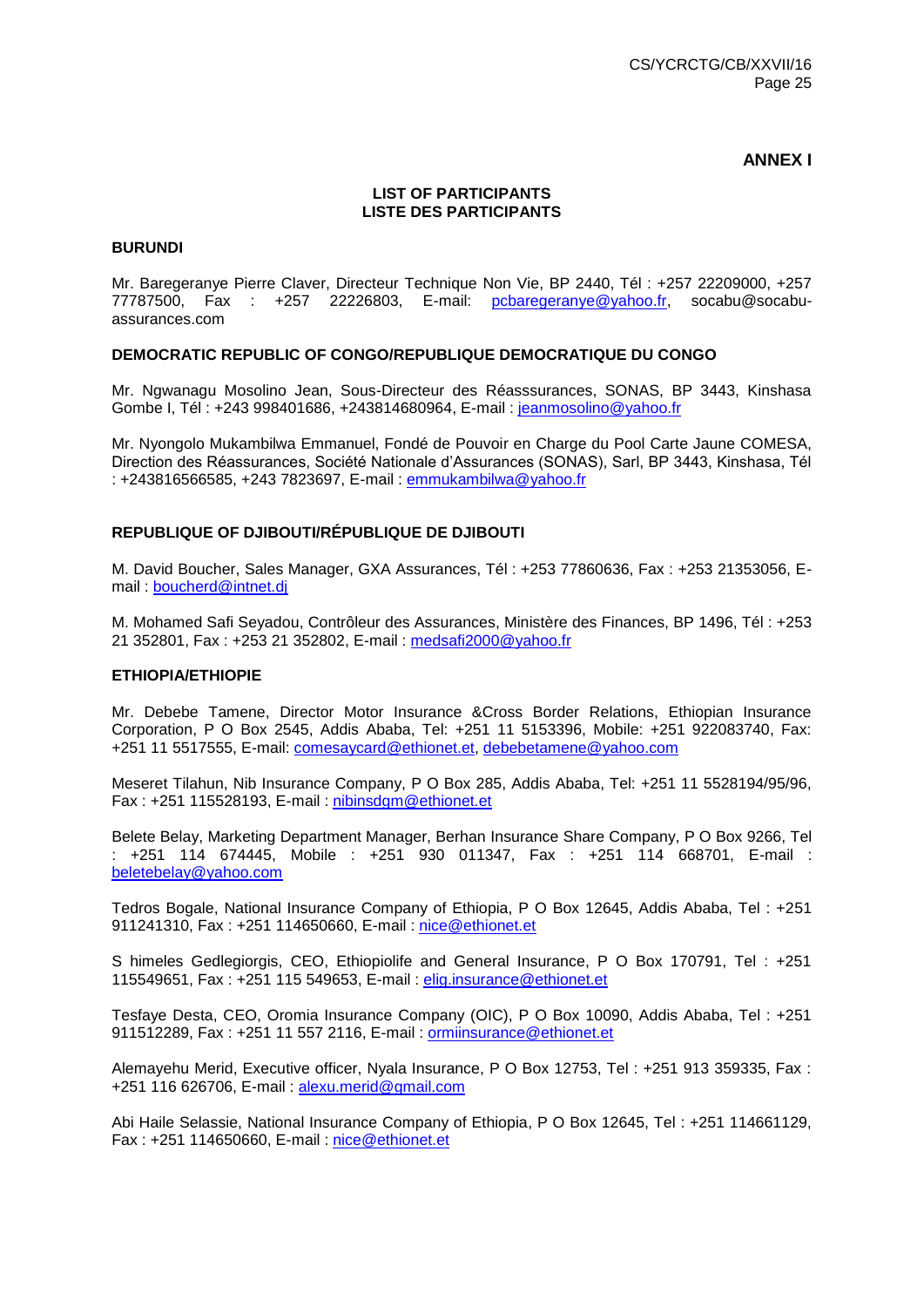## **ETHIOPIA/ETHIOPIE (Cont'd)**

Tefera Wondimu, The United Insurance S.C, P O Box 1156, Addis Ababa, Tel: +251 114655656, Mobile: +251 911254250, Fax: +251 11 465 3258, E-mail: [tefera.ue@gmail.com](mailto:tefera.ue@gmail.com)

Dessalegn Simma, operations Manager, Africa Insurance Company, P O Box 12941, Tel: +251 11 6611819, Fax : +251 11 6638253, E-mail : [dessalegnsimma@yahoo.com](mailto:dessalegnsimma@yahoo.com)

Yahya Mohammed Affan, CEO, Global Insurance Company, P O Box 180112, Addis Ababa, Tel : +251 11 111567400, Mobile : +251 911 248249, 911 201372, Fax : +251 11 1566200, E-mail : [globalinsu@ethionet.et](mailto:globalinsu@ethionet.et)

Besrat Haileslassie, Ethio Life and General Insurance, ELIG P O Box 170791 Addis Ababa, Tel : +251 115 570702, Mobile : +251 922 724094, Fax : +251 115 549653, E-mail : [elig.insurance@ethionet.et](mailto:elig.insurance@ethionet.et)

Habtamu Debela, Executive Officer Operations, Bunna Insurance Company, Addis Ababa, Tel : +251 911 691884, Fax : +251 11 119207, E-mail : habtish\_d@yahoo.com

Mesfin Kassa, Executive Officer Operations, Lucy Insurance SC, P O Box 7363, Tel : +251 114 671784, Mobile : +251 911 620770, E-mail : [mail2mesfin@yahoo.com](mailto:mail2mesfin@yahoo.com)

Zewdu Beyene Kassa, DGM Operations, Global Insurance Company, P O Box 180112, Addis Ababa, Tel : +251 111 565852, Fax : +251 111 5662200, E-mail : [globalinsu@ethionet.et](mailto:globalinsu@ethionet.et)

Mekonnen Gebrewahid, Manager, Underwriting Department, Lion Insurance Company, P O Box 26281/1000, Tel : +251 11 6616743, Mobile : +251 911 571983, Fax : +251 11 6632940, E-mail : [mekonnen\\_gw@yahoo.com](mailto:mekonnen_gw@yahoo.com)

Shawil Girma Dibabu, COMESA Programs Coordinator, Ministry of Finance, P O Box 1037, Tel : +251 913043212, Fax : +251 11 1579454, E-mail : [gshawel@mail.com](mailto:gshawel@mail.com)

Adefres Wesene, Operations Manager, Berhan Insurance Company, P O Box 9266, Tel: +251 11 4674423, Fax : +251 11 466 8701, E-mail : [berhaninsurance@yahoo.com](mailto:berhaninsurance@yahoo.com)

Tilahun Tadesse Tuji, A/Operations Officer, Oromia Insurance Company, P O Box 10090, Mobile: +251 911 361747, Fax : +251 11 5572122, E-mail : [oromiainsurance@ethionet.et](mailto:oromiainsurance@ethionet.et)

Alemseged Abraham Belay, Chief Officer, Lucy Insurance Company, P O Box 7363, Tel : =251 11 4671784, Mobile : +251 911 214675, Fax : +251 114 671896, E-mail : [lucycso@ethionet.et](mailto:lucycso@ethionet.et)

Tigist Shiferaw Beyene, Reinsurance Department Manager, Awash Insurance Company, P O Box 12637, Tel : +251 11 5570283, Mobile : +251 911 977970, Fax : +251 115 570208, E-mail : [aic@ethionet.et,](mailto:aic@ethionet.et) [tigistsh@yahoo.com](mailto:tigistsh@yahoo.com)

Frehiwot Alemayehu Kelbessa, Underwritting and Operations Department Manager, Awash Insurance Company, P O Box 12637, Tel : +251 115 570284, Mobile :+251 911 241771, Fax : +251 115 5570208, E-mail : [aic@ethionet.et](mailto:aic@ethionet.et)

Hailu Makonnen Wassie, EO Operations, Tsehag Insurance, P O Box +251 911 602267, Fax : +251 111 119886, E-mail : [hailumk@gmail.com;](mailto:hailumk@gmail.com) [tsehayinsurance@ethionet.et](mailto:tsehayinsurance@ethionet.et)

#### **KENYA**

Joyce AcholaOgundo, Director of Internal Trade, Ministry of East African Affairs, Commerce and Tourism, P O Box 30430-00100, Nairobi, Tel : +254 20 315001, Mobile : +254 722 704764, Fax : +254 20 22260100, E-mail : [joyceachola@yahoo.com;](mailto:joyceachola@yahoo.com) [jogond8@trade.go.ke](mailto:jogond8@trade.go.ke)

Robert SimiyuNamunane, Incharge COMESA Business Activities, Kenya Reinsurance Corporation, P O Box 30271, Tel : +254 20 2240188, E-mail : [namunane@kenyare.co.ke](mailto:namunane@kenyare.co.ke)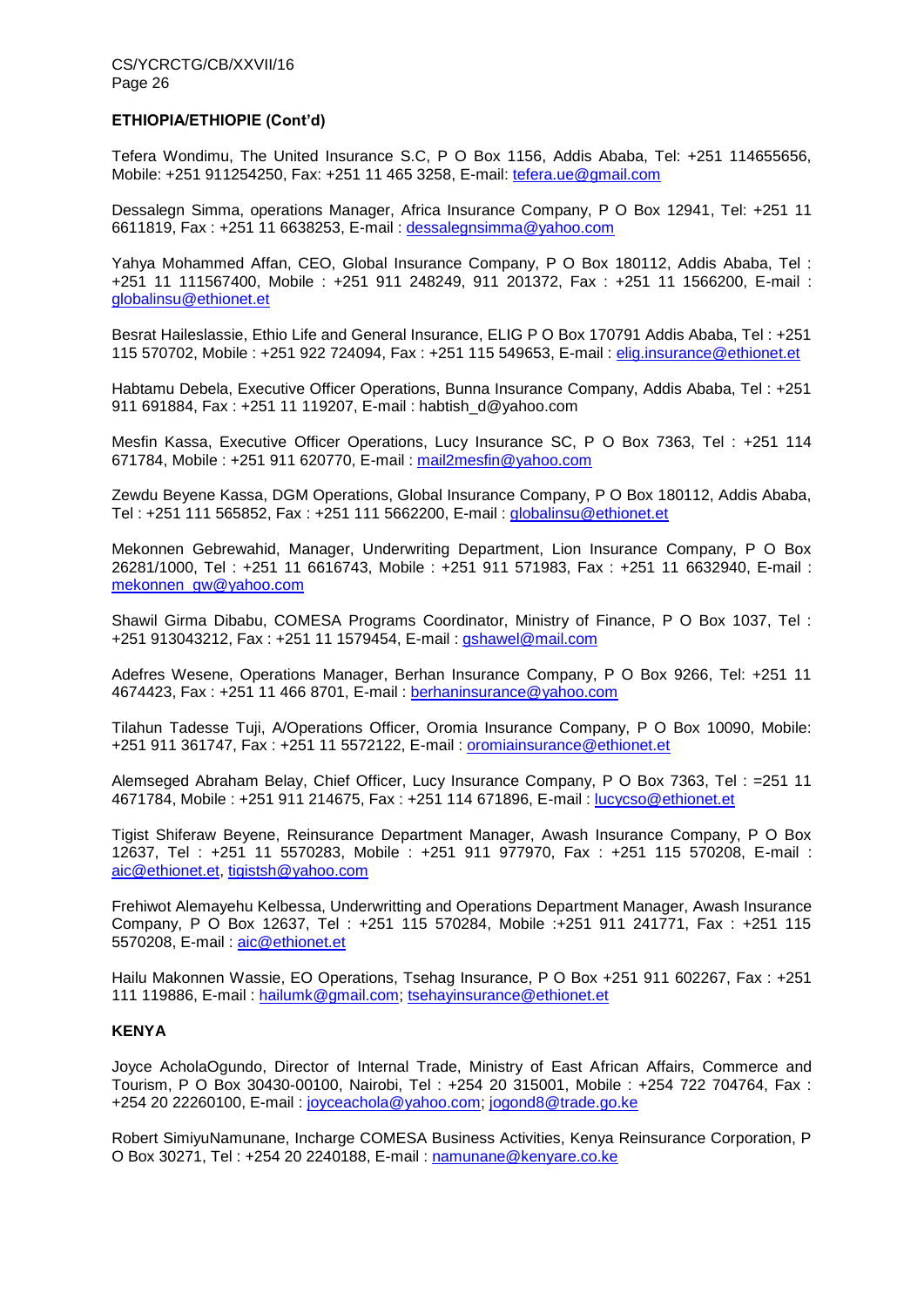#### **KENYA (Cont'd)**

Birian N. Akwir, Senior Manager, Association of Kenya Insurers, P O Box 45338, Nairobi, Mobile : +254 722 675411, Fax : +254 20 2731339, E-mail : [birian.akwir@akinsure.com](mailto:birian.akwir@akinsure.com)

Mr George Julius AolDiang'a, Lecturer, College of Insurance, P O Box 56928-00200, Tel: +254722135652, 733737968, Fax: +254 734600320, E-mail: [gdianga@coi.ac.ke](mailto:gdianga@coi.ac.ke)

Bernard OnyangoAjwang, Director/CEO, College of Insurance, P O Box 56928-00200, Nairobi, Tel: +254 725 341228, E-mail[:bkajwang@coi.ac.ke](mailto:bkajwang@coi.ac.ke)

Mr Evans M.O Kibagendi, Coprporate Communication, Insurance Regulatory Authority, Nairobi, P O Box 43505-00100, Tel: +254722890744, +254 204996000, E-mail: [ekibagendi@ira.go.ke](mailto:ekibagendi@ira.go.ke)

#### **RWANDA**

Erhabor Jacob, CEO, SONARWA General Insurance Company, P O Box 1035, Kigali, Mobile: +250 788 304358, Fax: +250 252573350, E-mail: [erhaborje@gmail.com;](mailto:erhaborje@gmail.com) [erhabor.jacob@sonarwa.co.rw](mailto:erhabor.jacob@sonarwa.co.rw)

#### **TANZANIA/TANZANIE**

Mrs. Stella Rutaguza, Zonal Manager, Tanzania Insurance Regulatory Authority, P O Box 14312, Dar Es Salaam, [Tel:+255](tel:+255) 784888227, E-mail : [srutaguza@tira.go.tz,](mailto:srutaguza@tira.go.tz) [sgrutaguza@yahoo.co.uk](mailto:sgrutaguza@yahoo.co.uk)

Mrs Immaculate Jerome Morro, Principal Insurance Officer, National Insurance Corporation Ltd, P O Box 9264, Dar Es Salaam, Tel : +255 784 405511, Fax : +255 22 2113403, E-mail : [comesa.ycard@nictanzania.co.tz,](mailto:comesa.ycard@nictanzania.co.tz) [immaculate.morro@nictanzania.co.tz](mailto:immaculate.morro@nictanzania.co.tz)

Mr. Kura Boniface Kalema, Director of Non Life Insurance, National Insurance Corporation of Tanzania, P O Box 9264, Dar Es Salaam, Tel : +255 222119724, +255 684886411, Fax : +255 222113403, E-mail : [kura.boniface@nictanzania.co.tz](mailto:kura.boniface@nictanzania.co.tz)

#### **UGANDA/OUGANDA**

Ajilong Stella Marys, Co-ordinator, National Bureau of Uganda, P O Box 7134, Kampala, Tel : +256 414 258001/4, Fax : +256 414 259925, E-mail : [nic@nic.co.ug;](mailto:nic@nic.co.ug) [sajilong@nic.co.ug](mailto:sajilong@nic.co.ug)

Mr. Bayo Folayan, Managing Director, National Insurance Corporation of Uganda, P O Box 7134, Kampala, Tel: +256 414 258001/4, Fax: +256 414 259925, E-mail: m[d@nic.co.ug;](mailto:@nic.co.ug)

#### **ZAMBIA/ZAMBIE**

Anthony Chewe, Principal Licensing Officer, Road Transport & Safety Agency, P O Box 32167, Lusaka, Tel: +260 211 253113, Fax: +260 211 231601, E-mail: [achewe@rtsa.org.zm,](mailto:achewe@rtsa.org.zm) [anthony.chewe@yahoo.com](mailto:anthony.chewe@yahoo.com)

Mr. Bernard C. Kasanda, Motor, Marine & Aviation Manager, ZSIC General Insurance Limited, P.O. BOX 30894, Premium Independence Avenue, Lusaka, Direct: +260 211 224856, Cell +260 0967 984303/ 0950 939433, Fax:+260 211 222263, E-mail : [bkasanda@zsicgi.co.zm](mailto:bkasanda@zsicgi.co.zm)

#### **ZIMBABWE**

Mr. Charles Madziva, CEO, Tel: +263 738835816, E-mail: [h4652t@gmail.com](mailto:h4652t@gmail.com)

Mr. Patrick M. Kusikwenyu, Managing Director Sanctuary Insurance, NBZ, 4 Josiah Tongorara, Tel: +263 712 435 710, E-mail: [Patrick@sanctuary.co.zw](mailto:Patrick@sanctuary.co.zw)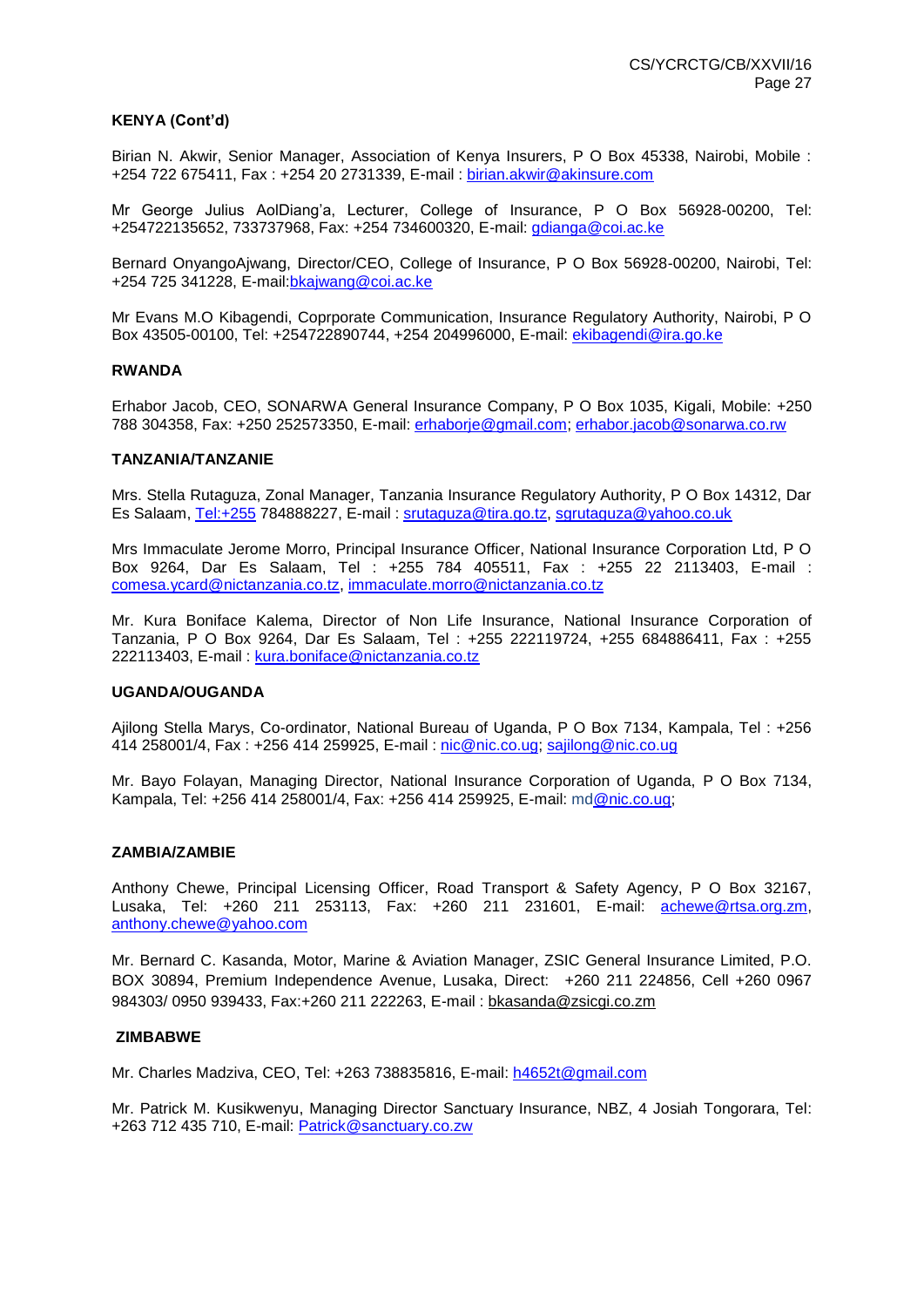#### **OBSERVERS/OBSERVATEURS**

#### **BOTSWANA**

Motshwaraganyi Mhusiwa, Injury Prevention Manager, Motor Vehicle Accident Fund, Private Bag 00438 Gaborone, Tel : +267 3600127, Fax : +267 3188124, E-mail : [mmhusiwa@mvafund.bw](mailto:mmhusiwa@mvafund.bw)

Mr. Lesesa Henry Mtonga, Claims Manager, Motor Vehicle Accident Fund, Private Bag 00438, Gaborone, Tel :+267 3600108/100, Fax : +267 3191490, E-mail : [mtonga@mvafund.bw](mailto:mtonga@mvafund.bw)

Mpule Ditirwa, General Manager – Customer Services, Botswana Motor Vehicle Accident Fund, Private Bag 00438, Gaborone, Tel : +267 3188533, Mobile : +267 71308174, Fax : +267 3188124, Email: mditirw[a@mvafund.bw](mailto:oogotseng@mvafund.bw)

Ms. Moitshepi Chalashika, Investment Officer, Motor Vehicle Accident Fund, Private Bag 00438, Gaborone, Tel : +267 3600100, Fax : +267 3188124, E-mail: [mchalashika@mvafund.bw](mailto:mchalashika@mvafund.bw)

#### **NAMIBIA/NAMIBIE**

Mr. Stephen Tjiuoro, Chief Corporate Affairs, Motor Vehicle Accident Fund, P O Box 25158, Windhoek, Tel: +264 811 220405, Fax: +264 61 272 490, E-mail: [Stephen@mvafund.com.na](mailto:Stephen@mvafund.com.na)

#### **ZEP-RE (PTA Reinsurance Company)**

Mr. Sammy R. Silamoi, Chief Accountant, P O Box 42769-00100, Nairobi, Kenya, Tel: +254 20 4973000, Fax: +254 20 2738444, E-mail: [silamoi@zep-re.com](mailto:silamoi@zep-re.com)

Mr. Charles Matoke Obae, Underwriter, P O Box 42769-00100, GPO, Nairobi, Tel : 254 20 2738444, E-mail : [cobae@zep-re.com](mailto:cobae@zep-re.com)

#### **INTERPRETERS/INTERPRETES**

Rebecca Eyob, Freelance, C/O Arc En Ciel, Addis Ababa, E-mail : [reeecob@yahoo.com](mailto:reeecob@yahoo.com)

Yves Marie Stranger, Freelance, C/O Arc En Ciel, Addis Ababa, E-mail : [reeecob@yahoo.com](mailto:reeecob@yahoo.com)

Patrick Ngozague, Freelance, C/O Arc En Ciel, Addis Ababa, E-mail : [reeecob@yahoo.com](mailto:reeecob@yahoo.com)

#### **TRANSLATOR/TRADUCTEUR**

Kimbala L. Meleka, Interpreter - Translator (French), LUSAKA – ZAMBIA, Mobile : +260 966 693121/955 454318, E-mail [:funga.mboswa@gmail.com](mailto:funga.mboswa@gmail.com)

#### **COMESA SECRETARIAT/SECRETARIAT DU COMESA COMESA CENTRE, Ben Bella Road, Lusaka, Zambia, P O Box 30051, Tel: +260 211 229726-32, Fax: +260 211 225107**

Mr. Berhane Giday, Chief Programmes YC-RCTG, E-mail: [bgiday@comesa.int](mailto:bgiday@comesa.int)

Mr. Dev Haman, Director of Finance, E-mail: [dhaman@comesa.int](mailto:dhaman@comesa.int)

Mr. Chris Hakiza, Senior Customs Expert, E-mail: [chakiza@comesa.int](mailto:chakiza@comesa.int)

Mr. Lavy Felix Kayeyi, Senior Human Resource Officer, E-mail: Ikayeyi@comesa.int

Mr. Kelvin Chisongo, Insurance Expert, E-mail: [kchisongo@comesa.int](mailto:kchisongo@comesa.int)

Mr. Yamba Chotela, Senior Finance Assistant, E-mail: [ychotela@comesa.int](mailto:ychotela@comesa.int)

Mrs. Rose Kabangu Kapembwa, Senior Bilingual Administrative Secretary, E-mail [:rkabangu@comesa.int](mailto:rkabangu@comesa.int)

Ms Catherine Mwaba, Senior Bilingual Secretary, E-mail: [cmwaba@comesa.int](mailto:cmwaba@comesa.int)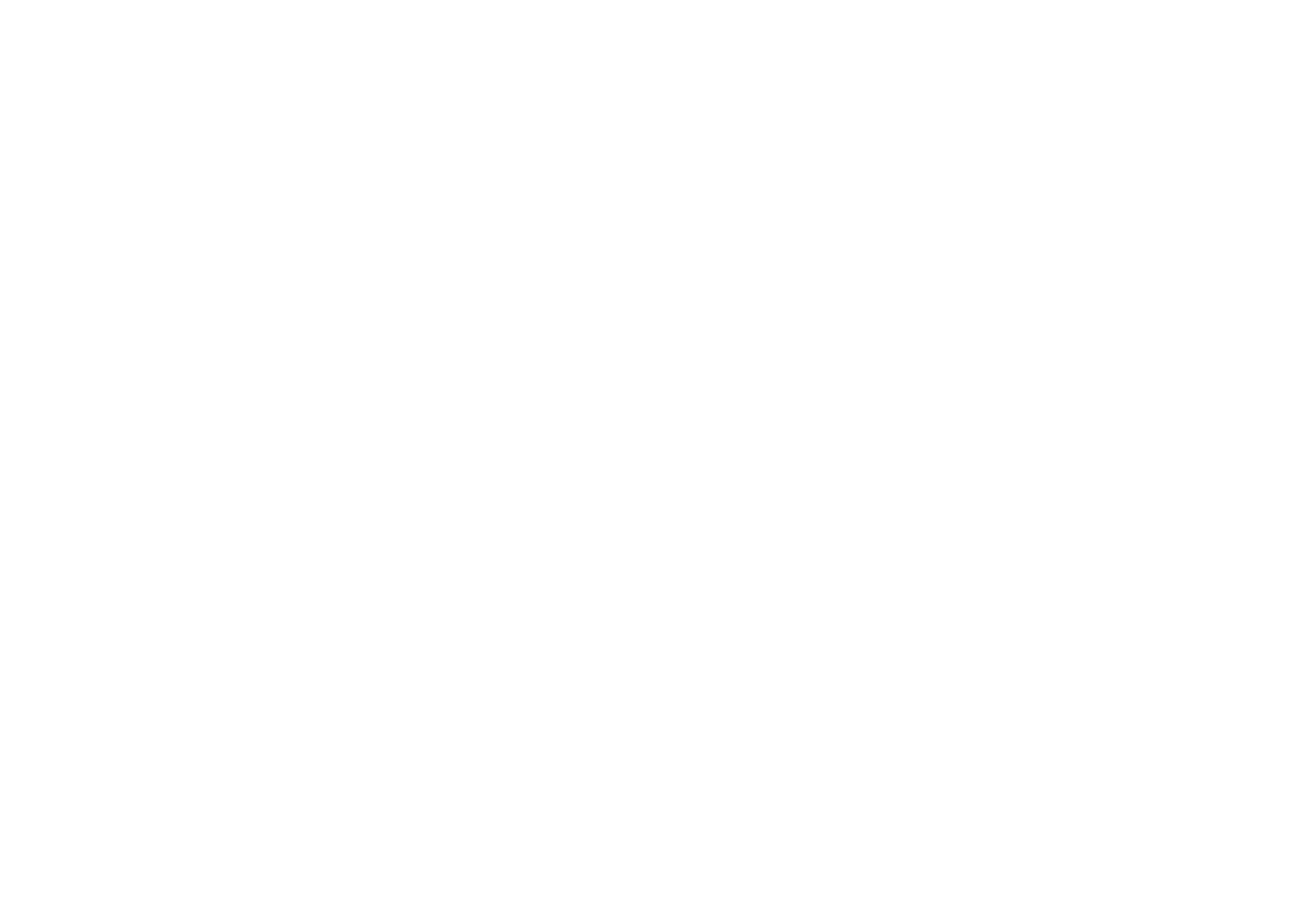Summary of Yellow Cards Issued and Premium Income realized per Country

| Issuing    | No. of cards             |           | Premium collected in local currency |                  | Premium collected in US\$ |                |
|------------|--------------------------|-----------|-------------------------------------|------------------|---------------------------|----------------|
| Country    |                          |           |                                     |                  |                           |                |
|            |                          |           |                                     |                  |                           |                |
|            |                          |           |                                     |                  |                           |                |
|            | 2011/12                  | 2012 / 13 | 2011 / 12                           | 2012/13          | 2011/12                   | 2012/13        |
| **Sudan    | 35                       | 35        | 20,302.29                           | $\blacksquare$   | 7,941.10                  | 7,941.10       |
| **Ethiopia | 24,283                   | 20,933    |                                     | 18,250,268.27    | 1,061,378.89              | 970,242.80     |
| Uganda     | 14,111                   | 19,000    | 2,113,473,519.00                    | 2,938,521,319.45 | 818,224.36                | 1,160,095.27   |
| DR Congo   | 5,735                    | 6,449     | $\blacksquare$                      | $\blacksquare$   | 335,210.69                | 389,832.05     |
| Tanzania   | 15,599                   | 16,423    | 1,169,570,352.33                    | 1,774,566,000.00 | 738,365.12                | 1,095,411.11   |
| Malawi     | 578                      | 523       | 9,094,238.33                        | 16,876,524.02    | 28,870.60                 | 45,922.51      |
| **Djibouti | 603                      | 913       |                                     | 39,465,491       | 164,620                   | 221,716        |
| Eritrea    | $\overline{\phantom{a}}$ | ٠         | $\blacksquare$                      | ۰.               | ٠                         | $\blacksquare$ |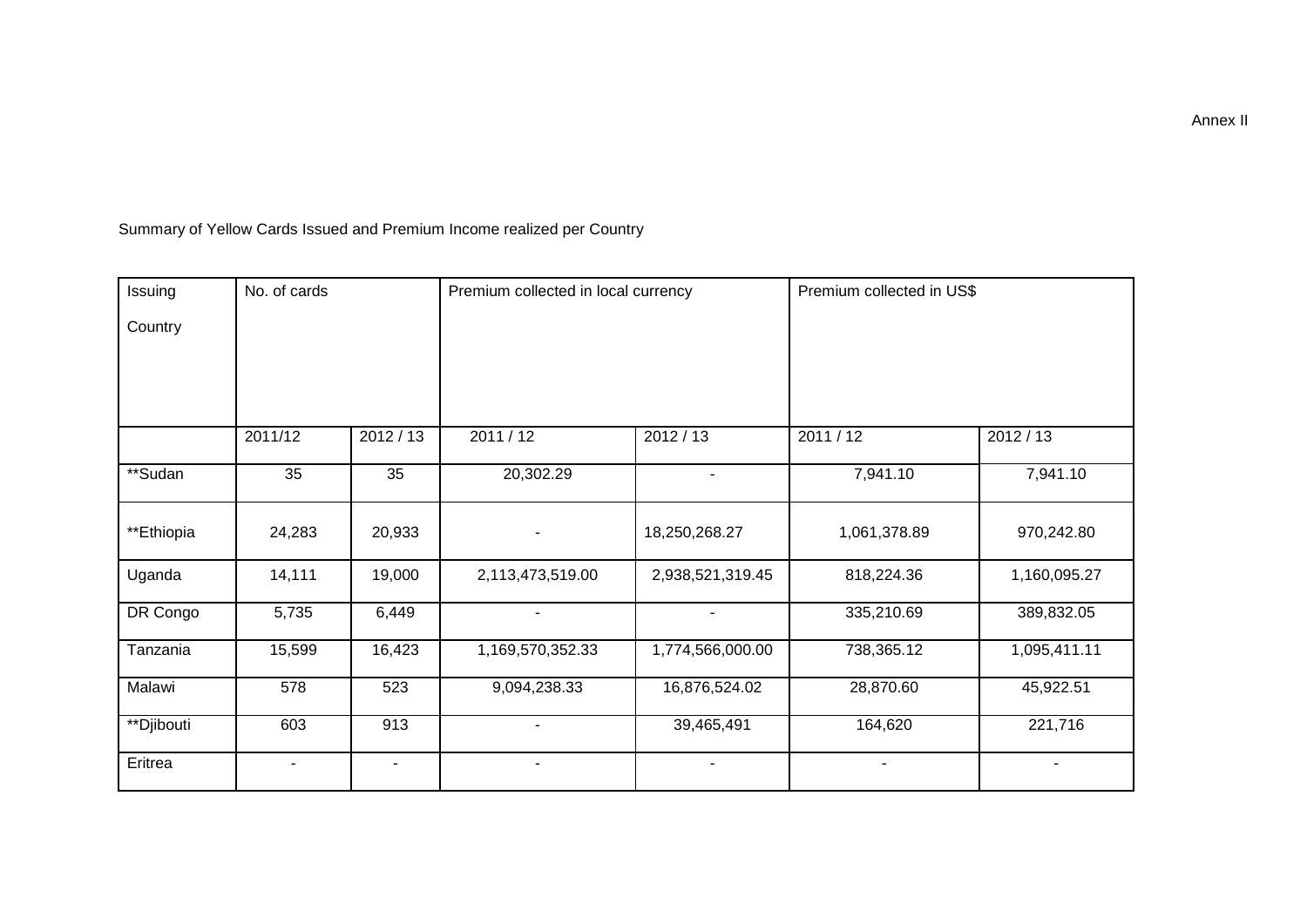| Kenya    | 13,476  | 22,601  | 118,198,601.94   | 64,847,672.51  | 1,407,126.21 | 762,913.79   |
|----------|---------|---------|------------------|----------------|--------------|--------------|
| Rwanda   | 7,636   | 6,945   | 80,356,640.00    | 95,141,453.00  | 128,488.39   | 143,069.85   |
| Burundi  | 9,262   | 12,599  | 195,389,449.00   | 239,361,941.01 | 132,327.00   | 158,622.89   |
| Zimbabwe | 14,410  | 12,970  |                  |                | 857,913.80   | 1,100,437.64 |
| Zambia   | 25,192  | 28,460  | 3,020,877,852.81 | 4,258,712.29   | 604,175.57   | 806,546.55   |
| Total    | 130,920 | 147,851 |                  |                | 6,284,641.73 | 6,862,751.56 |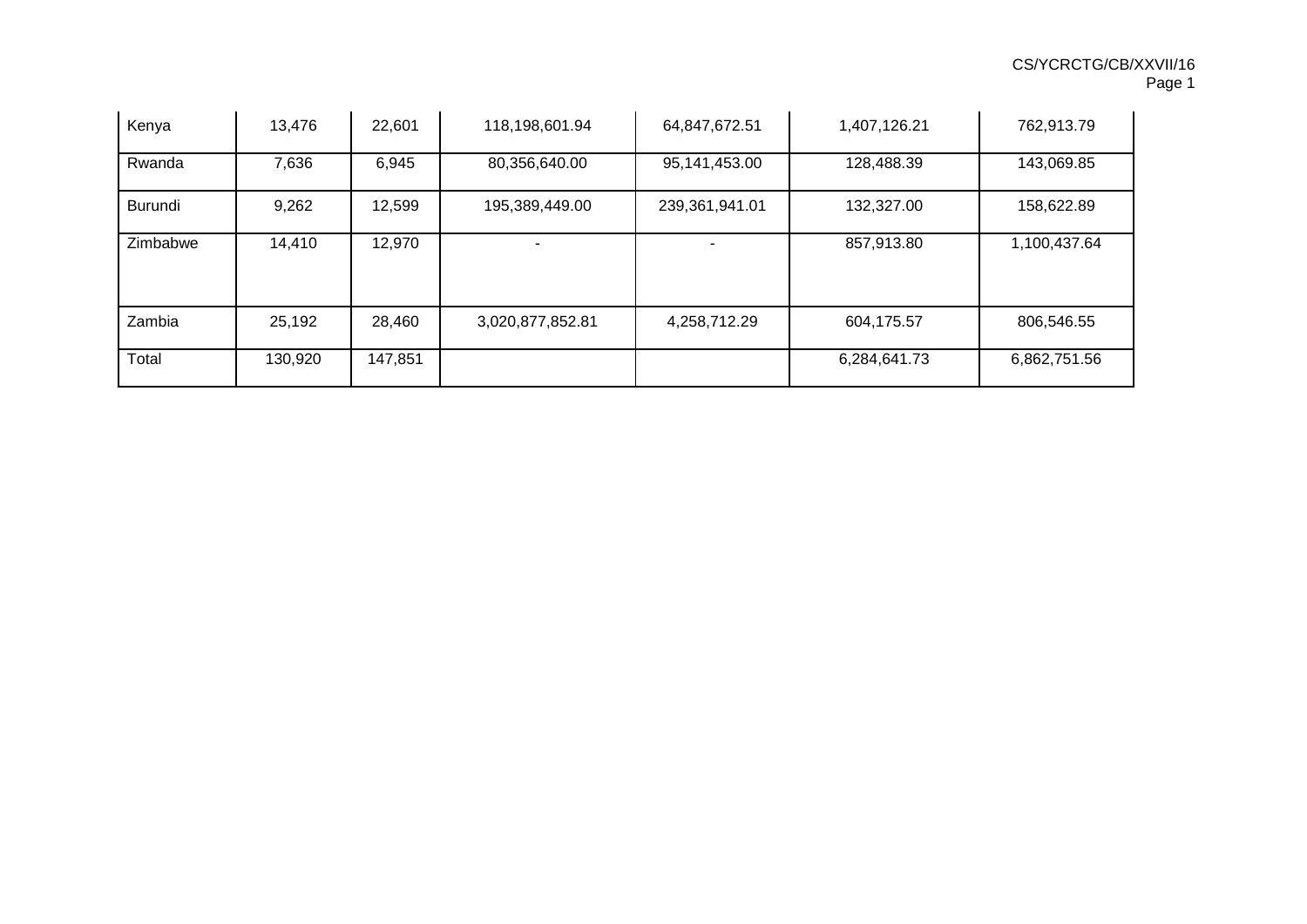| <b>National</b> |                                                      |                        |                 |                    |                                              |                           |                           |                |                |                    |                 |                           |
|-----------------|------------------------------------------------------|------------------------|-----------------|--------------------|----------------------------------------------|---------------------------|---------------------------|----------------|----------------|--------------------|-----------------|---------------------------|
| <b>Bureaux</b>  | Claims Summary for the period July 2011 to June 2012 |                        |                 |                    | Claims for the period July 2012 to June 2013 |                           |                           |                |                |                    |                 |                           |
|                 |                                                      | <b>Claims Reported</b> |                 | <b>Claims Paid</b> |                                              | <b>Claims Outstanding</b> | <b>Claims</b><br>Reported |                |                | <b>Claims Paid</b> |                 | <b>Claims Outstanding</b> |
|                 | <b>No</b>                                            | <b>Amount</b>          | <b>No</b>       | <b>Amount</b>      | <b>No</b>                                    | Amount                    | <b>No</b>                 | Amount         | <b>No</b>      | Amount             | <b>No</b>       | <b>Amount</b>             |
| Burundi         | 55                                                   | (US\$)                 |                 |                    | 13                                           | (US\$)                    | $\overline{48}$           | 227,417.00     | 48             | 157,088.05         | $\overline{27}$ | $\blacksquare$            |
|                 |                                                      | 125,000                |                 |                    |                                              | 26,838                    |                           |                |                |                    |                 |                           |
| Djibouti        | 101                                                  |                        |                 | (US\$)             |                                              |                           | 168                       | $\blacksquare$ | $\blacksquare$ | $\blacksquare$     | $\blacksquare$  | $\overline{\phantom{a}}$  |
|                 |                                                      |                        |                 | 455,433            |                                              |                           |                           |                |                |                    |                 |                           |
| DR              | $\overline{23}$                                      |                        | $\overline{21}$ | (US\$)             |                                              |                           | $\overline{2}$            | 3,000.00       | 55             | 363,921.00         | $\overline{2}$  | 28,500.00                 |
| Congo           |                                                      |                        |                 | 85,816             |                                              |                           |                           |                |                |                    |                 |                           |
| Eritrea         | nil                                                  | nil                    | nil             | nil                | nil                                          | nil                       | nil                       | nil            | nil            | nil                | nil             | $\overline{N}$            |
| Ethiopia        | $\overline{7}$                                       | (US\$)                 | 5               | (US\$)             | 20                                           | (US\$)                    | $\overline{13}$           | 150,703        | $\mathbf{2}$   | 2,595              | 11              | 148,108                   |
|                 |                                                      | 95,395                 |                 | 69,500             |                                              | 83,937                    |                           |                |                |                    |                 |                           |
| Kenya           | 18                                                   | (US\$)<br>55,306.12    | 3               | (US\$) 16,934.35   | 26                                           | (US\$)<br>65,510.20       | 15                        | 26,012         | $\overline{7}$ | 141,116.00         | $\overline{23}$ | 70,289.00                 |
| Malawi          | 3                                                    |                        | 3               |                    | 8                                            |                           | $\overline{5}$            | $\blacksquare$ | $\mathbf{1}$   | 2,218.11           | $\overline{7}$  | $\overline{\phantom{a}}$  |

ANNEX III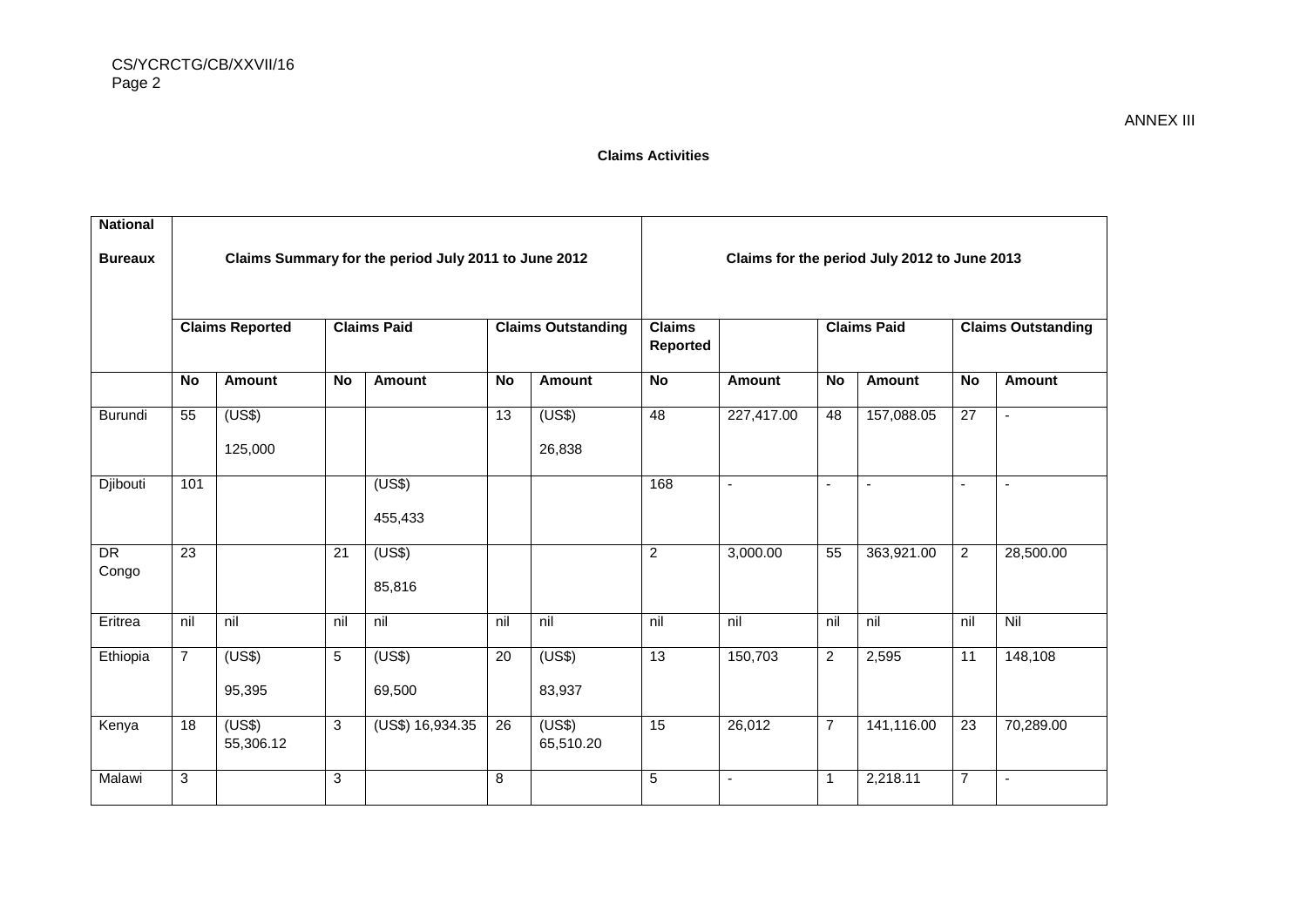| Rwanda       | 147            | (FRW)            | 18             | (FRW)                | 469        | (FRW)                  |                 |                          |                          |                |                          |                |
|--------------|----------------|------------------|----------------|----------------------|------------|------------------------|-----------------|--------------------------|--------------------------|----------------|--------------------------|----------------|
|              |                | 197,269,995      |                | 76,470,358           |            | 485,632,155            |                 |                          |                          |                |                          |                |
| Sudan        | 8              | <b>TBA</b>       | 1              | (SDG)<br>27,337.90   | <b>NIL</b> | <b>NIL</b>             | $\blacksquare$  | $\overline{\phantom{a}}$ | $\sim$                   | $\blacksquare$ | $\overline{\phantom{0}}$ | $\blacksquare$ |
| Tanzania     |                |                  | 1              | (TSH)<br>7,336,800   |            |                        | $\overline{c}$  | 7,439.25                 | $\overline{\phantom{a}}$ |                | 2                        | 7,439.25       |
| Uganda       |                |                  | 25             | (USH)<br>731,153,903 | 95         | (USG)<br>1,409,754,468 | 44              | 88,607.68                | 27                       | 124,201.33     | 85                       | 487,248.55     |
| Zambia       | $\overline{7}$ | (US\$)<br>29,972 | $\overline{c}$ | (US\$) 13,772        | 5          | (US\$)<br>16,200       | 3               | 75,465.00                | $\overline{4}$           | 5,287.12       | 26                       | 72,139.76      |
| Zimbabwe     |                | (US\$)<br>1,100  | $\mathbf{1}$   | (US\$)<br>1,100      | NIL        | NIL                    | $\overline{12}$ | 29,000.00                | $\mathbf{3}$             | 6,502.00       | 3                        | 7,000.00       |
| <b>Total</b> | 369            |                  | 80             |                      | 636        |                        | 312             |                          | 147                      |                | 186                      |                |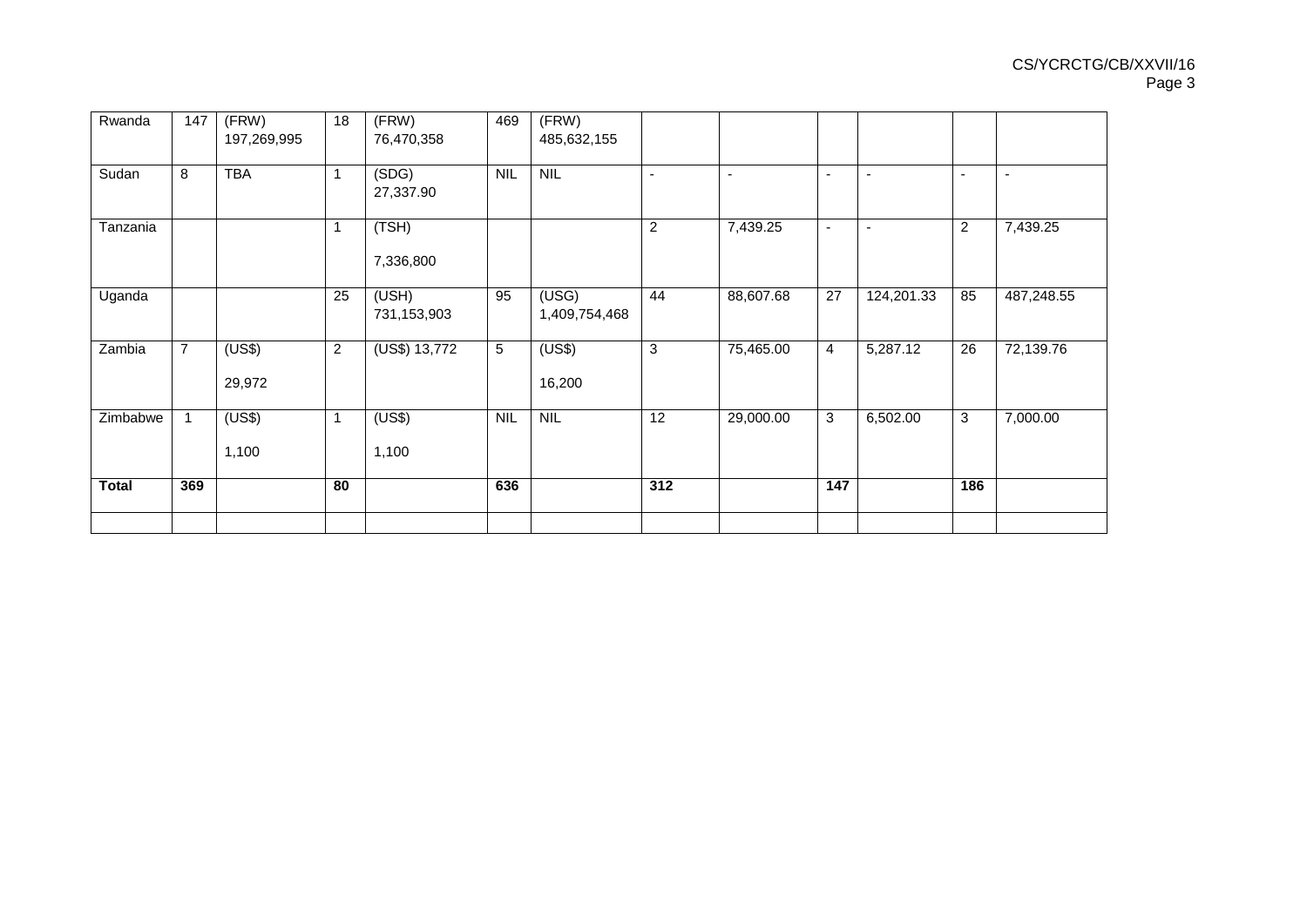CS/YCRCTG/CB/XXVII/16 Page 4

 **Annex IV**



# **(THE INTERFACE MECHANISM)**

# **DRAFT MEMORANDUM OF UNDERSTANDING**

# **ON THE HARMONIZATION OF COMPULSORY THIRD PARTY**

**MOTOR VEHICLE LIABILITY INSURANCE SCHEME**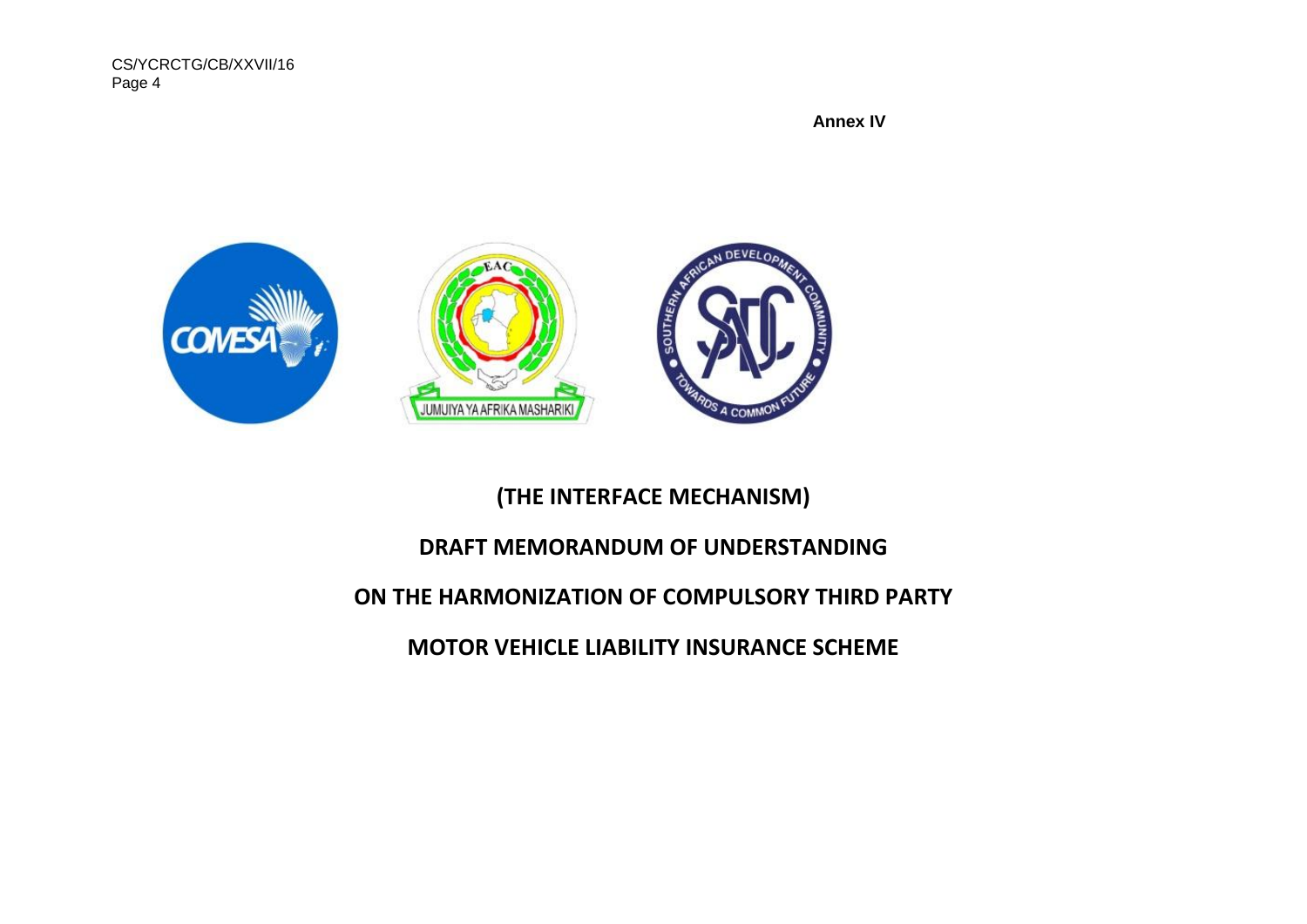#### **Preamble**

The Heads of State and Government or duly authorized Representatives of Member/Partner States of **the Common Market for Eastern and Southern Africa (hereinafter referred to as "COMESA", the East African Community (hereinafter referred to as "EAC" and the Southern Africa Development Community (hereinafter referred to as "SADC"** and alternatively all referred to as "the parties")

*CONSIDERING* the Memorandum of Understanding on Inter Regional Cooperation and Integration amongst COMESA, EAC and SADC hereinafter referred to as the "Memorandum of Understanding" signed on 19<sup>th</sup> January, 2011;

**RECALLING** provisions of Articles 1 and 2 of the Memorandum of Understanding through which they agreed to enhance integration among themselves for their mutual benefit and the benefit of their Member States/Partner States and to pursue the development of common programmes which will enable all parties to effectively and efficiently utilize the available resources for concrete actions to achieve the objectives of their respective mandates;

*RECOGNISING* provisions of Article 1(3) (b) as read with Article 4 of the Memorandum of Understanding through which they agreed to develop programmes to enhance movement of business persons, labour and services across the region;

**REITERATING** provisions of Article 1(3) (c) as read with Article 3 of the Memorandum of Understanding on harmonizing programmes on transport and communications.

*CONSIDERING* the COMESA Protocol on Third Party Motor Vehicle Insurance Scheme.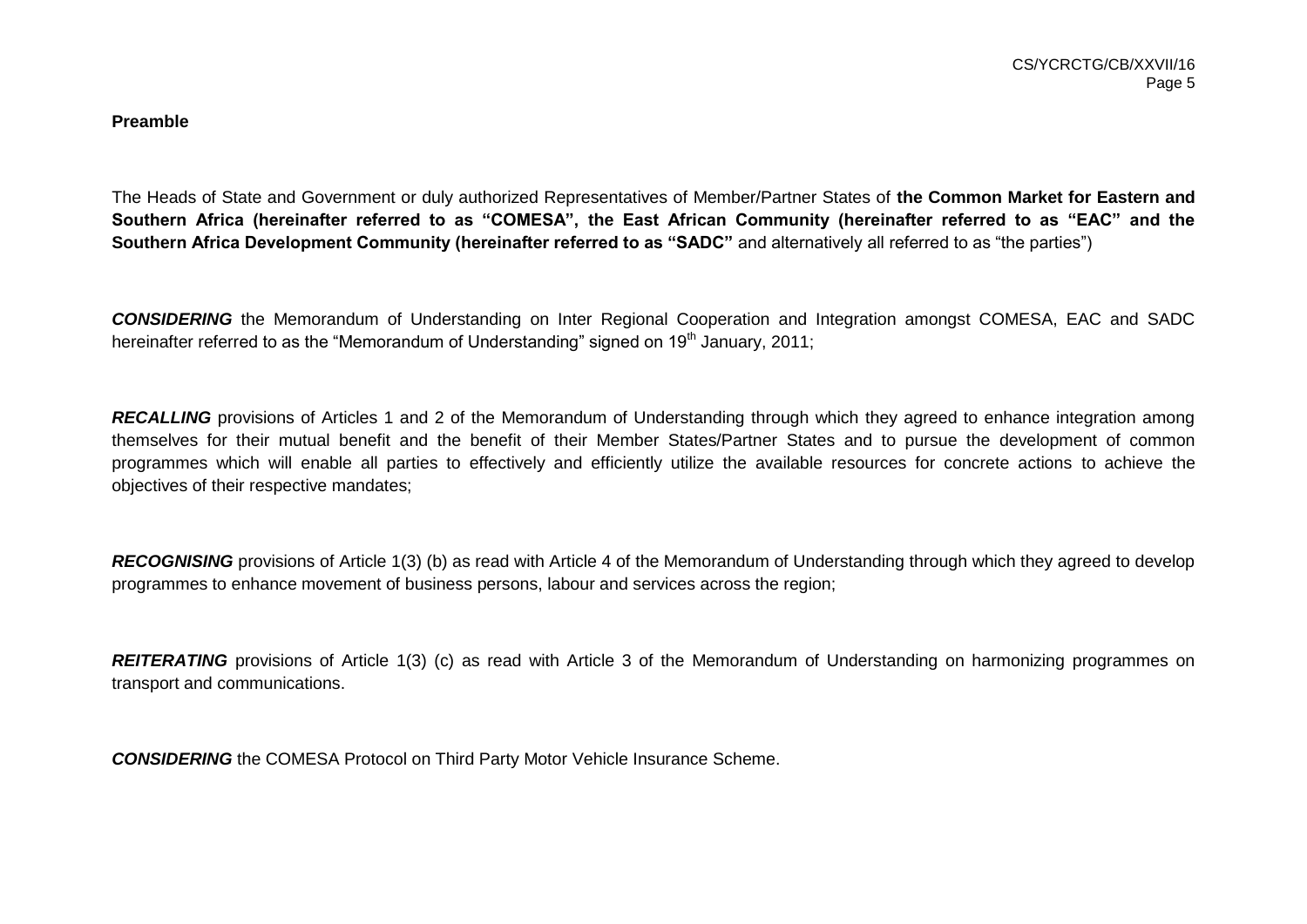#### CS/YCRCTG/CB/XXVII/16 Page 6

*CONSIDERING* Article IX(6)of the EAC Tripartite Agreement on Road Transport in which EAC Partner States agreed to recognize and accept the COMESA Yellow Card as the acceptable Insurance scheme on compulsory Third Party in the EAC Region.

*CONSIDERING* provisions of Article 6.8 of the SADC Protocol on Transport, Communication and Meteorology through which SADC Member States agreed to investigate mechanisms for the creation of a harmonized system of third party insurance in the region including taking cognizance of existing systems to provide third party insurance in the SADC region on the basis of adequacy of cover, affordability, efficient procedures to collect premiums, recognition of insurance issued in a Member State throughout the region and administrative flexibility.

*RECOGNISING* that the COMESA Yellow Card Scheme as a Trade Facilitation measure which is currently operational among most Member/partner States of COMESA - EAC - SADC Tripartite and is available for use by Non COMESA Member States in the spirit of enhancing integration of the region;

**PURSUANT** to the provisions of Article 11 of the Memorandum of Understanding which provides that the parties may enter into supplementary Memoranda of Understanding to provide for specific activities relating to the COMESA, EAC SADC Tripartite;

**DESIROUS** to adopt a common Regional Third Party Insurance Scheme as a trade and transport facilitation tool:

*NOW THEREFORE*, the Parties hereby agree as follows: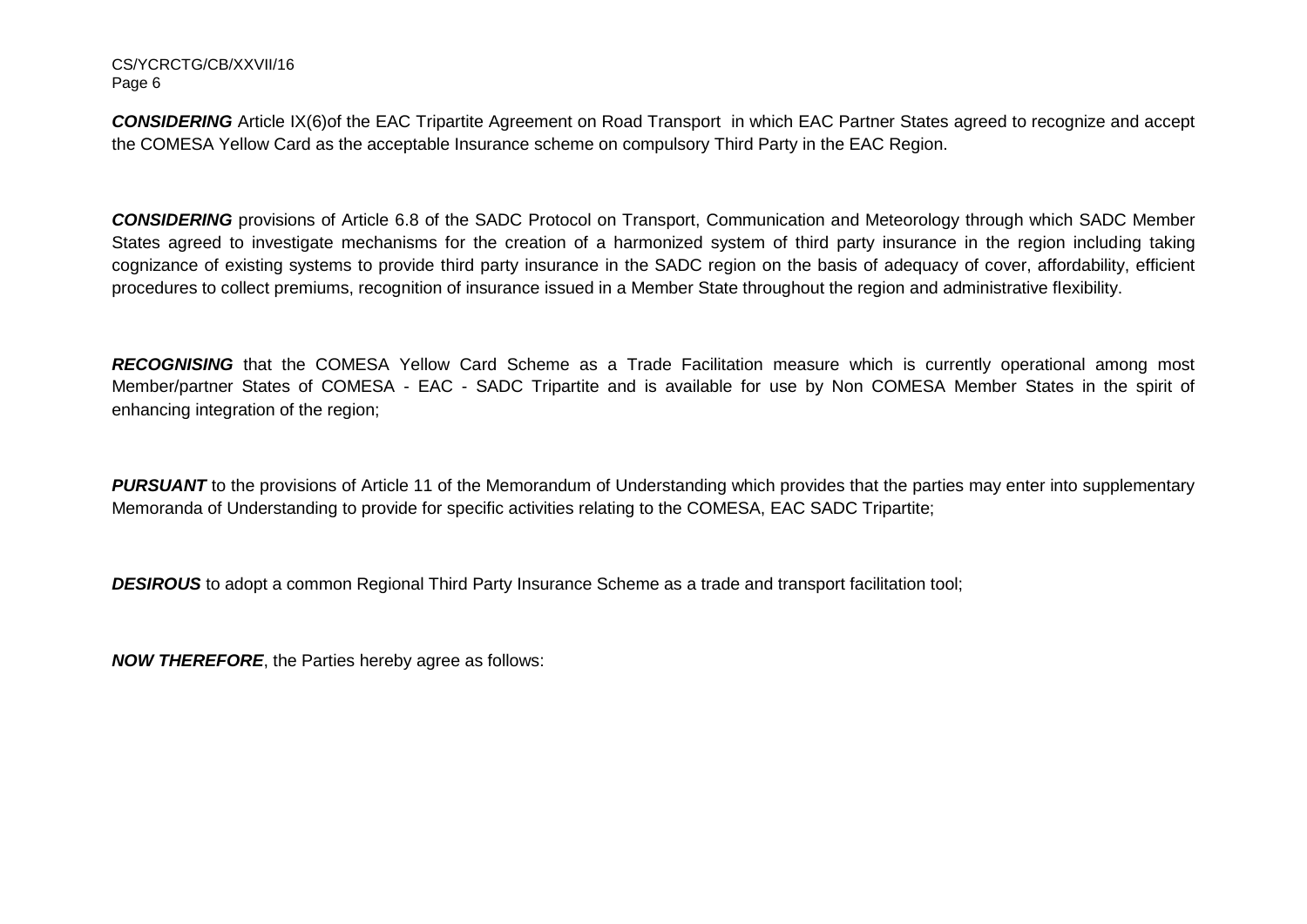# **Article I**

# **Objective**

The Parties agree that the COMESA Yellow Card Scheme is the recognized regional third party compulsory insurance scheme in relation to cross border traffic in the COMESA, EAC, SADC region which provides for a framework for participation by Member/Partner States that are not yet party to the Scheme.

## **Article II**

# **Obligations**

The responsibilities of a Member/ Partner State shall, *inter alia,* be to:

- (a) Recognize the validity of the Yellow Card in its territory and to enact laws and regulations for the establishment of the card scheme, and particularly for the designation of its national bureau;
- (b) Ensure that its national bureau is established and functions in accordance with the provisions of the scheme and that it joins the Council of Bureaux and complies with its Decisions;
- (c) Guarantee the solvency of its National Bureau;
- (d) Facilitate the transfer to other Member/Partner States of the funds necessary for the payment of premiums, claims or other administrative charges under the Yellow Card Scheme; and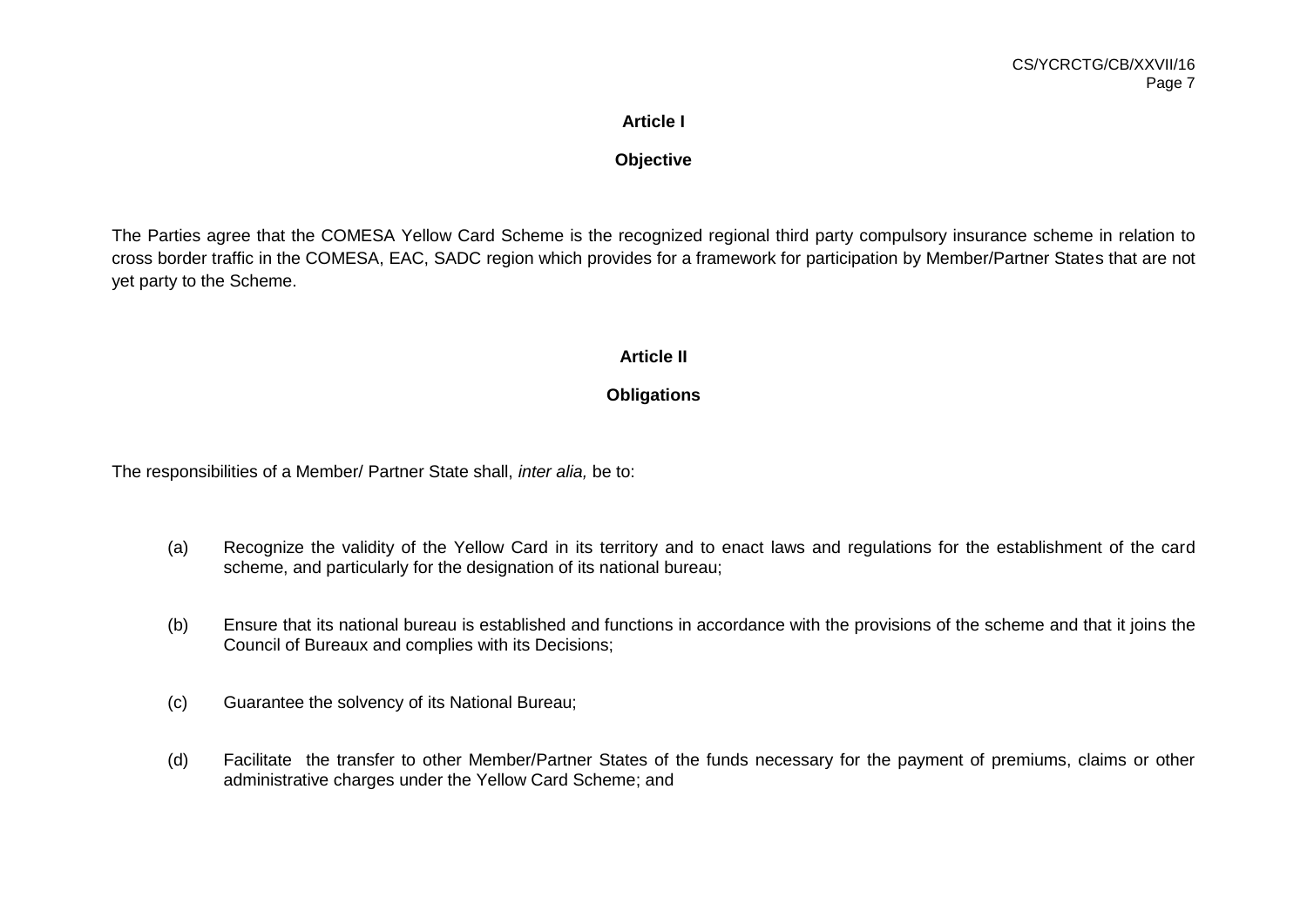(e) Ensure that either its Government or the National Bureau deposits with its Central Bank or a designated commercial bank the required minimum amount to join the scheme in the form of either a letter of credit or security to guarantee its performance.

# **Article III**

# **Coexistence of the Regional Scheme**

# **with National Schemes**

The Regional Yellow Card Scheme shall coexist with National Compulsory Third Party Liability Insurance Systems provided that there shall be no duplication in terms of cover and premium payments.

# **Article IV**

# **Implementation**

Each REC Secretariat shall work in conjunction with the Yellow Card Secretariat in assisting its Member/ Partner States to participate in and implement the Yellow Card Scheme.

# **Article V**

# **Policy Making Structure**

The Council of Bureaux shall report on the operations of the Scheme to the Policy Organs of the Tripartite through the Tripartite Sectoral Ministerial Committee on Infrastructure.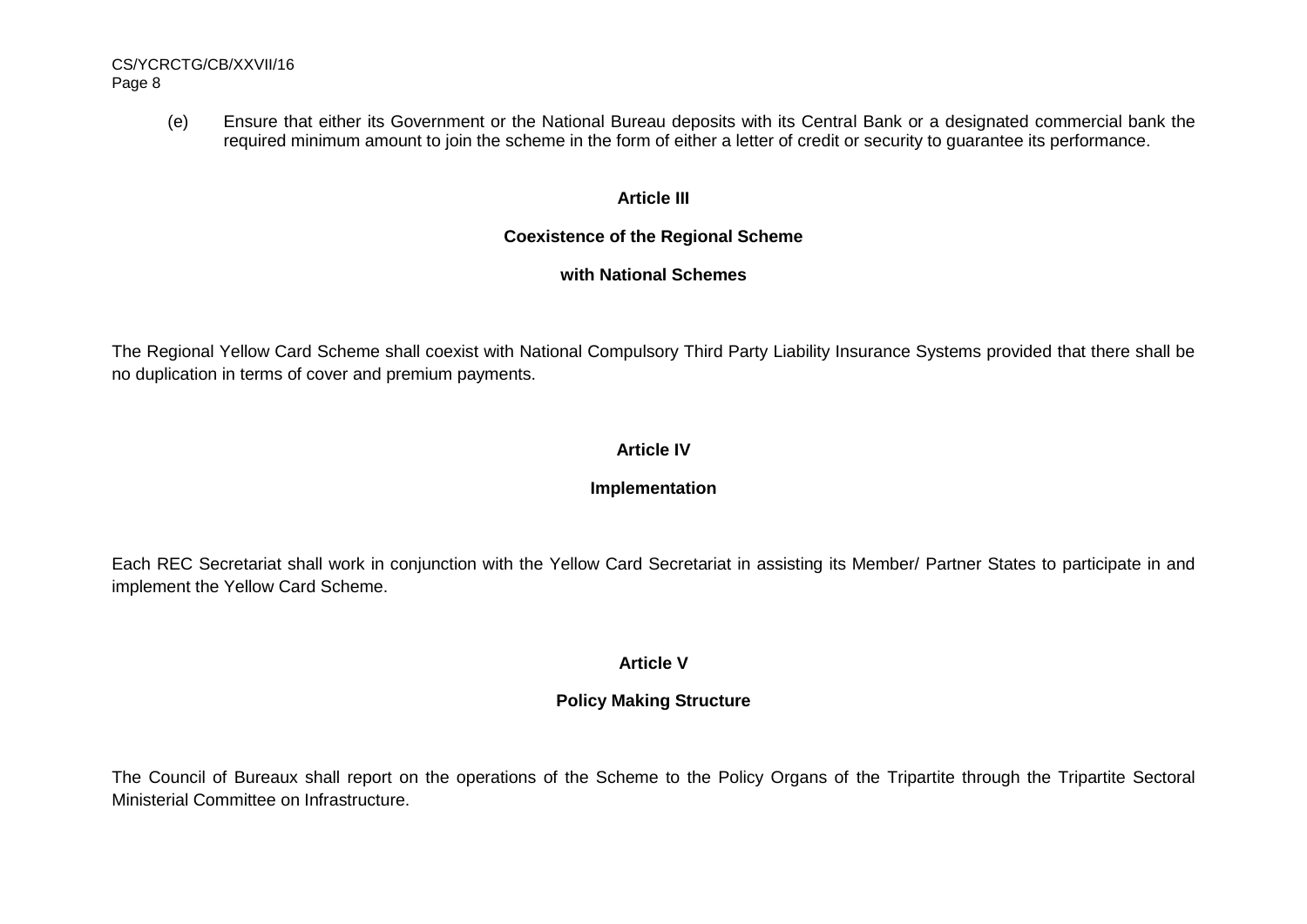## **Article VI**

## **Administrative Matters**

Any administrative matters concerning the scheme in terms of its improvement or enhancement shall be carried out through the Council of Bureaux.

# **Article VII**

# **Amendments**

This amendment may be amended at any time upon the parties' mutual agreement provided that the party proposing any amendment shall have given the other parties three months' prior notice in writing of the proposal to amend.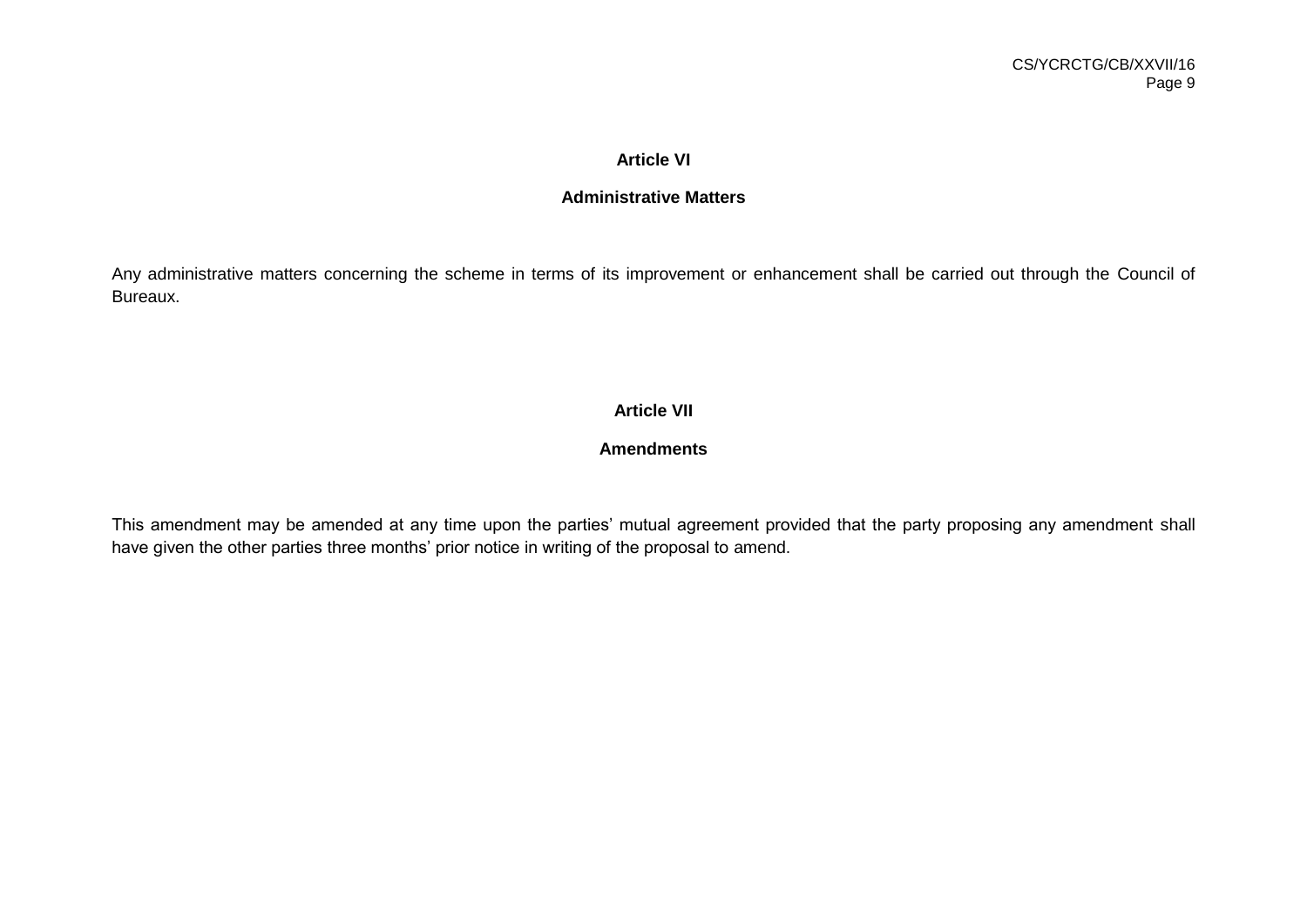## **Article VIII**

# **Dispute Resolution**

Any dispute between or among the parties as a result of the operation of this Memorandum of Understanding shall be resolved amicably between the parties through a process of negotiation. In the event of failure to reach an agreement, the parties shall appoint an independent arbitrator.

# **Article IX**

## **Duration**

This Memorandum of Understanding shall remain in force until the parties agree through mutual consent to terminate it.

## **Article X**

# **Entry into Force**

This Memorandum of Understanding shall enter into force on the date of signature by the duly authorized representatives of the parties.

*IN WITNESS WHEREFORE*, the parties, each acting through its duly authorized representatives, have signed this Memorandum of Understanding *on the…………….day of …………..2013.*